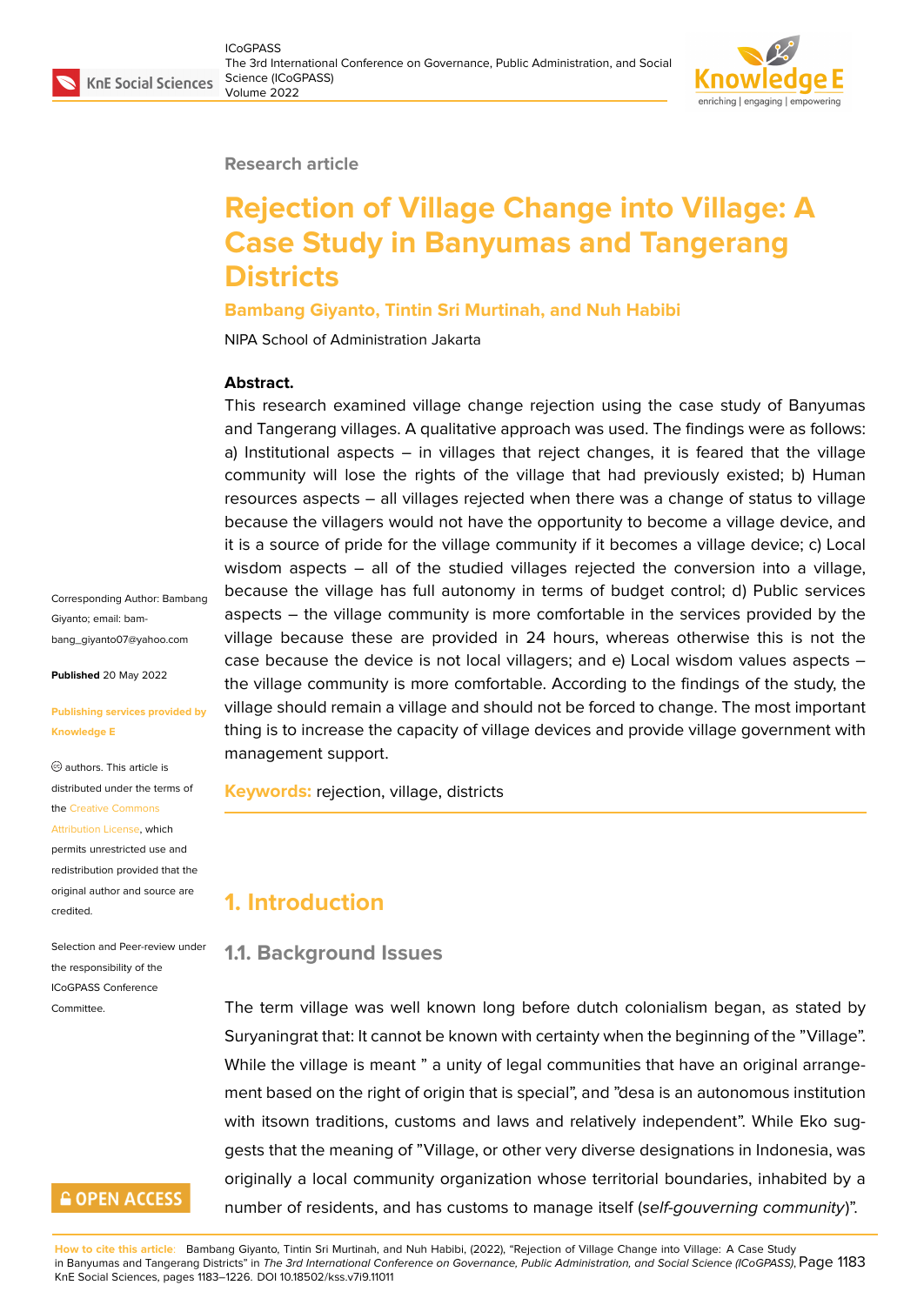

In the course of the history of the Indonesian nation since the colonial era until now, the existence of the Village has been recognized in various laws and regulations, namely *Indlandsche Gemeente Ordonanntie* (IGO) Stbl. 1906 No. 83; Article 18 of the State Constitution of the Republic of Indonesia 1945; Law No. 22 of 1948 on The Principals of Local Government, Law No. 1 of 1957 on The Principles of Local Government, Law No. 18 of 1965 on The Principles of Local Government, Law No. 19 of 1965 on Praja Village as a Form of Transition to Accelerate the Realization of Level III Regions throughout the Republic of Indonesia, Law No. 5 of 1974onPrincipalsofLocal Government, Law No. 5 of 1979 on Village Government, Law No. 22 of 1999 on Local Government, and finally with Law No. 32 of 2004 on Local Government, the last currently regulated by Law No. 6 of 2014 on Villages.

The village or so-called by another name has existed before the Unitary State of the Republic of Indonesia was formed. As evidence of its existence, The Explanation of Article 18 of the Constitution of the Republic of Indonesia year 1945 (before the change) states that "In the territory of the State of Indonesia there are approximately 250 *"Zelfbesturende landschappen"* and *"Volksgemeenschappen",*such as villages in Java and Bali, Nagari in Minangkabau, hamlets and clans in Palembang, and so on. These areas have an Indigenous arrangement and can therefore be considered as special areas. The State of the Republic of Indonesia respects the position of these special regions and all state regulations concerning those regions will remember the rights of the origin of the region". Therefore, its existence must still be recognized and given guarantees of its survival in the Unitary State of the Republic of Indonesia.

Law No. 6 of 2014 on Villages, defines the Village as a unitary legal community that has territorial boundaries authorized to regulate and manage government affairs, the interests of local communities based on community initiatives, rights of origin, and /or traditional rights recognized and respected in the system of government of the Unitary State of the Republic of Indonesia. The ideal village image enthused in the Village Law is a strong, advanced, independent and democratic village. The ideals are realized one of them by organizing the development and empowerment of the village community. The focus of the village community empowerment work is to realize the village community as the subject of development and the Village as the subject of law that has the authority to use the village's finances and assets.

The village is given the authority to regulate and manage the affairs of its own government, including in managing the resources owned and managing the Village Budget (*APBDesa*) including those sourced from the Village Fund. The allocation of village funds is very important to realize the welfare and prosperity of both the community and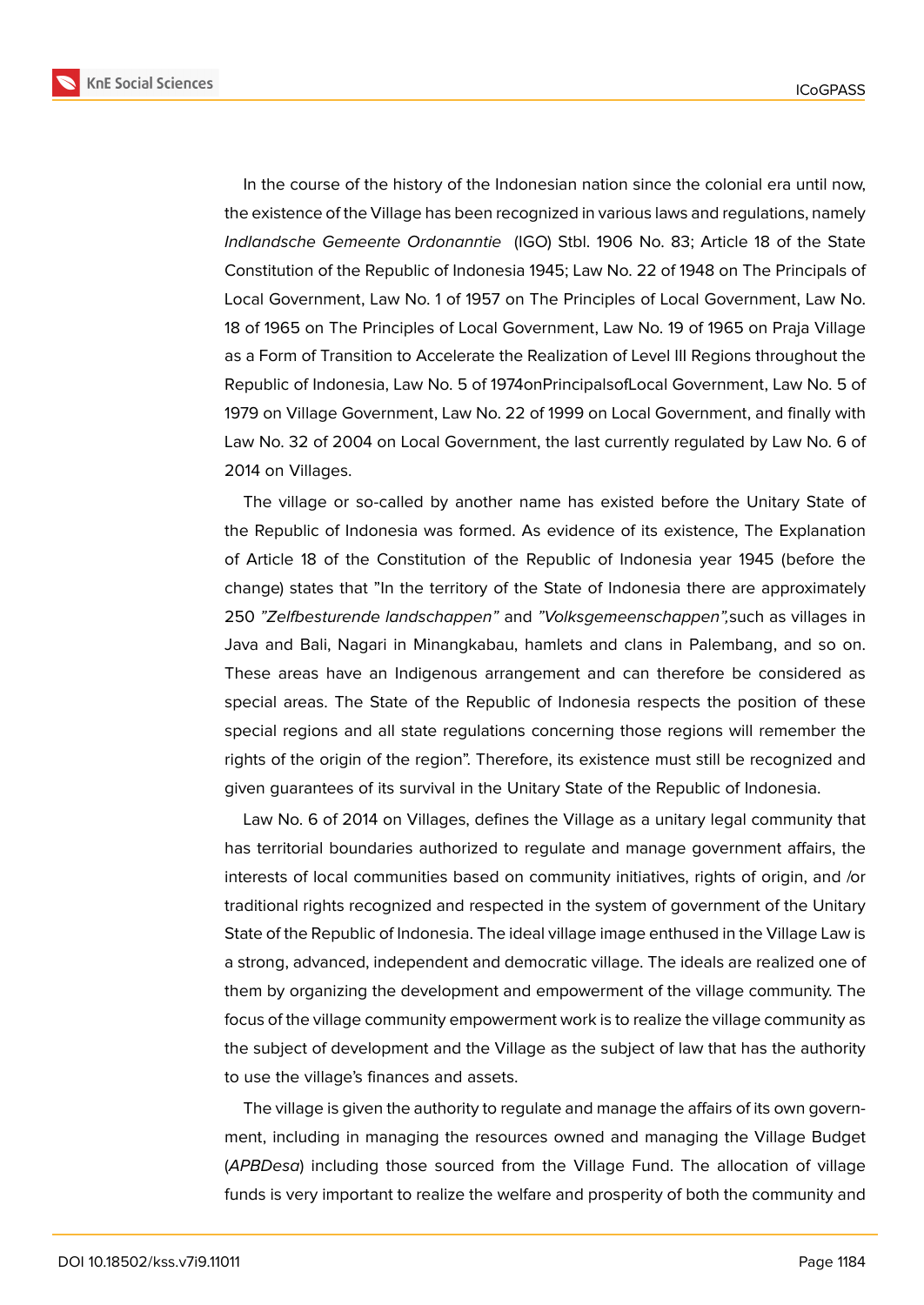

the village itself. Village Fund is a fund sourced from the State Budget of Revenue and Expenditure intended for Villages and Indigenous Villages that is transferred through the District Budget and Expenditure and used to finance the administration, development, and empowerment of the community, and society. Village Funds received by the village are so large that in 2020 the average village fund will get Rp. 960.000.000,- (nine hundred and sixty million).

Village Government is the administration and interests of local communities in the system of government of the Unitary State of the Republic of Indonesia. . The village government has the authority to regulate and manage development supported by independence in the planning, budgeting, and implementation of development (the village can plan, budget, and implement development and supervisor the results of development for the welfare of its villagers). Development resources are optimally transparent and accountable to be utilized best for the social welfare of all its citizens.

Presiden Joko Widodo policy, with his Nawa Cita program (nine Agenda). One of the agenda is "Building Indonesia from the periphery by strengthening areas and villages within the framework of a unitary state". This agenda puts it in third place. Development is no longer centralized in urban areas (Centralization) but should be done spread throughout Indonesia (Decentralization). In essence, regional development is the authority of the local government, both provinces and districts / cities, along with the government policy will build the village, then the village at this time has an extraordinary budget that comes from the Village Fund so it is very tempting for anyone in the village. Village Funds received by the village are so large that in 2020 the average village fund will get Rp. 960.000.000,- (nine hundred and sixty million). The development of village budget from 2015-2020 is:

- 1. At Rp 20 trillion more in 2015
- 2. Pin 2016 amounted to Rp46.9 trillion
- 3. Pthere is 2018 which is Rp60 trillion.
- 4. In 2019, rp70 trillion
- 5. In 2020, 72 trillion

While the distribution of Village Funds in the period 2015-2018 are:

1. In 2015 village funds amounted to Rp. 20,67 T distributed to 74,093 villages, and each village earned approximately Rp. 280.3 million/village;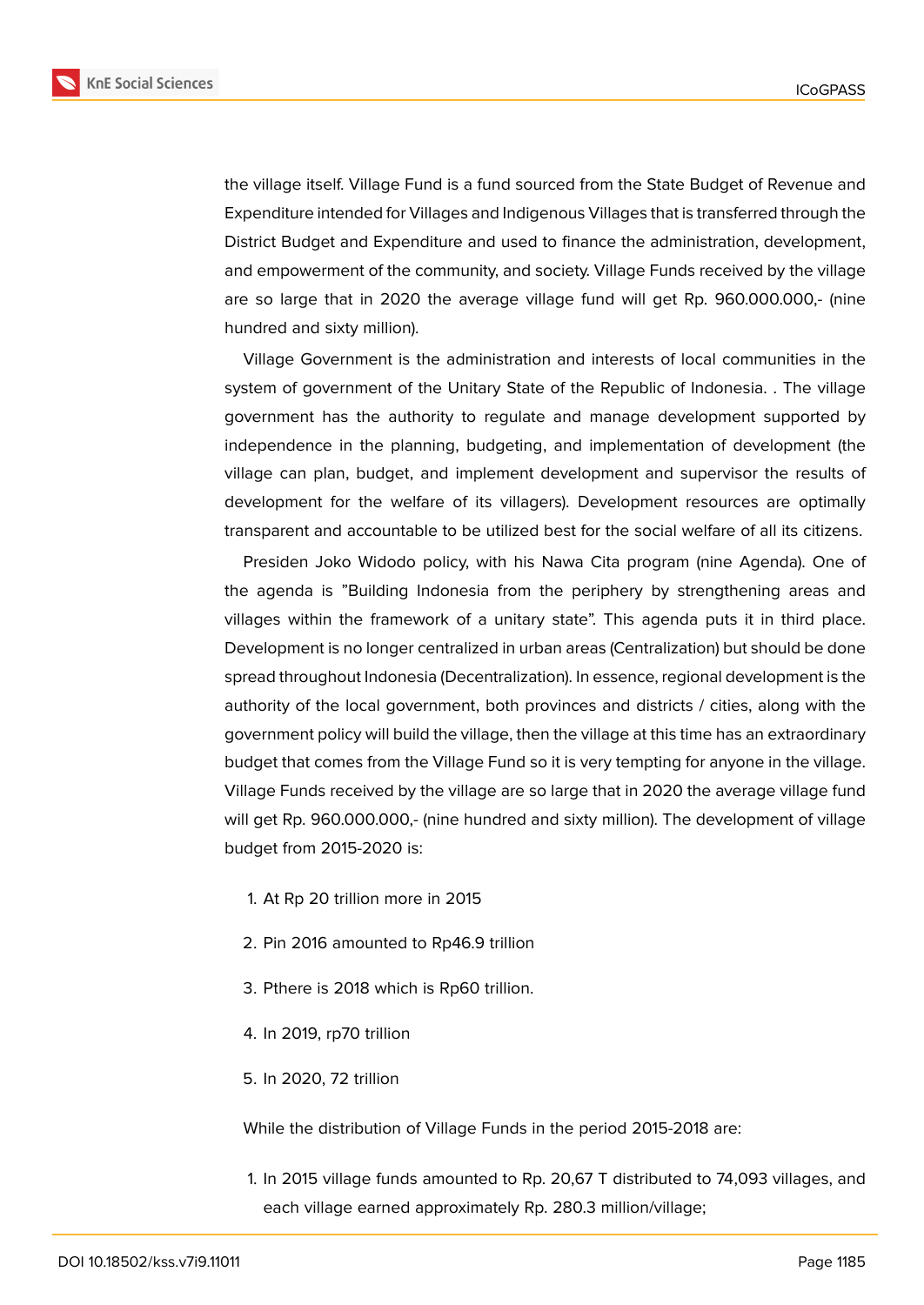

- 2. In 2016 village funds amounted to Rp. 46,98 T distributed to 74,754 villages, and each village earned approximately Rp. 643.6 million/village;
- 3. In 2017 village funds amounted to Rp. 60 T distributed to 74,910 villages, and each village earned approximately Rp. 800.4 million/village;
- 4. In 2018 village funds amounted to Rp. 60 T distributed to 74,957 villages, and each village earned approximately Rp. 800.4 million/village;

Along with the development of the current era many villages around the city are changed to village status, this is in line with the mandate of the Law governing the Village so far, such as:

- 1. Law No. 6 of 2014 on Villages, in Article 11 paragraph (1) namely "The village can change its status to a village based on the initiative of the Village Government and the Village Consultative Agency through villagedeliberations by paying attention to the advice and opinions of the village community.
- 2. Law No. 32 of 2004 concerning Local Government, in Article 200 paragraph (3) mentioned "Villages in the district / city can be gradually changed or adjusted to the status of the village in accordance with the proposals and initiatives of the village government together with the villageconsultative body stipulated by the Regulation".
- 3. Government Regulation No. 72 of 2005 concerning Villages, namely in Article 5 paragraph (1) "The village can be changed or adjusted to the status of the village based on the initiative of the Village Government together with BPD by paying attention to the advice and opinions of the local community".

This is very interesting for some villages around the city to be changed to a village, this is in the hope that later the village device will no longer think about the village development budget, because by becoming a village it will become a Regional Work Device Unit (SKPD). As a consequence of SKPD, all budgets of village activities will be provided by the district/municipal government through the Regional Budget (APBD) including the device will be turned into state officials.

The purpose of changing the status of the village to the village is to further improve and bring closer service to the community, in accordance with the level of development and social dynamics of the community. The change of village status into a village is a policy or effort of the government in order to form a new village with the aim of achieving effectiveness and efficiency of services to the community. The change in the status of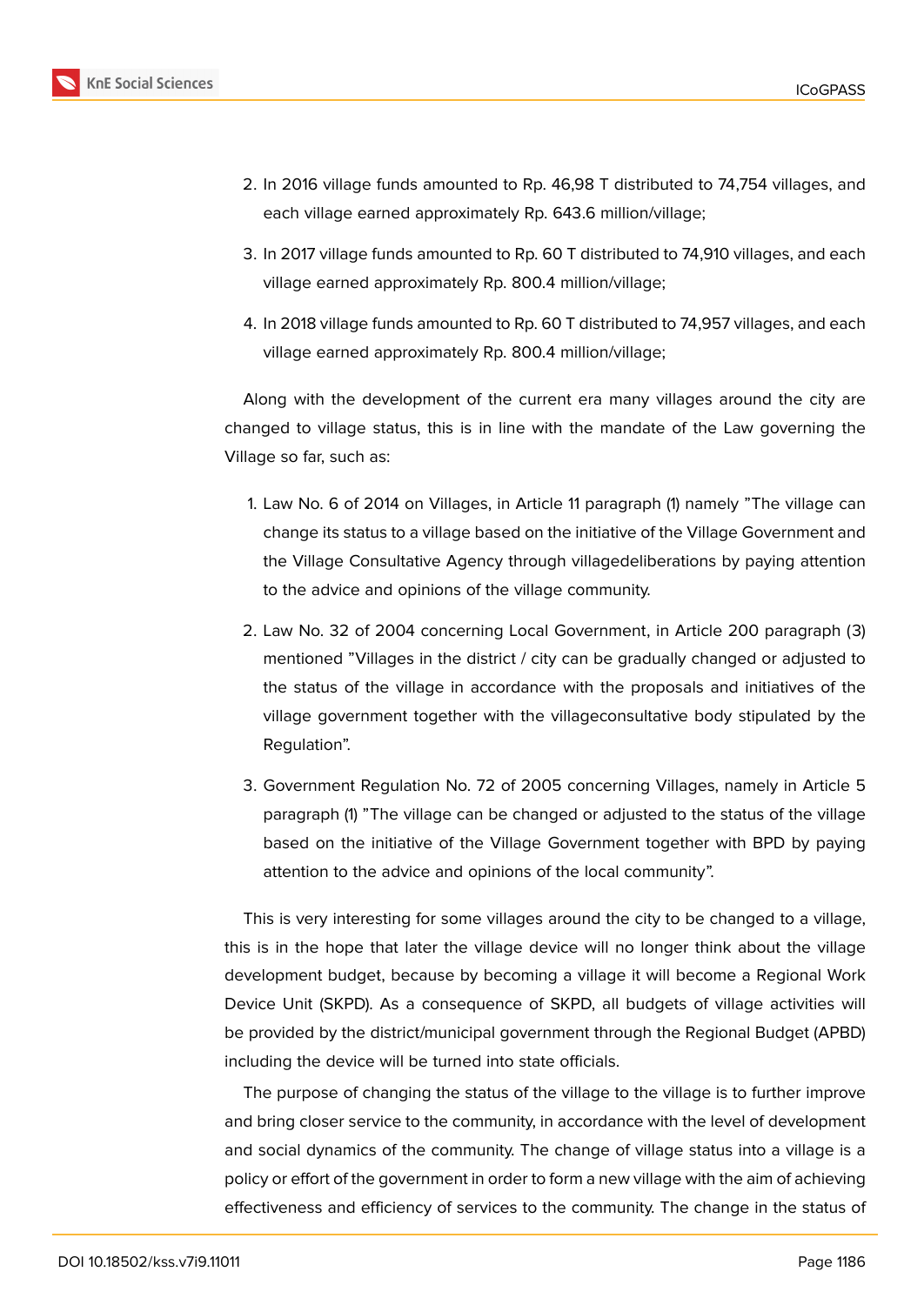

the village to the village demands a change of devices. Village devices become village devices. Based on the results of the 2010 population census, the population living in rural areas is 50%. The trend will continue so that by 2035 the occupation of the village will remain 50% and it is predicted that by 2045 there will be no more residents living in rural areas.

Villages and villages are the two lowest government units with different statuses. Village is a unit of government that is given the right of customary autonomy so that it is a legal body, while the village is an administrative government unit that is only an extension of the district / city government. (Nurcholis,Hanif, 2011).

This is because these two systems of government, although equal but the components in the bureaucracy are different. However, at this time in fact many villages do not want to turn into villages or reject the village is converted into a village, or vice versa there is a desire for the village to turn into a village. The villages that do not want to turn into villages as happened in some areas, among them:

## **2. Residents Reject Changing Village Status to Village**

**Liputan6.com, Tangerang:** Hundreds of residents of Dadap Village, Tangerang, Banten, protested in the courtyard of tangerang dprd building, Monday (8/8-2015). The mob protested the change of village status to village by performing funeral prayers in front of a tapda. This action is to mark the death of democracy after legislators approved the proposed change in the status of Dadap Village. The protesters also burned frankincense in the hope that council members would not be easily drugged.

## **3. Village So Village? Kades Refuses**

SLEMAN-Draft regional regulations (Raperda) related to the expansion of villages and the change of villages into villages, which are being proposed by the Dprd Sleman rejected a number of village devices.

"In the diy privilege room, we want the autonomy of the village. Why then the village is used as a village," said the Head of Margoluwih Village, Padsipi, Monday (4/1/2013).

In addition to the changing status of the device, objections to the status of the village's cash use rights will also be questioned.

The head of Caturtunggal Village, Agus Santoso, considered the discourse very unreasonable.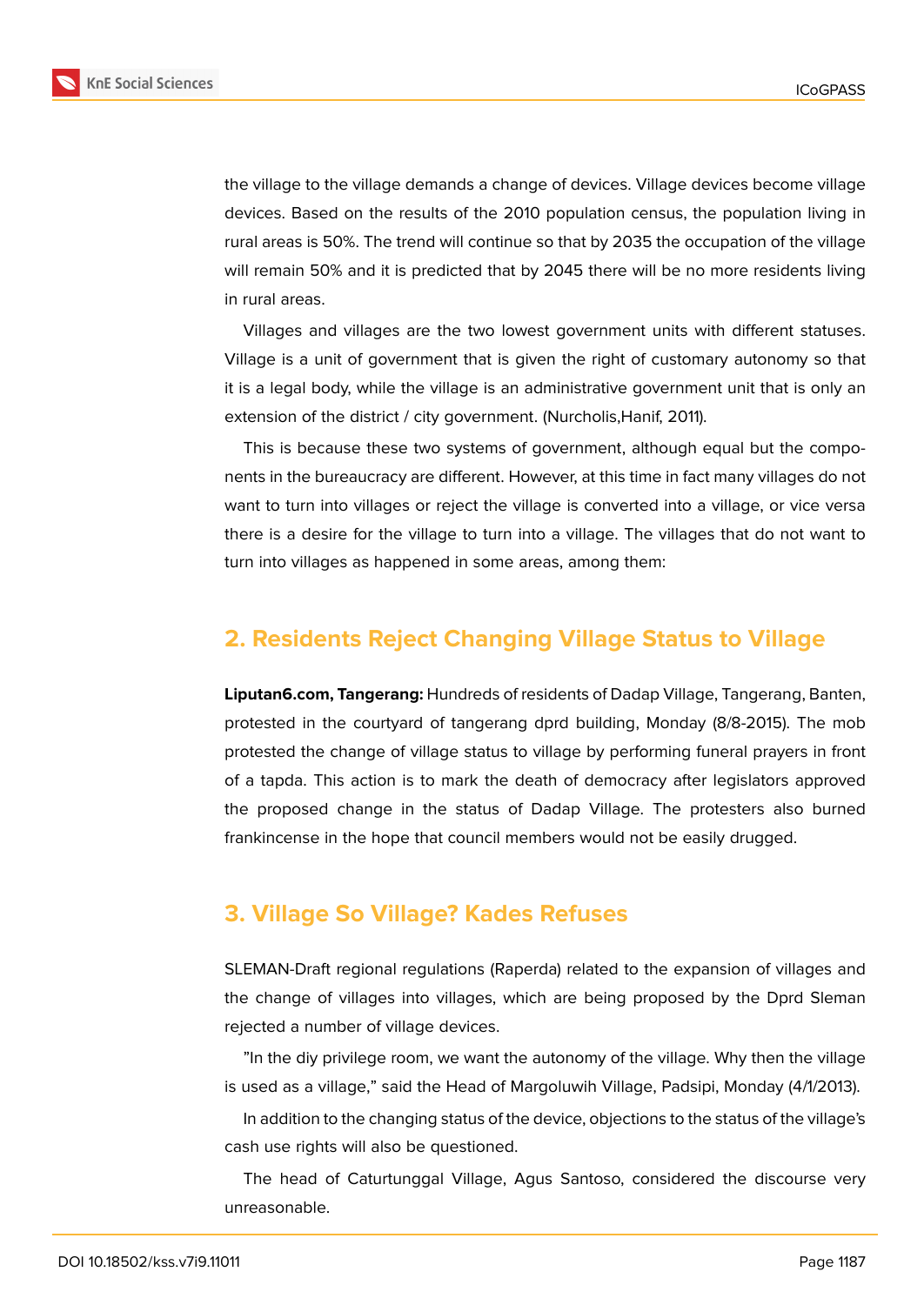

"If you want to be democratic, you should keep the village system instead of turning into a village. This system is to maintain the privileges of DIY that already has a good system of government through elections," explained Agus, separately.

Vice Chairman of the DPRD Rohman Agus Sukamta said the discourse of village change into a village is more focused on urban areas. Moreover, it also considers the high flow of urbanization and community psychology. Although, the consequences of this policy are that village assets are divided and have an effect on the status of residence of the community.

## **4. Again, Villagers in Tangsel Reject Village Status**

http://tangerangnews.com/tangsel/read/8214/Lagi-Warga-Desa-di-Tangsel-Tolak-Status-Kelurahan

*Thursday, 8 October 2012*

Top of Form

Bottom of Form

**TANGERANG**- Dozens of residents of Setu Village, Babakan, Kranggan, Kademangan and Bhakti Jaya held a demonstration in the courtyard of the Tangsel city parliament, Monday (8/10/2012). This action is the umpteenth time, performed by citizens with the same action co-ordinator, namely Wahyudin. Previously, similar actions have been done several times including on Thursday (12/4/2012) ago.

The content of their demands remains the same, namely so that the Tangsel Municipality does not change the status of the village into a village. As for the reason, the change in the status of the village becomes a condition of the village's interests.

"For what the hell replaced with the village status. It's the same. In fact, there could be no transparency in finance, no standard of making ID cards how many days, there is no difference," said Wahyudin.

According to Wahyudin, Tangsel Government should open the Law. "We are sorry, in the law there is no obligation of the village, set it into a city into a village. It's a personal interest," he said.

" Not a law that requires, the language is in the law can or can be. When it can, people's aspirations refuse, yes don't be forced too," he said.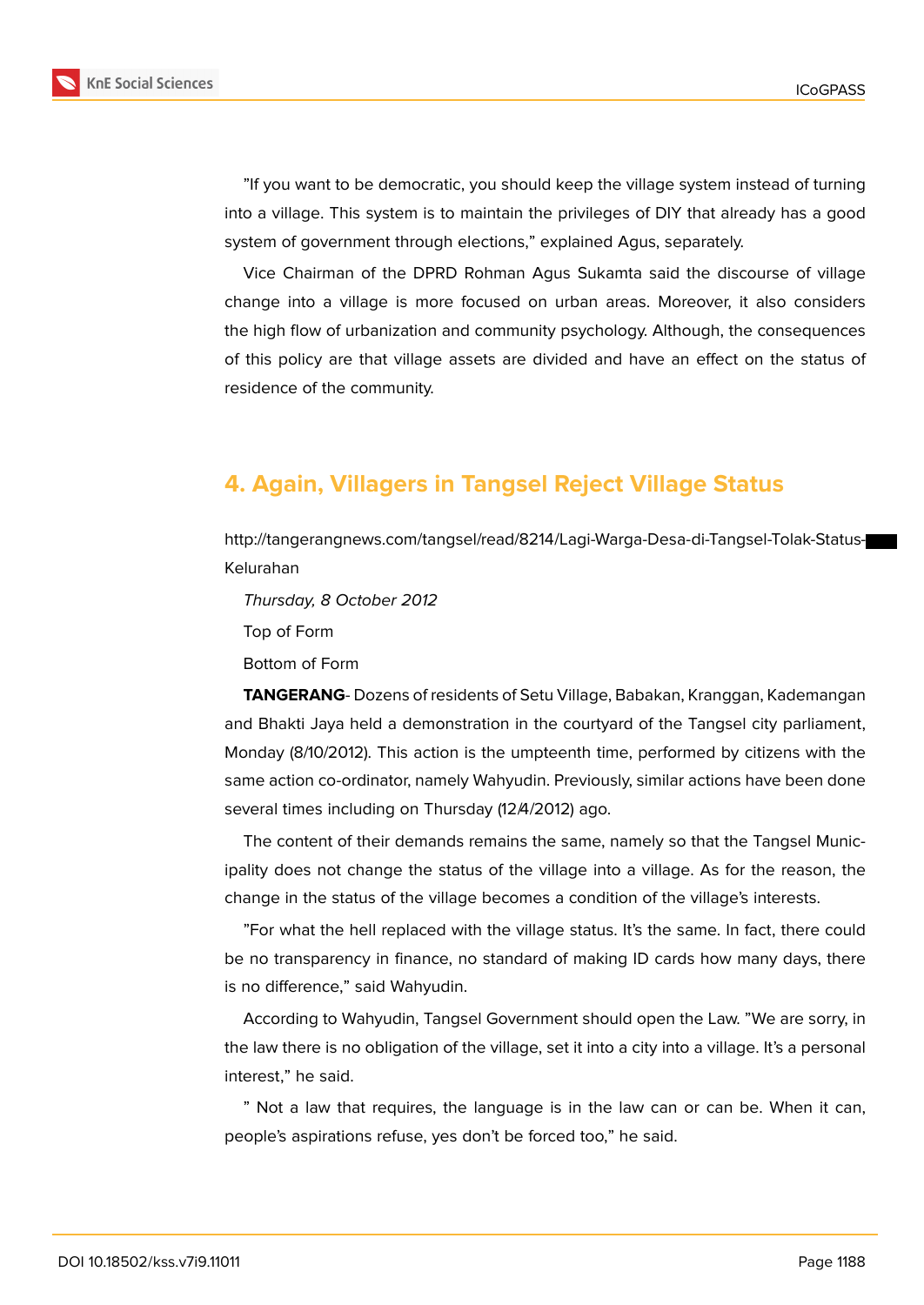

## **5. Banyumas Expansion, 8 Villages Refused to Enter Purwokerto Municipality**

## **6. https://www.liputan6.com/regional/read/4150558/pemekaran**banyumas-8-desa-menolak-masuk-wilayah-pemkot-purwoke

Liputan6.com, Banyumas - The expansion of Banyumas Regency has long been a discourse. It's been circulating fast for years, but this discourse is slowly becoming almost inaudible.

However, it seems that the expansion plan is not a thumbs up. This was confirmed after banyumas regent Achmad Husein officially presented the banyumas district expansion plan in the plenary meeting of banyumas DPRD, Monday, January 6, 2019.

Husein said that the expansion plan is in accordance with the mandate of Regional Regulation (Perda) No. 7 of 2009 concerning The Long-Term Development Plan of Banyumas District in 2005-2025. This regulation is one of them mandates the expansion of banyumas regency.

Expansion aims to realize the effectiveness of local government implementation and accelerate the improvement of community welfare.

As a follow-up to the mandate of Banyumas District Regulation No. 7 of 2009, in 2015, a Banyumas District Expansion Study Team involving academics from Jenderal Soedirman University (Unsoed) Purwokerto wasestablished.

The study team produced a report stating that based on the study it was concluded that two candidates for autonomy consisting of Banyumas regency and Purwokerto city are ready and worthy of blooming.

He said the banyumas area will be divided into two government areas, namely Banyumas Regency and Purwokerto City Government. Banyumas district government has also socialized expansion plans to 27 villages and 25 villages around Purwokerto City.

The data shows that not all villagers accept the village changed its status to village. On the other hand, there are many proposals about the expansion of new villages and proposed changes tothevillage. Therefore, it becomes interesting to be studied by the existence of villages that are planned to be changed to village status, but refuse, on the other hand there are villages that want to turn into villages. The change of village into the village is in order to improve services to the community.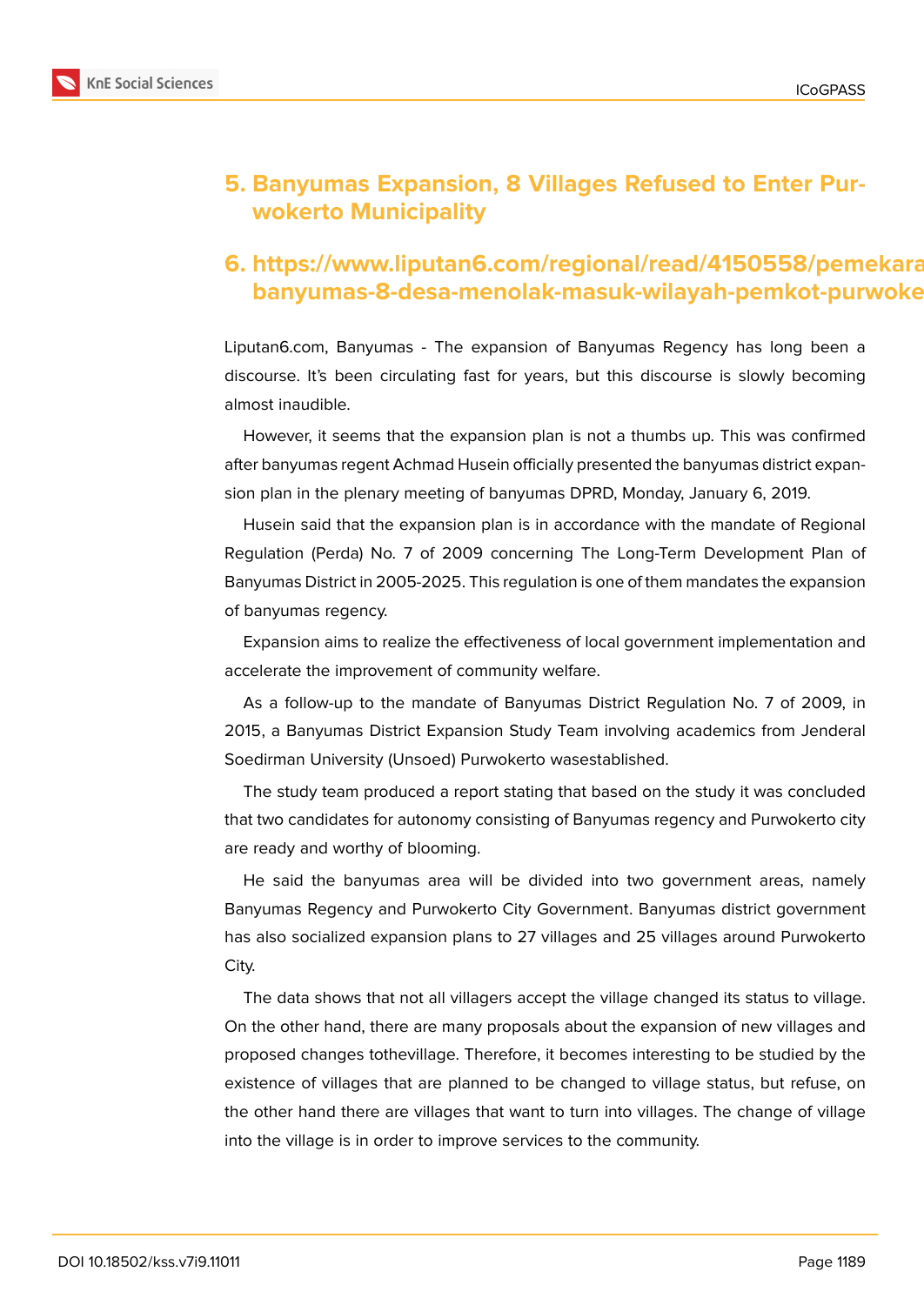

## **6.1. Research Objectives**

The purpose of this study is to review and analyze the rejection of changes into the village.

## **7. THEORETICAL STUDIES**

### **7.1. Village**

#### 1. **Village History**

The term village does not come from outside Indonesia, but is original and pure Indonesian, the existence of the village has existed since hundreds or even thousands of years. The term village in Indonesia varies, as stated by Kartohadikoesoemo (1965) for example: Kampung (West Java); Gampong (Aceh); Huta or Kuta (Tapanuli); Marga (South Sumetara); Negori (Maluku); State (Minangkabau); Hamlet (Lampung); Wanua (Minahasa); Gaukay (Makassar); and so on.

The village was originally a group of people who lived and settled together in a certain area and have a common interest or often referred to as a community, as stated by Muhammad, are:

"A group or group of people who live together based on thesame view of life, way of life, and belief system, which resides in a common place of residence, therefore, is a unity, an order, a certain, both out and inward.

The same opinion was also expressed by Hillery (1955); Jonassen, (1959:22) ; Wills (1977) in Horton and Hunt gives a more detailed definition of the community, namely:

"1. a group of people living inside; 2. a specific region, which has 3. division of work that functions specifically and interdependently (*interdependent)*; 4. has a socio-cultural system that regulates the activities of members; and 5. who have an awareness of unity and feelings of having; and 6. able to act collectively in an orderly manner.

Understanding as stated by Hillery (1955) ; Jonassen, (1959:22) ; Wills (1977)is the definition of the village in a sociological angle. The same opinion was also expressed by Maschab (1992) in Suhartono, et al that the village is described as a form of community unity or community of residents who live in an environment where they know each other, and their patterns of life are relatively homogeneous and much dependent on nature. However, the understanding of the village is not only limited to sociological understanding, but also the village in the sense of social life, geography, economics,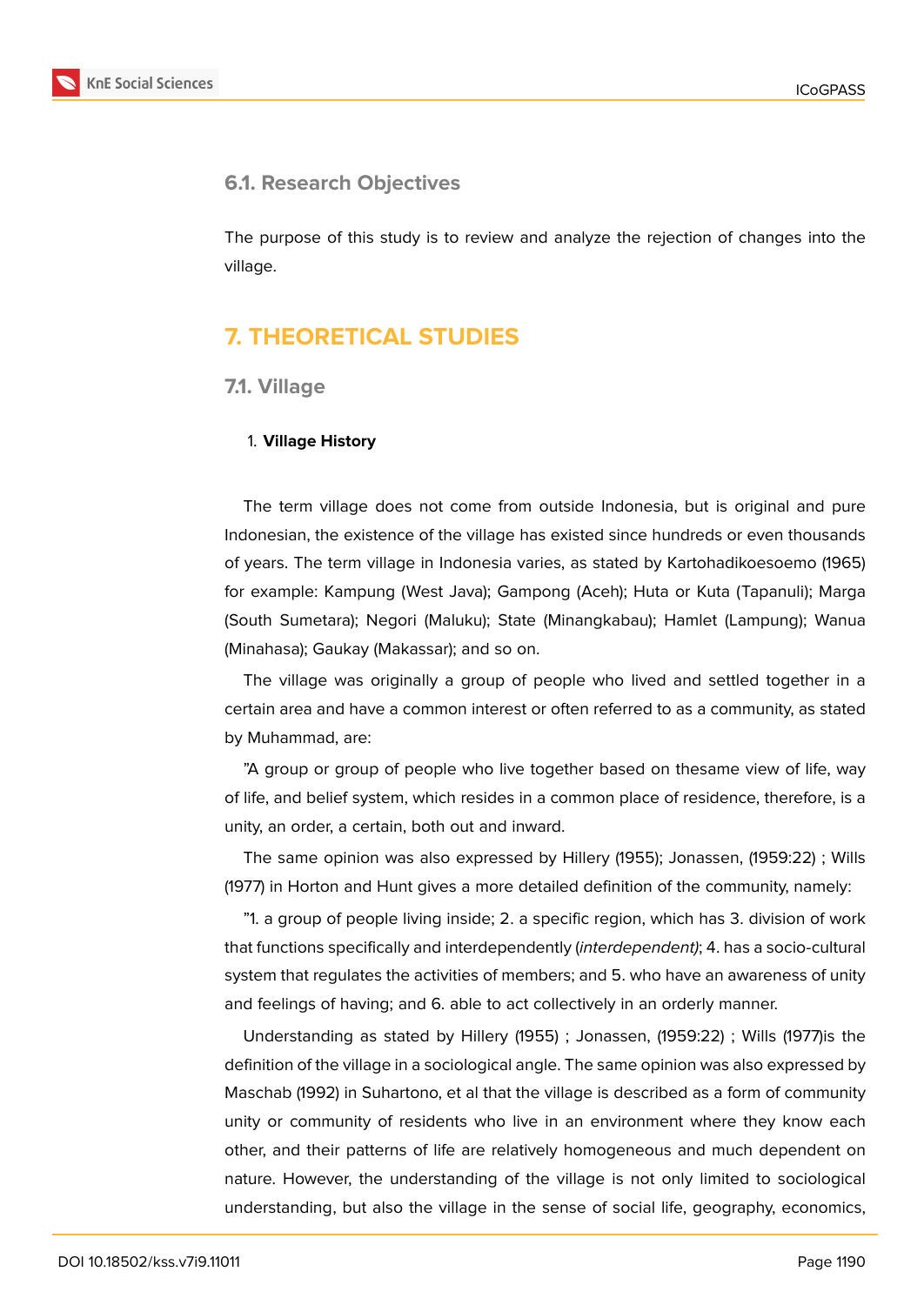

law and politics. The village in the sense of social life as stated by Bouman (in Beratha, 1982:26) quoted by Tahir defines the village:

"As one of the ancient forms of life with as many as several thousand people, almost all of them knew each other; most of which include living from agriculture, fisheries and so on, businesses that can be influenced by the law and the will of nature. And in that dwelling there are many close family ties, obedience to social traditions and rules.

Bintarto (1968:95) in Nurcholis looked at the village in terms of geography, namely: "The village is a geographical embodiment caused by the socio-economic, political, and cultural fissographic elements contained there in the relationship and mutual influence with other regions. In the economic sense as stated by Wiradi (1988) in Suhartono, see the village as a community that has a distinctive production model. It means that the village means as a place for people to live in family ties in a housing group with a great interdependence in the social and econimi fields. Furthermore, Hatta as quoted by Tjiptoherijanto (1983) in Suhartono suggested that the production model was also the basis of the village's typical democracy. While Maschab (2013) suggests that:

In the history of the growth and development of human civilization, the Village is seen as a form of power organization that first existed before the birth of larger power organizations, such as empires, empires and modern States as it is known today. As it is known that as a social being, then man always lives in groups, which starts from the smallest unit that is *the batih* family (husband, wife and children). As the family grew in number, some separated and made their own homes. Their settlements are getting bigger and more and more inhabitants, either from their own descendants or from others who live there. That's where the unity of an independent legal society was born, ...

Along with the development of the times, the current condition of the village has undergone changes both in terms of community structure and government structure, and is no longer purely as an autonomous region, thus it will also affect the system of government developed at this time. Assidiqi in Nurcholis suggests that:

"Based on the idea of *founding fathers,* the 1945 Constitution and TAP MPR No. IV year 2000 need to be conducted in-depth research on all villages. After being studied, the village is then classified into three groups, namely 1) the village as a unit of the surviving indigenous legal community; 2) the village as a unit of indigenous legal communities that have not lived in practice but have not completely died so that it can still be revived; and 3) the village unity of indigenous hokum people who have completely died.

Nurcholis responded to the results of the above research, that: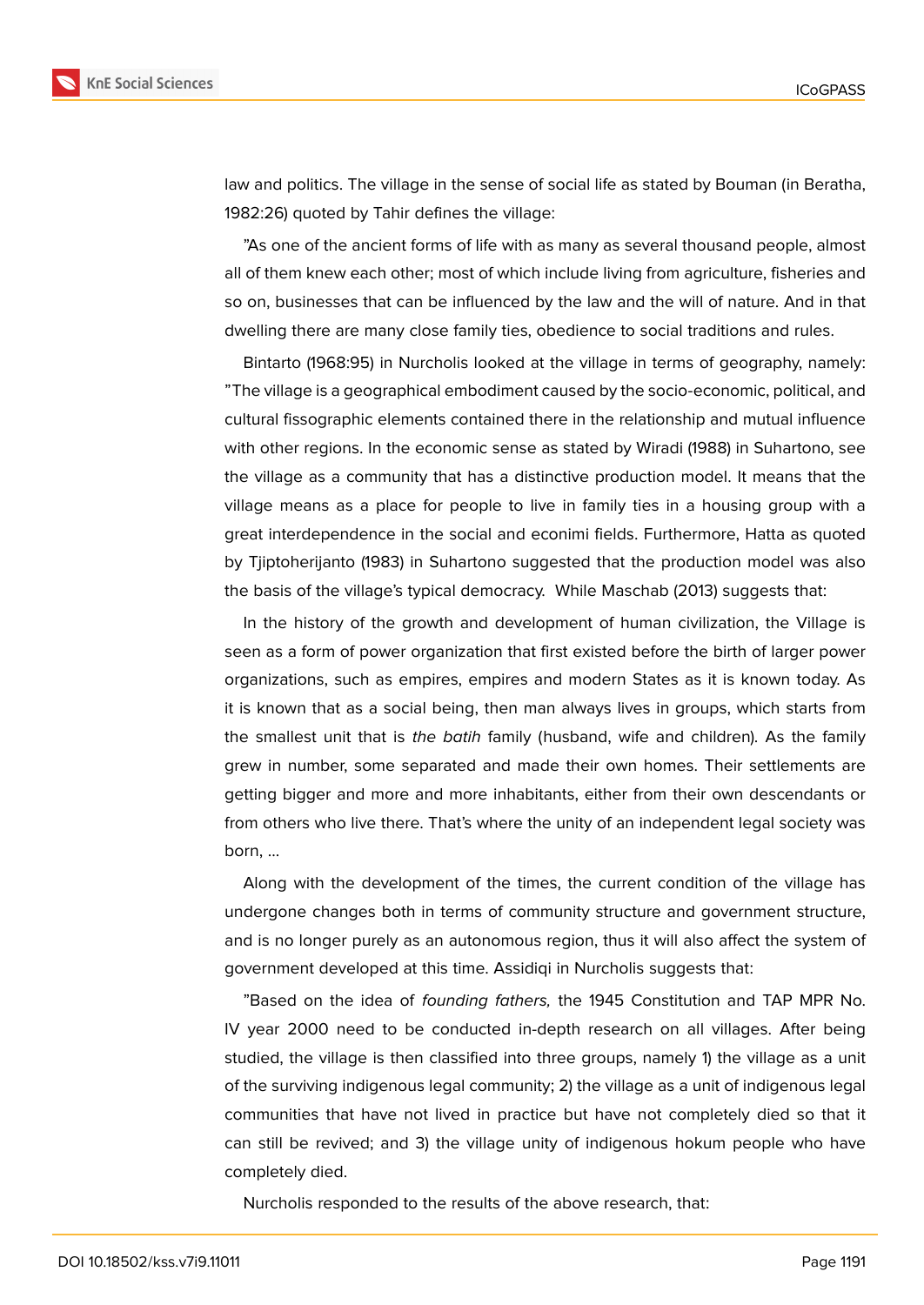

"For villages that belong to the **first** group of the Government recognizes, recognizes and respects, respect*,* as stipulated in Article 18 B paragraph (2) and *ILO Convention* 1989 (No.169). For villages that belong to the **second** group of government revitalize so that the customs of the dead can be revived and finally recognize, recognition and respect. As for the villages that belong to the third group of the Government made two policies: 1) urban villages are integrated with the city government and integrated in the city government system; and 2) villages that are still characterized by rural are combined to qualify and then become autonomous areas based on special custom based.

At this time the status of the first group or village as a unit of the surviving indigenous legal community **is** 1) Kanekes Village Lebak Regency, in the system of government as stated by Nurcholis that: Kanekes community government consists of **customary government** and **mixed government: between customs and state.** Baduy In society organizes customary government, while Outer Baduy organizes mixed government. 2) The village in Bali consists of two villages namely a) Dinas Village, the village that is used as the lowest government device and directly under the camat. 2) Pakraman village or Traditional village which is a traditional institution that accommodates the social, cultural and religious activities of the Hindu community in Bali. 3) Nagari in West Sumatra as stipulated in Regulation No. 2 of 2007 on The Principles of Nagari Government. Through this Regulation, nagari customary law community in West Sumatra as a unity of indigenous hokum community is returned to its identity as the leading government organizer based on customary law. In line with that, the indigenous stakeholders in each Nagari restored their position as the organizers of the Nagari government, not again as an exiled customary institution in government affairs. Perda No. 2 of 2007 has now been replaced with Regulation No. 7 of 2018. The regulation is still a polemic for people in The Regency, City and Nagari in West Sumatra. 4) Certainly other areas that still apply customary law.

#### 1. **Village Definition**

Maschab (2013) suggests that "When it comes to "villages" in Indonesia, it will at least lead to three kinds of interpretations or understandings. *First,* genealogical understanding, *Second,* economic understanding, and *Third,* political understanding." *Sociological understanding* that describes a form of community unity or community of residents who live and establish in an environment, where between them know each other well and their pattern of life is relatively homogeneous, and much depends on the goodness of nature. In the sociological sense, the village is associated with a society that lives simply, generally lives from the agricultural sector, has a social and traditional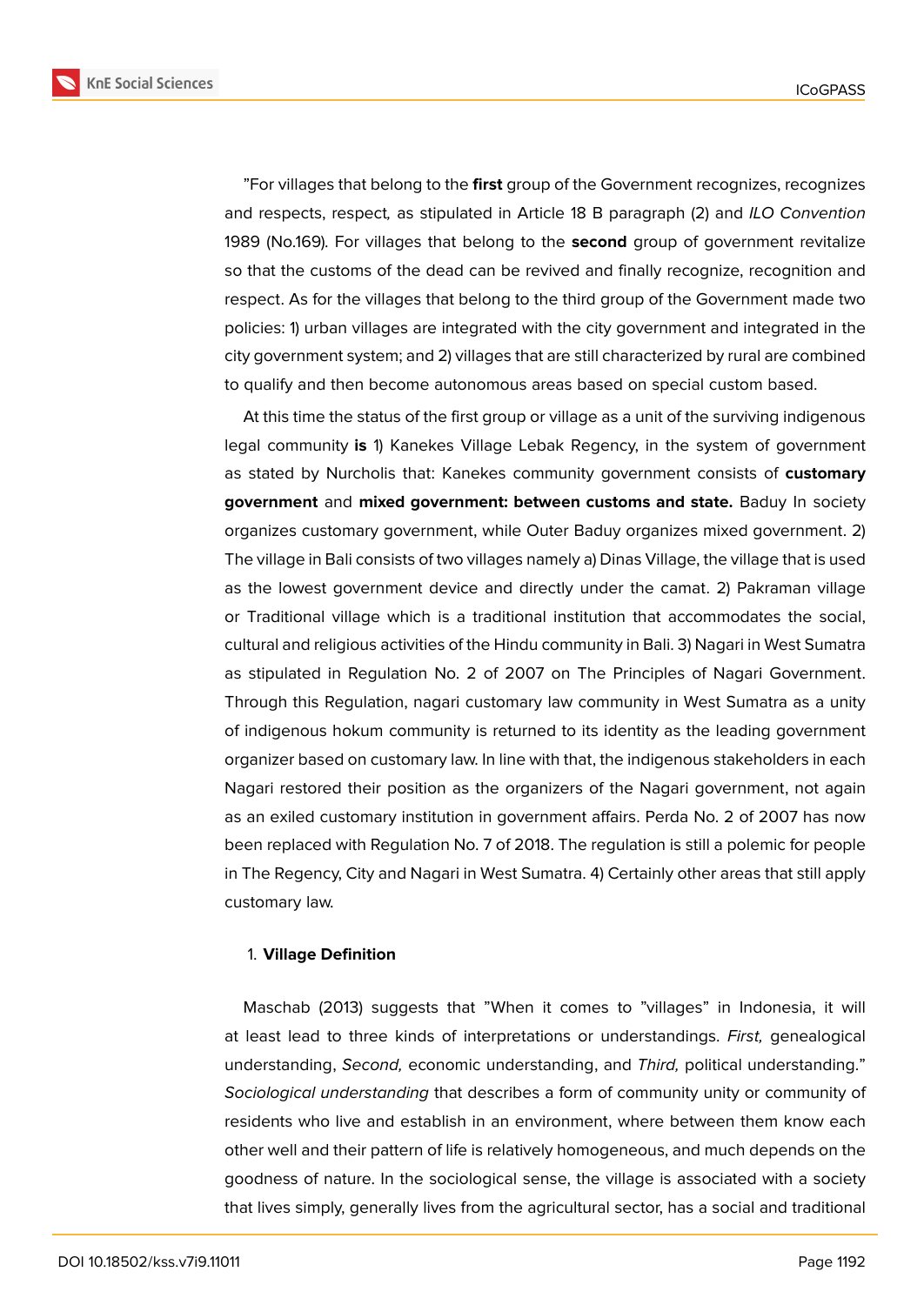

bond or tradition that is still strong, honest and unpretentious, the education is relatively low and so on. *Understanding economically,* the village as a community environment that strives to meet the daily needs of what nature provides around it. Political proof, where "village" as an organization of government or power that politically has a certain authority because it is part of the state government. Furthermore, Maschab (2013) also gives *the definition of village genealogically* is "the inhabitants of a village generally have a close blood relationship, because they are of the same descent or if anyone from outside they are already tied in a marital bond with the natives of the village". While Sunardjo in Suhartono gives the understanding of the village is:

"A unity of legal communities based on customs and customary laws that reside within a certain area of its boundaries; have a very strong inner birth bond, both because of the sect and because they both have political, economic, social and security interests; have a jointly selected board of trustees; have a certain amount of wealth and have the right to hold their own household.

Furthermore, Unang Sunaryo (1984) in Thahir suggests that the village as a legal community alliance is categorized into 3 (three) types, namely:

1) Type of legal community unity based on territorial/shared area as the main basis; 2) the type of unity of legal society based on hereditary/genetic equations (tribe, citizen or candidate) as the main basis for being able to reside in such an area; 3) Type of unity based on mixture (territorial and hereditary).

The same opinion was also expressed by Soetardjo (1984) in Thahir that:

Village form is based on 3 (three) traits, namely 1) based on geneological / hereditary (*genealogische rechtgemeenshappen)* gave birth to tribal attachment *(stamverband);* 2) based on territorialle *rechtgemeenshappen*;3) a mixture of geneological and territorial.

The characteristics of the village as stated by Roucek and Warren (1962) quoted by Raharjo (1999) in Suhartono are:

"The magnitude of the role of the primary group; geographical factors that determine the basis for the formation of groups/associations; relationships are more intimate and durable; low social mobility; the family is further emphasized its function as an economic unit; and the child population in greater proportions".

Eko further suggests that "The village, or another name, is a community unit that is incorporated based on the descendants (*genealogy)* that inhabits certain *territories.* People can't measure how much area they inhabit, but there is always local wisdom to measure the boundaries of the territory based on principle as far as the eye can see or as far as stones are thrown. All of them are local community organizations that have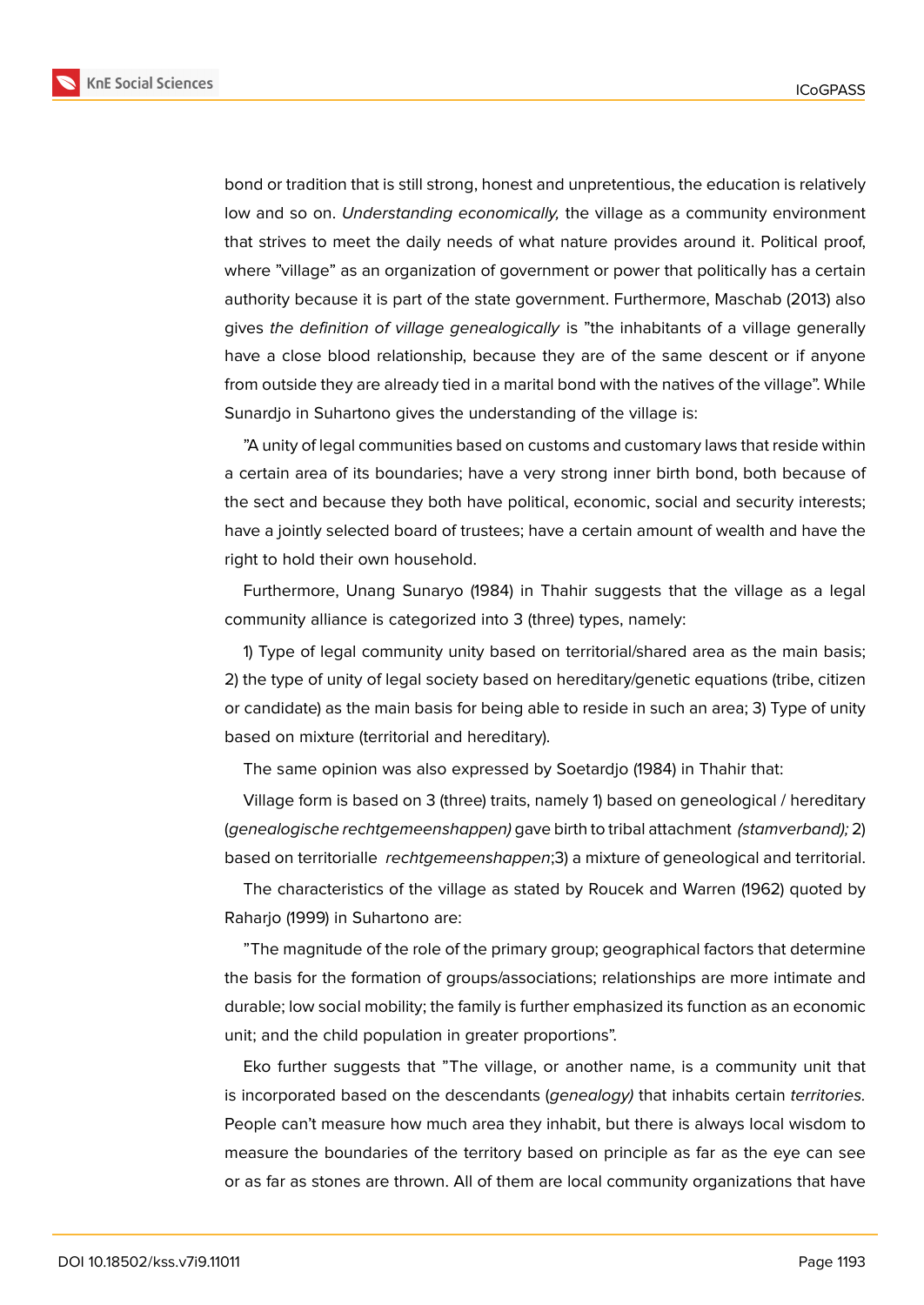

their own governance *(self-governing community)* based on local customs." In another article Eko divides the position of the village into 3 (three) namely:

"Village as a local community organization that has self-government or called self*-governing community;* autonomous form of local government or called local self-*government;* a form of state government at the local level or called local state *government.*

While Nurcholis suggests that what is meant by the village is:

"An area inhabited by a number of people who know each other, live in cooperation, have relatively the same customs, and have their own ordinances in regulating their community life. Most of his livelihoods are farming and fishing. "

Nurcholis further stated that "The village is inhabited by people who live in a relatively homogeneous culture. The villagers are bound by the similarity and unity of the social cultural value system. They socialize harmoniously and jokingly. Therefore, they are called community groups *(gemeinschaft)".*

Historically the village was the forerunner of the formation of political and governmental societies in Indonesia long before the country was formed. The social structure of a type of village, indigenous people and so on has become a very important social institution. The village is an autonomous institution with its own traditions, customs and laws and relative independence. This can be seen in the village community in Java, the Government is carried out by the Village Head assisted by Carik and Pamong Desa, in solving the known problem of village rembug, this forum is a forum to solve problems that arise in the village, and this is the highest decision in the village, as well as in the social and economic, the existence of village barns to store rice while harvesting, and will be distributed to residents during the paceklik season. Similarly, in Nagari, West Sumatra, we know there is an institution that exercises government power through Customary Density that functions at the same time as an executive, legislative and judicial body. As stated by Eko, that: In the Customary Density gathered the ninik mamak who represent his people and consensually implement wali Nagari, conduct a trial on its members and settle the rules for the benefit of nagari children.

Village Understanding in several laws and regulations that have governed the Local Government and Village Government in Indonesia, namely:

1. Law No. 5 of 1979 concerning Villages, Article 1 letter a mentions what is meant by the Village are:

"The village is an area occupied by a number of residents as a community unity including the unity of the legal community that has the lowest government organization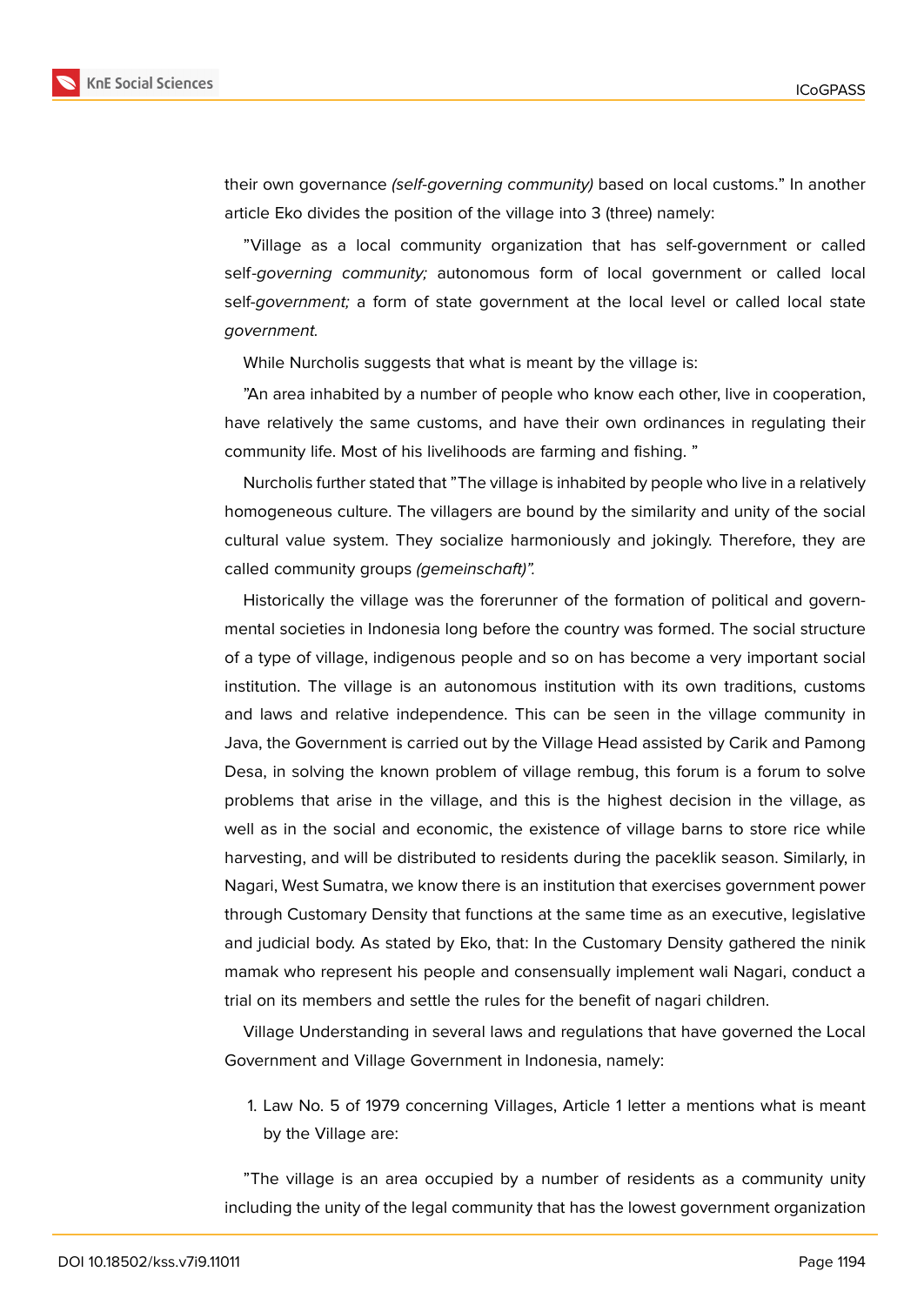

directly under the Camat and has the right to organize its own household in the bonds of the Unitary State of the Republic of Indonesia".

1. Law No. 22 of 1999 concerning Local Government, Article 1 letter o mentions what is meant by the Village are:

"Village or so-called by another name, hereinafter referred to as Village, is a unit of legal community that has the authority to regulate and take care of the interests of local communities based on local origins and customs recognized in the National Government system and located in the District".

1. Law No. 32 of 2004 on Local Government, Article 1 number 12 mentions what is meant by the Village are:

"Village or so-called by another name, hereinafter referred to as village, is a unitary legal community that has territorial boundaries authorized to regulate and take care of the interests of local communities, based on local origins and customs recognized and respected in the system of Government of the Unitary State of the Republic of Indonesia".

1. In Law No.6 of 2014 on Villages, Article 1 number 1 mentions what is meant by village are:

"Village is a village and a traditional village or so-called by another name, hereinafter referred to as Village, is a unitary legal community that has territorial boundaries authorized to regulate and manage government affairs, the interests of local communities based on community initiatives, rights of origin, and / or traditional rights recognized and respected in the system of government of the Unitary State of the Republic of Indonesia".

## **7.2. The Position of The Village in The Laws and Regulations in Indonesia**

### 1. **Dutch Colonial Era**

At first the village was a community that organized the interests of its community members independently without interference outside of itself *(self governing*community). Along with the history of the village status experienced ups and downs to date. During the Dutch East Indies Government I (1800-1906), the village was recognized as an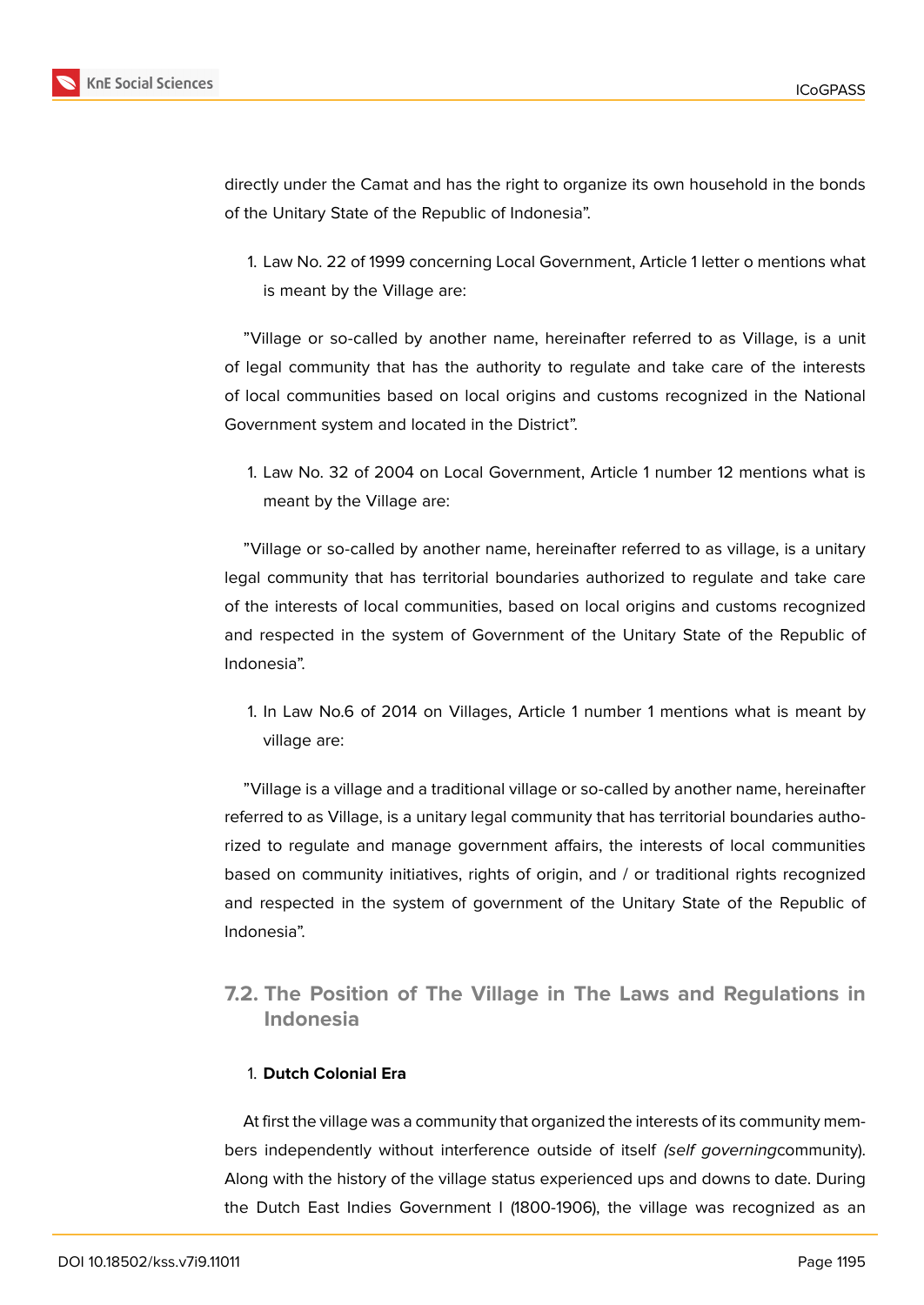

alliance of indigenous peoples who were allowed to regulate their households and used as implementing forced planting policies. In 1906 *Inlandsche Gemeente Ordonantie Java en Madoera* was abbreviated as IGO (Stb.1906-83). IGO is the Law on Villages that applies to Java and Madura. IGO is the implementation of article 71 *reglemeent regering* (RR) and then article 128 *Ofdische Staatsregeling (IS).* An example of village government based on IGO (in Java) is the village government under the Sultanate of Yogyakarta. The village is a government led by Lurah*(een hofdig bestuur),*Lurah assisted by Village Furniture (Kamituwo, Jogoboyo, Kaum, Ulu-Ulu and Carik), Lurah is not chosen by the people but appointed by Pepatih Dalem*(Rijksbestuurder)* after hearing the voice of the people, while The Village Furniture is appointed by the Regent after hearing the consideration of the people. During the ethical politics period (1906-1941, the village was recognized as a legal entity of the indigenous people's alliance who were given the freedom to regulate their own households under the supervision of the government, thus during the Dutch colonial period the status of the village was an autonomous region because it was given to regulate its own household.

#### 1. **Japanese Colonial Era**

During the Japanese colonial era the position of the village did not change, as stated by Amrah Muslimin in Zanibar, that the Japanese occupation government continued to continue some of the regional government structure according to the composition of the Dutch East Indies Government in the field of decientation and the names of the regions and their leaders were replaced with titles in Japanese. In the Japanese era, village institutions were transformed into semi-formal institutions and then exploited their human resources (made romusha) and natural resources. During the Japanese colonial period did not change the status of the village as happened during the Dutch colonial period.

#### 1. **Era of Independent Indonesia**

#### 2. **Constitution of the Republic of Indonesia in 1945**

In Article 18 paragraph (1) of the Constitution of the Republic of Indonesia year 1945 Post Amandement mentioned that: "The Unitary State of the Republic of Indonesia is divided into provinces and provinces divided into districts and cities, each of which has a local government, which is regulated by law. From the understanding of the Law can be drawn the conclusion that the village is part of the local government.

#### 1. **Law No. 22 of 1948 on Local Government**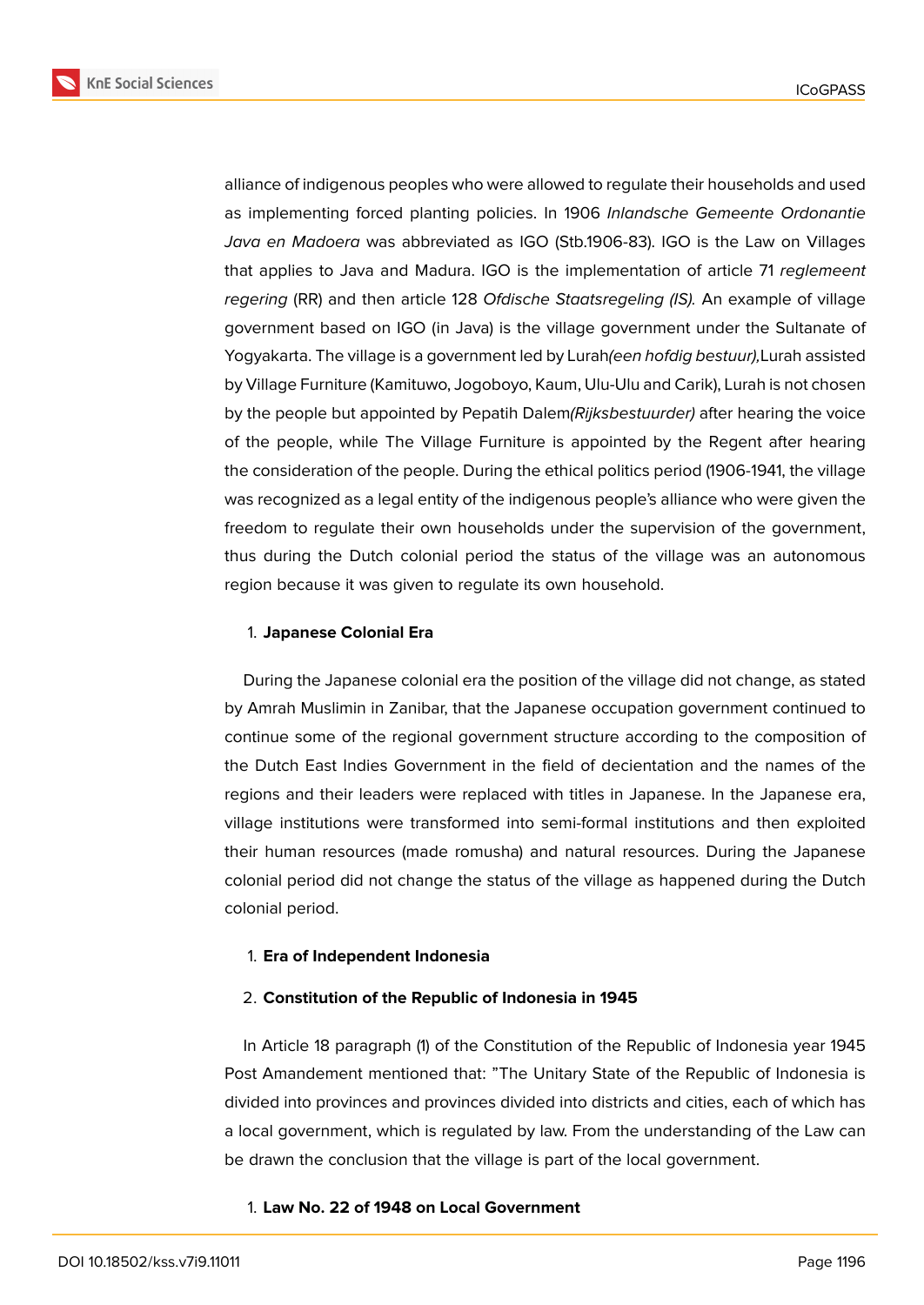

"The regions that have rights, origins and dizaman before the Republic of Indonesia has its own government that is Special with the law of formation referred to in paragraph (3) can be designated as a Special Region at the level of the Province, Regency or Village, which has the right to regulate and manage its own household".

Furthermore, in the Explanation of Law No. 22 of 1948 Article 1 point 1 mentioned that:

"The territory of the Republic of Indonesia is organized in three levels, namely provinces, districts (Kota Besar) and villages (Kota Kecil, Negeri, Marga and so on) that have the right to manage and manage their own households. So looking at this provision, the territory of the Republic of Indonesia only has otonoom areas (which have the right to regulate and manage their own households), beyond that there are no more regions of the Republic of Indonesia that have other positions (status).

The position of the village as an autonomous region is further affirmed in Point 11 Explanation mentioned that:

"According to this basic law, the lower autonomous regions are villages, states, clans, small towns and so on. This means that the village is put into a modern government environment not drawn outside as in the past. At that time of course the colonial government understood that the village was the joint of the state, understood that the village as the joint of the country must be repaired everything, strengthened and didinamiseer, so that the country can progress. But for the sake of colonization, the village was left alone static (fixed circumstances). Granting the right of autonomy according to this, *Gemeente-ordonnantie* is meaningless, because the village with that right cannot do anything, because it has no finances and by the *ordinances* are tied to customs, which are actually in the village is no longer alive. In fact, often the occurrence of the dead is turned on anyway or otherwise the living customs are turned off, contrary to the will of the villagers, only because the interests of the invaders want it. The village remains retarded, the state is powerless, is in accordance with the objectives of the polytk colonizers. But our Republican Government has the opposite goal. To comply with Article 33 of the U.U.D., countries with Indonesian people must prosper. To get this prosperity must start from the bottom, from the village. Therefore, the village must be made in a state of constantly moving forward, (dynamic). Therefore, for the sake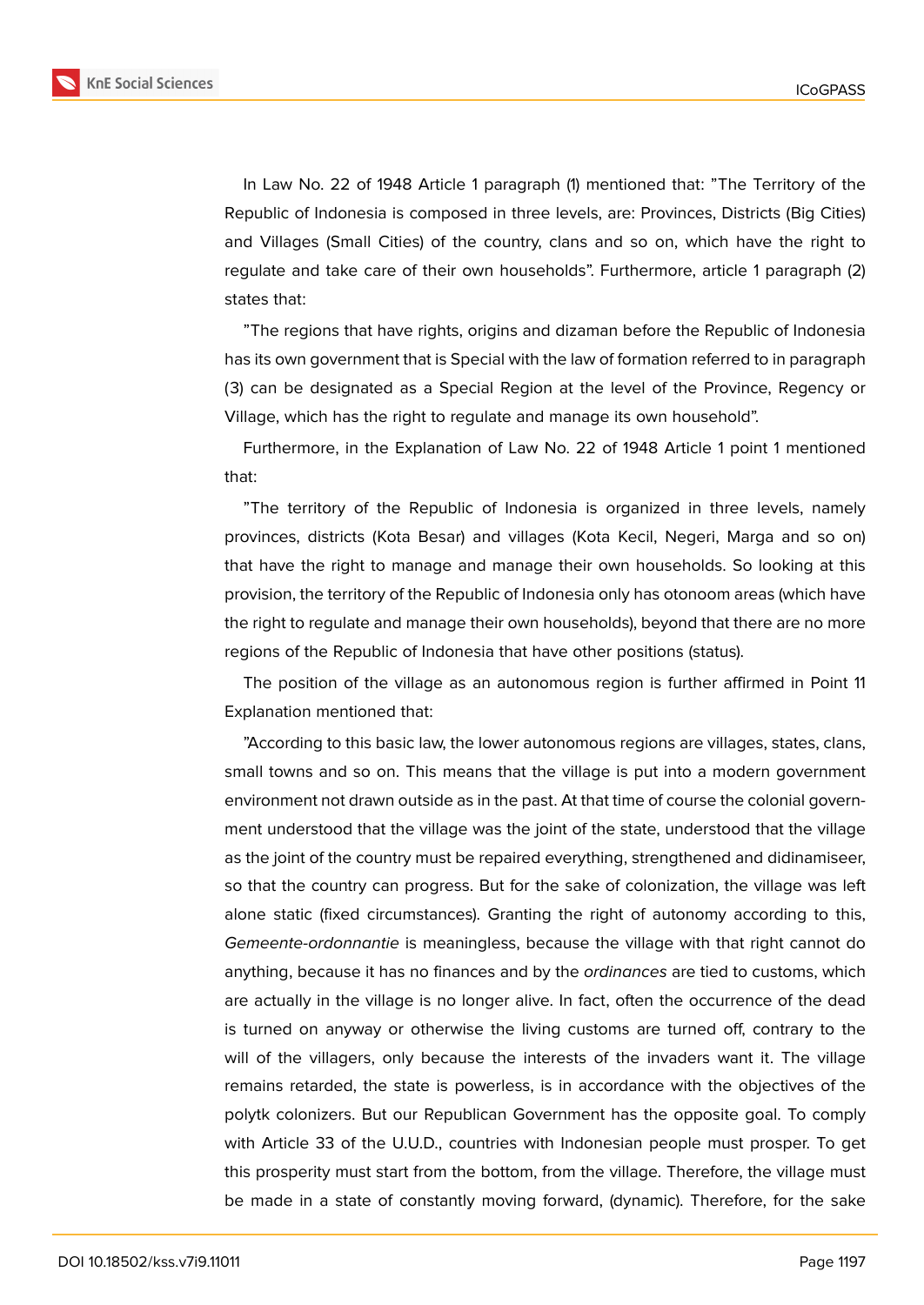

of the village government is included in the perfectly regulated (modern) government environment, not even so, but it will also be proposed so that guidance on the regions that get government according to the Law-this basic law is preferred to be held in the village".

#### 1. **Law No. 19 of 1965 on Desapraja**

In Law No.19 of 65 concerning Desapraja, Article 1 states that desapraja is "the unity of a certain legal community, the right to take care of its own household, choose its ruler and have its own property". Furthermore in Article 2 point h it is mentioned that "

"Dukuh" is part of Desapraja which is a housing group where a number of residents usually called hamlets, villages, dukuh, villages and so on, while the use of the word "dukuh" is to mention with one word the various names;

Furthermore, in the explanation of article by article of Law No.19 of 1965 mentioned that: "The units of legal communities covered in the understanding of the explanation of the Constitution article 18: "*Volksgemeenschappen* such as villages in Java and Bali, the state in Minangkabau, hamlets and clans in Palembang and so on", which are not the former Swaparaja, is desapraja according to this law (LawNo.19 Year 1965). While the duties of the desapraja authority as mentioned in Article 34 of Law No. 19 of 1965 are: *first,* entitled and obliged to regulate and manage the households of the region; *Second,* all existing authority duties based on customary laws or laws and regulations of the superior Region that apply as long as it is not contrary to the Desapraja Law remains the duty of the Desapraja authority since the enactment of Law No. 19 of 1965; and *Third,* With a regulation or regulation of the Regional authority of the Desapraja can be changed, reduced or added. In Law No. 19 of 1965 the status of desapraja is an autonomous region.

#### 1. **Law No. 5 of 1979 on Villages**

In Law No.5 of 1979 on Village Government, it is stated that the Village is

"an area occupied by a number of residents as a community unity including the unity of the legal community that has the lowest government organization directly under the Camat and has the right to organize its own household in the bonds of the Unitary State of the Republic of Indonesia."

The village referred to Article 1 letter a, in the development of the history of state regulation and governance is an area occupied by a number of residents who have the lowest government organization directly under the Camat, has the right to organize their households. The right to organize their household is not a right of autonomy as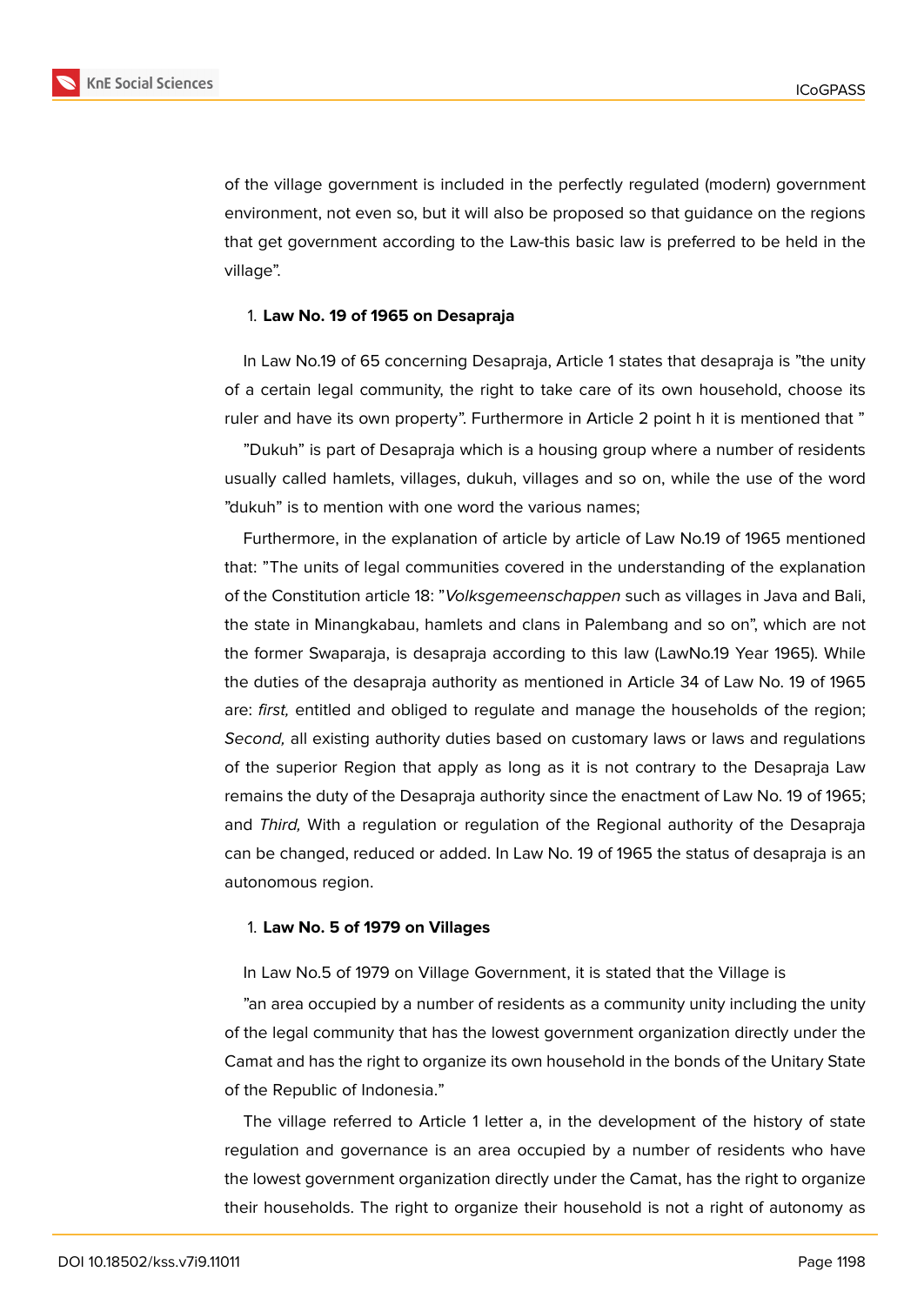

intended by Law No. 5 of 1974 on The Principles of Government in the Region. Thus, the development and development of further autonomy either sideways, upwards and or downwards, as referred to in Law No. 5 of 1974 is still possible in accordance with political, economic, socio-cultural conditions as well as national defence and security.

#### 1. **Law No. 22 of 1999 on Local Government**

In Law No.22 of 1999 concerning Local Government, in Article 1 letter o mentioned in question the village is:

"Village or so-called by another name, hereinafter referred to as Village, is a unit of legal community that has the authority to regulate and take care of the interests of local communities based on local origins and customs recognized in the National Government system and located in the District".

Daam explanation of Law No. 22 of 1999 point 9 mentioned that:

"Village based on this Law is (Law No.22 of 1999) Village or so-called by another name as a unitary legal community that has an original arrangement based on the right of origin that is special, as referred to in the explanation of Article 18 of the 1945 Constitution. The cornerstone of thinking in the arrangements regarding Village Government is diversity, participation, native autonomy, democratization, and community empowerment".

#### 1. **Law No. 6 of 2014 on Villages**

In Law No.6 of 2014 on Villages, Article 1 point 1 states that what is meant by Village is:

"Traditional villages and villages or so-called by other names, is a unitary legal community that has territorial boundaries authorized to regulate and manage government affairs, the interests of local communities based on community initiatives, rights of origin, and / or traditional rights recognized and respected in the system of government of the Unitary State of the Republic of Indonesia."

The village is domiciled in the district / city. The village consists of Villages and Indigenous Villages. The mention of Village or Traditional Village is adjusted to the mention that applies in the local area. Village Authority includes authority in the field of village governance, implementation of village development, village community development, and empowerment of village communities based on community initiatives, rights of origin, and village customs. Village Authority includes: a. authority based on the right of origin; b. village-scale local authority; c. authority assigned by the Government, Provincial Government, or District/Municipal Government; and d. other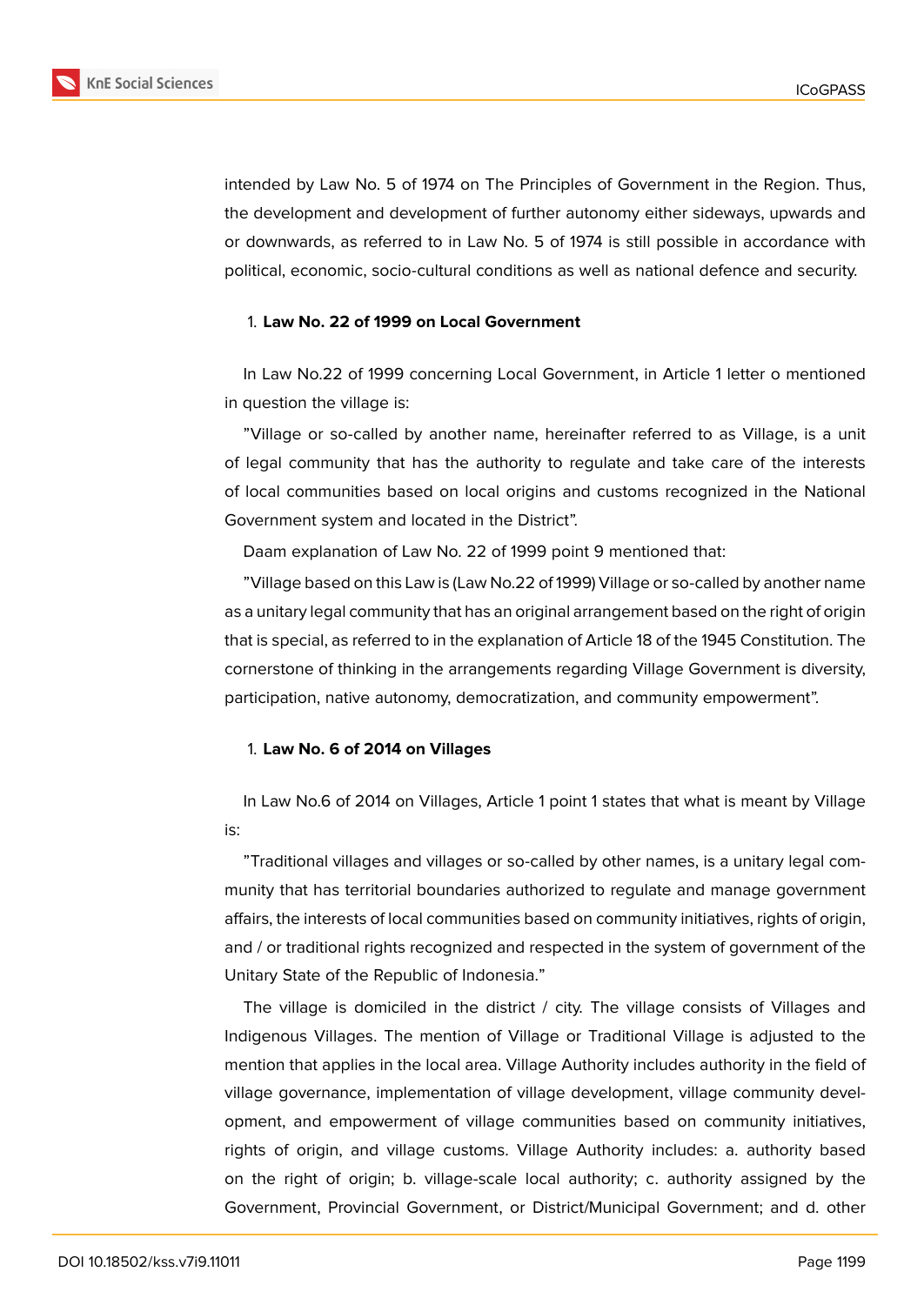

authorities assigned by the Government, Provincial Government, or District/Municipal Government in accordance with the provisions of the laws and regulations.

The implementation of authority based on the right of origin and local authority of village scale as referred to in Article 19 letter a and letter b is regulated and managed by the Village. Similarly, the implementation of the assigned authority and the implementation of other duties authority of the Government, Provincial Government, or District / City Government by the Village.

The village has rights and obligations as stipulated in Law 6 of 2014. The Village Rights are: a) regulate and take care of the interests of the community based on the rights of origin, customs, and socio-cultural values of the village community; b) establish and manage village institutions; and c) obtain a source of income. While the obligations of the Village are: a) to protect and maintain the unity, unity, and harmony of the Village community in the framework of national harmony and the integrity of the Unitary State of the Republic of Indonesia; b) improve the quality of life of the villagers; c) develop a democratic life; d) develop village community empowerment; and e) provide and improve services to the village community. In addition, the Village Community also has rights, namely: a) request and obtain information from the Village Government and supervise the activities of village government, implementation of village development, village community development, and village community empowerment; b) obtain equal and fair service; c) convey aspirations, suggestions, and oral or written opinions responsibly about the activities of village government, implementation of village development, village community development, and village community empowerment; d) select, be selected, and/or appointed as: 1) Village Head; 2) Village device; 3) members of the Village Consultative Board; or 4) members of village community institutions. e) get protection and protection from disturbances of peace and order in the village. While the obligation of the Village Community is a) to build themselves and maintain the village environment; b) encourage the creation of village government activities, implementation of village development, village community development, and good village community empowerment; c) encourage the creation of a safe, comfortable, and peaceful situation in the Village; d) maintain and develop the value of deliberation, *permufakatan*, kinship, and *kegotong-royongan* in the village; and e) participate in various activities in the Village.

In Law No.6 of 2014 mentioned villages are villages and indigenous villages. The Government, Provincial Government, and District/Municipal Government organize the unity of indigenous peoples and are designated as Adat Villages. Determination of Indigenous Villages must meet the requirements: a) the unity of indigenous peoples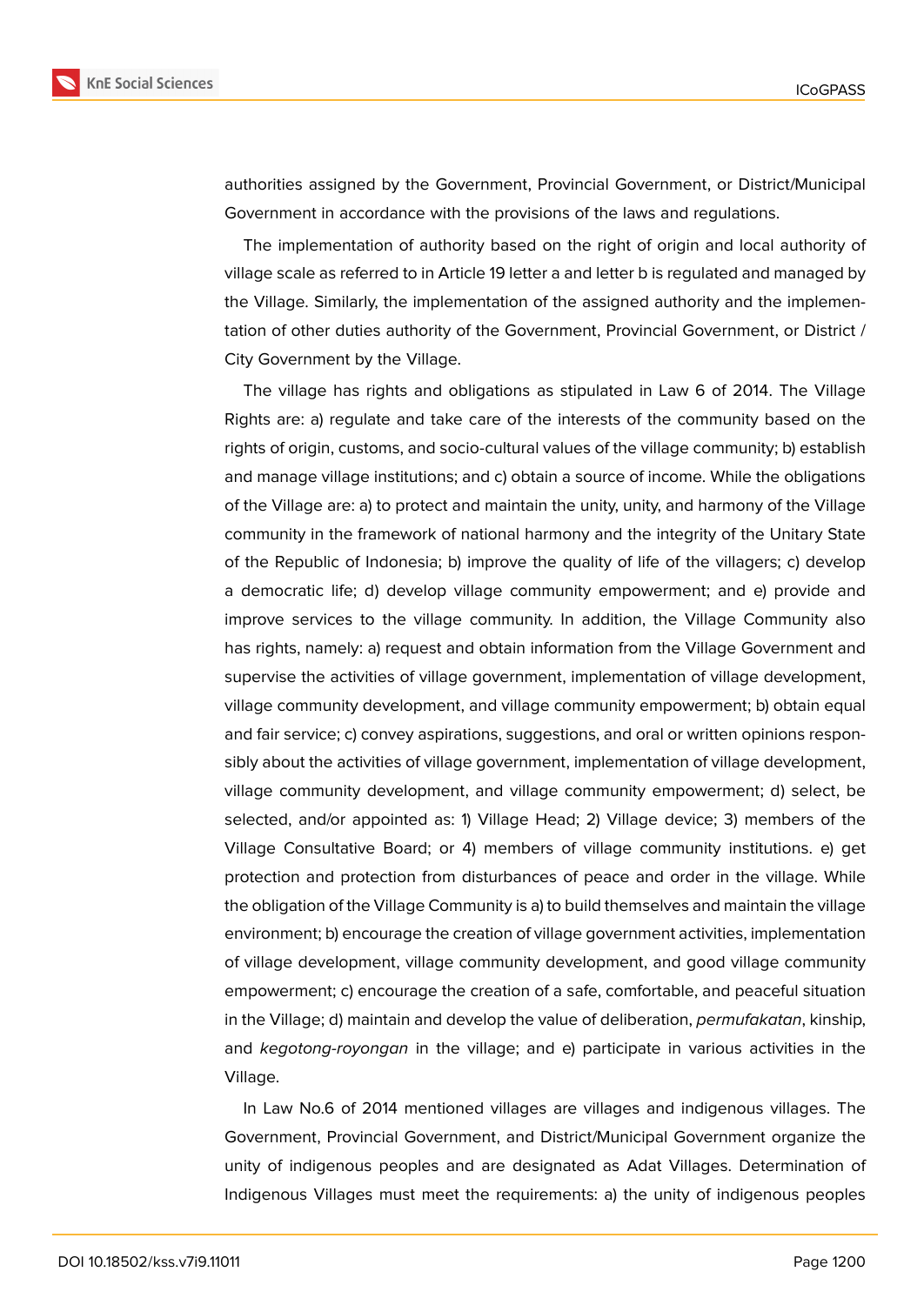

and their traditional rights are clearly alive, both territorial, genealogical, and functional; b) the unity of indigenous peoples and their traditional rights are seen as in accordance with the development of society; and c) the unity of indigenous legal peoples and their traditional rights in accordance with the principles of the Unitary State of the Republic of Indonesia. The unity of indigenous peoples and their surviving traditional rights must have territory and at least meet one or a combination of elements: a) a) a society whose citizens have a shared feeling in the group; b) the structure of customary government; c) property and/or customary objects; and/or d. the device of customary legal norms.

The unity of indigenous peoples and rights is considered in accordance with the development of society if: a) its existence has been recognized based on the applicable law as a reflection of the development of values considered ideal in today's society, both general and sectoral laws; and b) the substance of the traditional right is recognized and respected by the citizens of the community concerned and the wider community and does not conflict with human rights.

A unity of the indigenous legal community and its traditional rights are considered in accordance with the principles of the Unitary State of the Republic of Indonesia if the unity of the indigenous legal community does not interfere with the existence of the Unitary State of the Republic of Indonesia as a political unity and legal unity that: a) does not threaten the sovereignty and integrity of the Unitary State of the Republic of Indonesia; and b) the substance of the customary legal norms is in accordance with and not contrary to the provisions of the laws and regulations.

## **7.3. Village Community Culture**

The term culture comes from the Latin word *colere* which means to cultivate, work, especially cultivate land or farm. Furthermore Schein (1992:12) states:

"Culture is an archetypal assumption pattern *shared* by a group of people after they have previously studied and believed the truth of the assumption pattern as a way to solve various problems related to external adaptation and internal integration, so that the basic assumption pattern needs to be taught to new members as the correct way to perceive, think and express their feelings in relation to organizational issues.

The same opinion was also expressed by Fanani (2005) in Indrawijaya that culture is a system of values, namely values that have become a system and do not stand apart one by one, and become a shared belief to imagine and express. Not much different opinions were also expressed by Schiffman and Kanuk (2000) in Indrawijaya, namely "culture is defined as a number of values, beliefs and habits used to demonstrate direct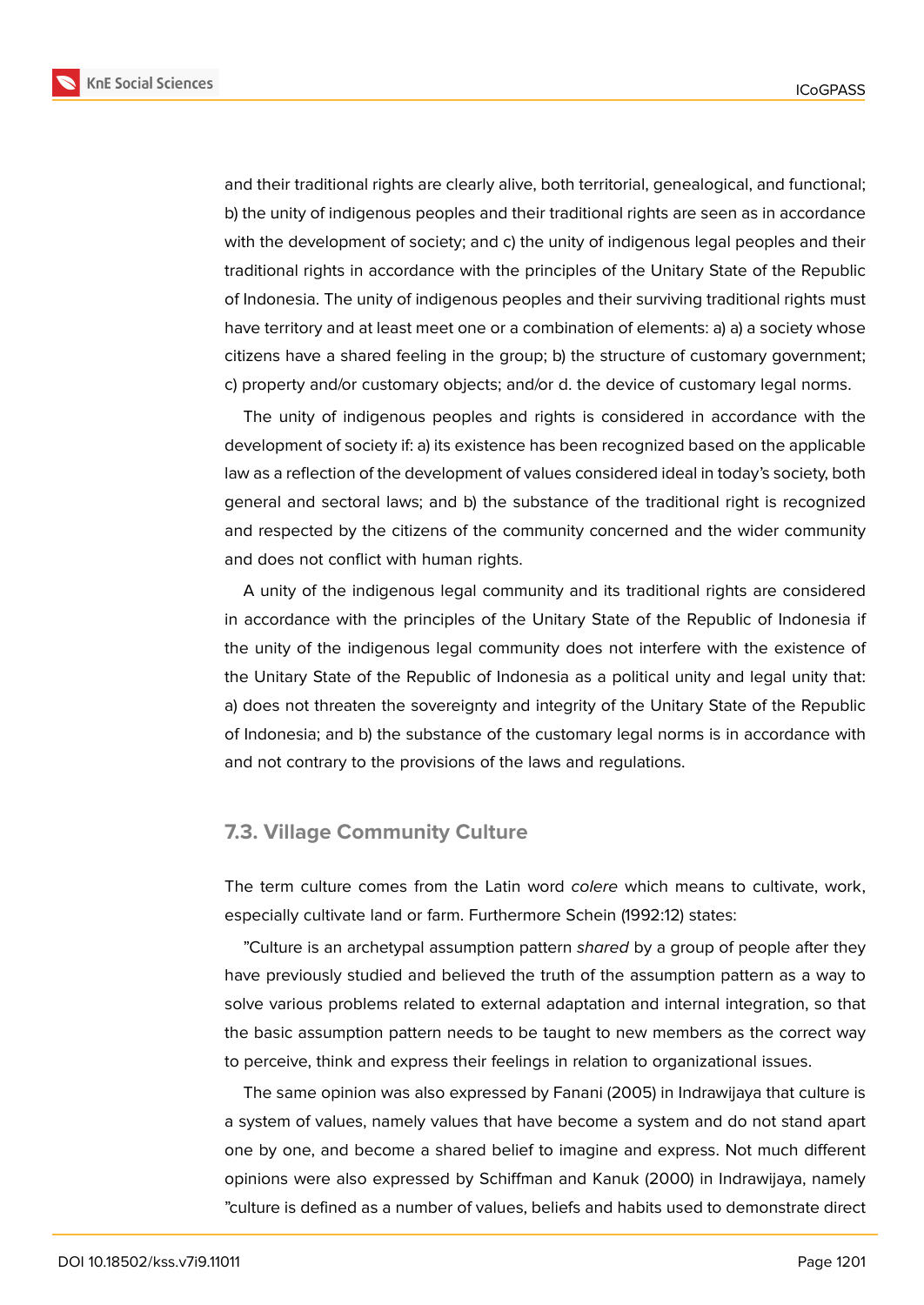

consumer behaviour of certain people's products. While Soekanto means that society is a person who lives together that produces culture. Thus, there is no society that has no culture, and on the contrary there is no culture without society as a forum and its supporters.

Meanwhile, the community as stated by Horton and Hunt are:

"A group of relatively independent people, who live together long enough, who inhabit a certain region, have the same culture, and do most of their activities in the group. Culture is a system of organized norms and values that holds the community.

Furthermore, Soekanto suggested that what is meant by society is "people who live together who produce culture. Thus, there is no society that has no culture, and on the contrary there is no culture without society as a forum and its supporters. The general characteristics of the village as stated by Suhartono are as follows:

- 1. Villages are generally located in, or very with, the centre of the agricultural area (sudat economic view;
- 2. In that region, agriculture is the dominant economic activity;
- 3. The land tenure factor determines the life of the people;
- 4. Unlike cities or large cities where the population is mostly settlers, the villagers are more "replaced than themselves";
- 5. Social control is more informal, and interaction between citizens is more personal in the form of face-to-face; and
- 6. It has a relatively high level of homogeneity and relatively tighter social ties than cities."

Furthermore, Roucek and Waren (1962) as quoted by Rahardjo (1999) in Suhartono mentioned that the characteristics of the village are as follows:

- 1. The magnitude of the primary group;
- 2. Geographical factors that determine the basis of group/association formation;
- 3. Relationships are more intimate and durable;
- 4. Homogeneous;
- 5. Low social mobility;
- 6. The family is more emphasized its function as an economic unit;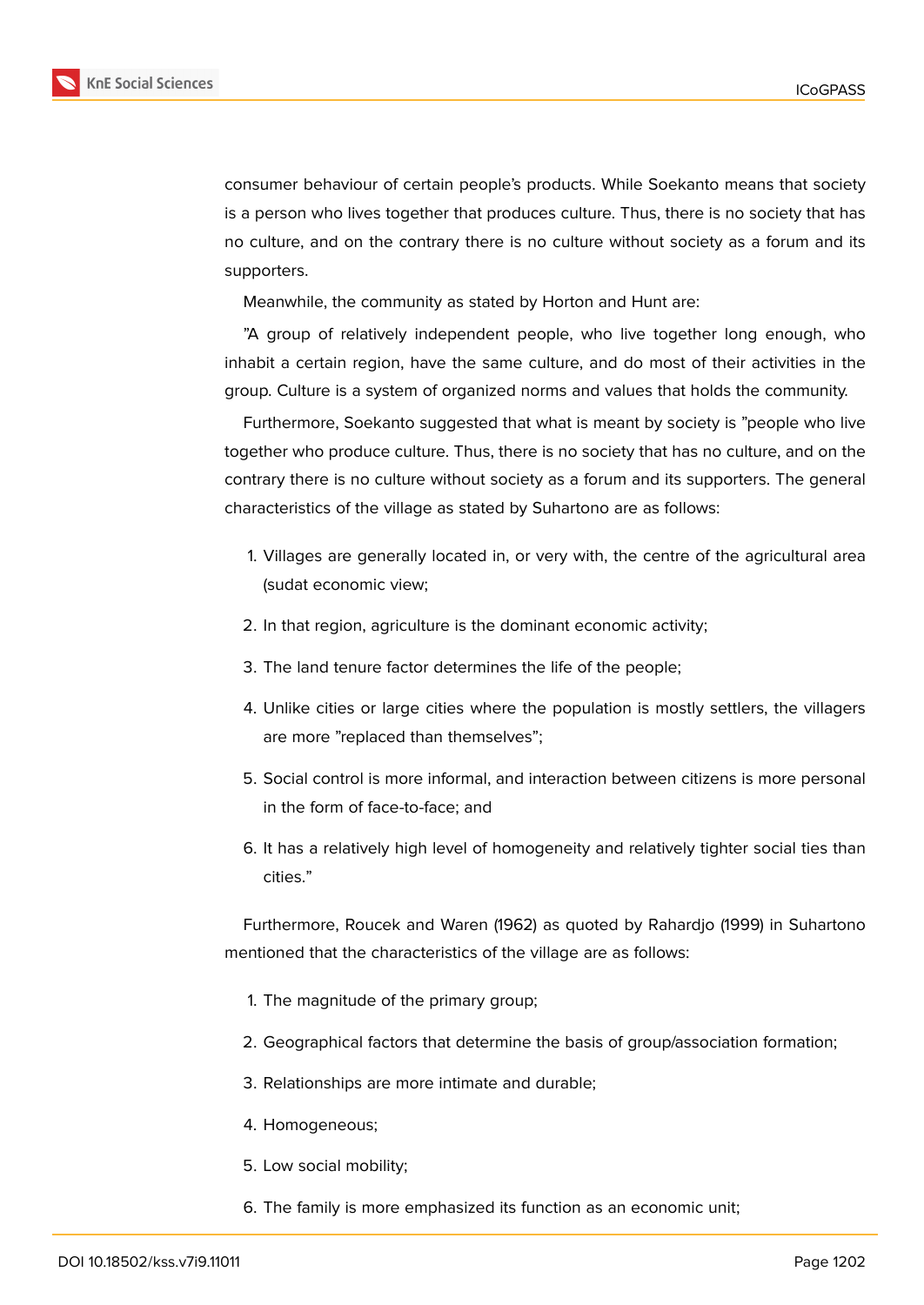

7. The child population is in greater proportions.

While the life of the village community as stated by Ferdinan Tonnies in Suryaningrat, is "a community that is *gemeinschaft* (*paguyuban*) and a community that is *gessellschaft (patembayan / individual)"*As for what is meant by *gemeinschaft* is a village community that has the nature of community, alliance and harmony. Human relationships are personal, familiar, as bitter as they are, as open-as-like, and accompanied by trusting each other. Such relationships are rooted in hereditary unity, family unity. The community has a unity of customs and beliefs, even work and land ownership is a joke, everything is done together in cooperation. *Gessellschaft* is the opposite, especially in large cities. Here everyone lives alone, indifferent to each other, human relationships are self-influenced, and are *"zakelijk",* a material accompanied by suspicious suspicion.

### **7.4. Government and Village**

In the history of the growth and development of human civilization, the Village is seen as a form of power organization that first existed before the birth of larger power organizations, such as the kingdoms, empires and modern countries as it is known today.

The 1945 Constitution governs local government in Indonesia consisting of provinces, districts/cities, special regions, special regions, and the unity of indigenous legal communities. Outside the five types of local government under the district / city there is also a village government. The village government is regulated in Law No. 32 of 2004, especially Chapter IX (Law No. 32/2004) and then replaced with Law No. 6 of 2014, especially articles 1-95."

In the context of Law No. 32 of 2004 on Local Government, villages are distinguished from villages. "The village is a unitary legal community that has territorial boundaries that are authorized to regulate and take care of the interests of the local community based on local origins and customs recognized by the state. While the village is a unit of government administration under the sub-district which is the administrative service area of the District / City. While in Law No. 6 of 2014 on Villages, which is meant by "Villages are villages and traditional villages or so-called by other names, hereinafter referred to as Villages, is a unitary legal community that has territorial boundaries authorized to regulate and manage government affairs, the interests of local communities based on community initiatives, rights of origin, and / or traditional rights recognized and respected in the system of government of the Unitary State of the Republic of Indonesia".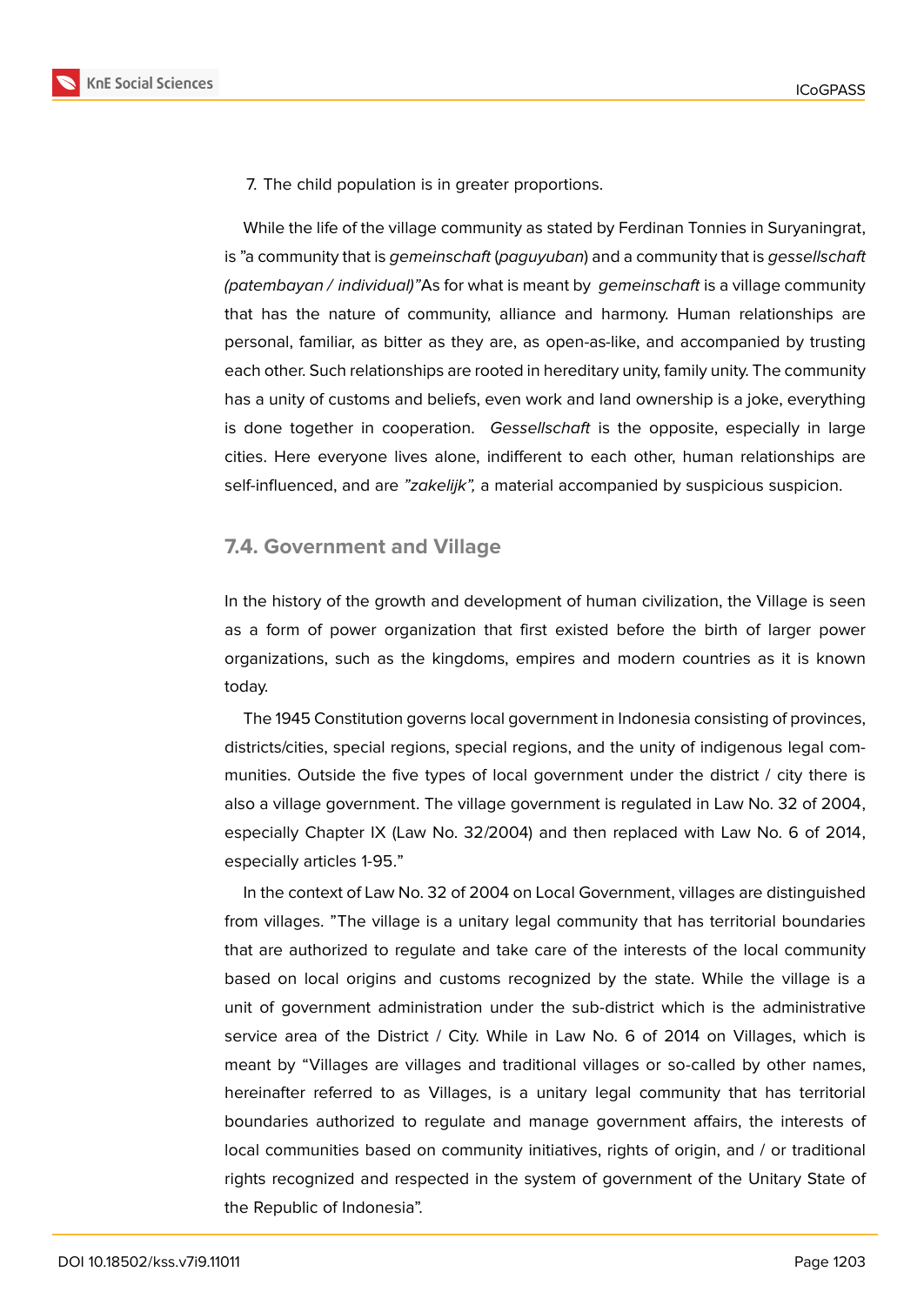

In walandit writing, AD 1381-1405 as quoted by Suryaningrat mentioned:

"1. The village as the lowest government institution has existed since time immemorial and is not imported from outside Indonesia, even purely Indonesian; 2. it seems that the village is the level that is directly brought kingdom. In other words, at that time there was a two-tier system of government. "

The same opinion was also presented by Burger (1977) that: In the old Javanese society can be distinguished four levels, namely first*,* kings, *second,* provincial heads(is approximately the regents now), *third,* village heads, and *fourth,* the crowd consisting of villagers. Eko suggests:

"Villages generally have autonomously managed self-government without hierarchical ties – structural with higher structures. In West Sumatra, for example, nagari is a "small republic" that has autonomous self-government and is based on *self-governing community.* "

Eko further mentioned that: As an autonomous governance unit, each nagari is an institution that exercises government power through the Density of Adat that functions at once as an executive body, legislativef,and judiciary. The existence of village government has also been recognized since the dutch colonial era it is based on the *Ordonantie* dated February 3, 1906 which governs the government and village households, especially in Java and Madura, and contained in *Staatblad* 1906 No. 83, later amended by *Staatblad* 1910 No. 591,*Staatblad* 1913 No. 235 and *Staatblad* 1919 No. 217 and known as "Islandsche*Gemeente Ordonantie".* In the explanation of *Ordonantie* contained in *Bijblad* 6567 it is stated that the provisions in *ordonantie* concretely govern the form, obligations and rights of the power of the village government both based on the laws of the kingdom and based on civil law. Eko in another post suggested:

"Village government is actually a concrete form of self-government by the local community (*self-governing community)* which is formed independently by the community. Even villages have "genuine autonomy" because they are much older than the State or district. "

Eko asserts that the village government is actually a concrete form of self-government by the local community*(self-governing community)*which is formed independently by the community. Even the village has "original autonomy" because it is much older than the State or district. Adisasmita (2006) stated that: "The village as the lowest government organization is the focus of all government and development affairs." Adisasmita further stated that:

"The existence and life of the village, as a unitary legal community where there are a number of residents who have the right to manage their own household is a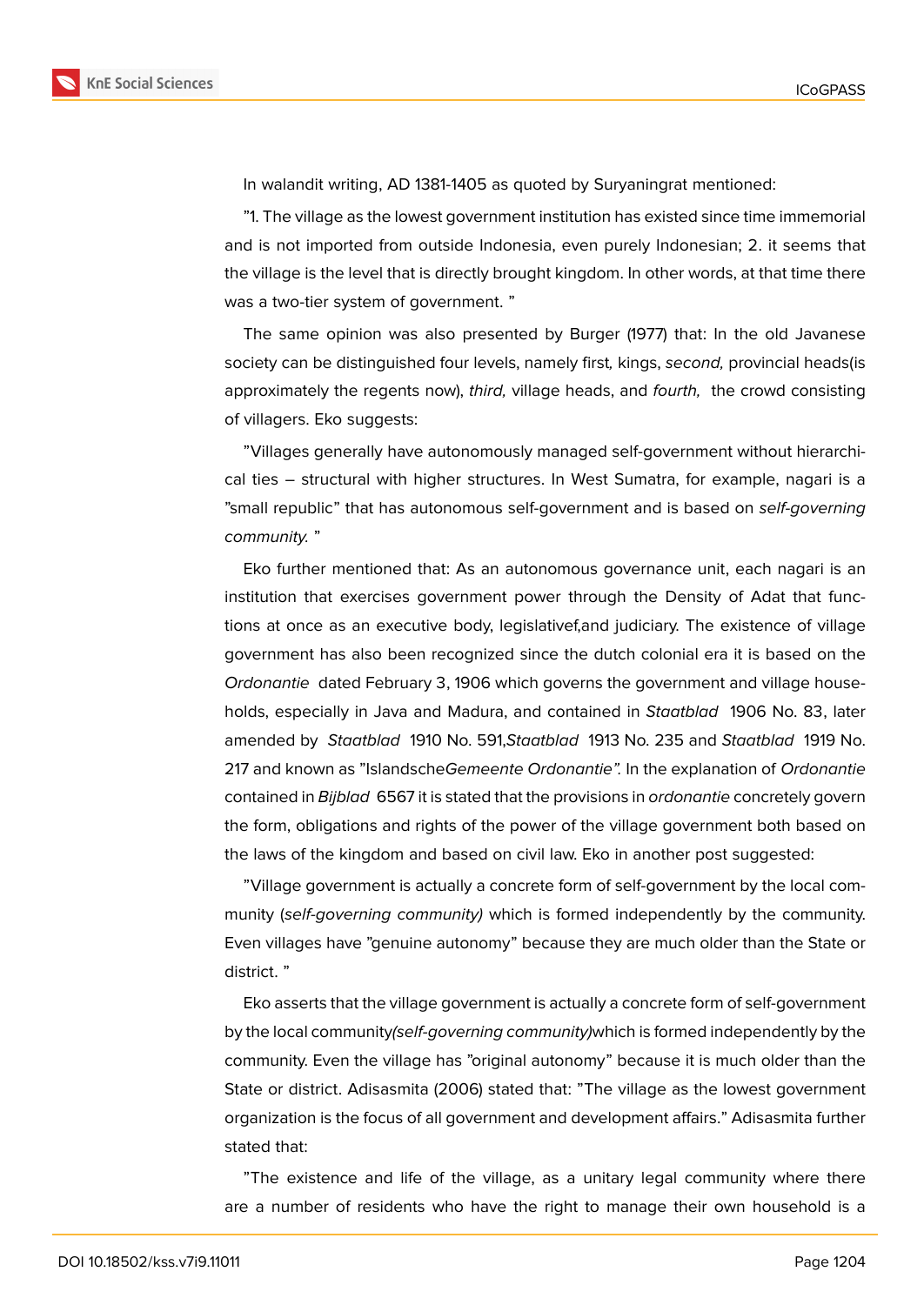

community organization that has existed since long before the formation of the Republic of Indonesia".

In Law No.6 of 2014 on Villages, it is stated that "Village Government is the administration of government affairs and the interests of local communities in the system of government of the Unitary State of the Republic of Indonesia". Meanwhile, "The Village Government is the Village Head or so-called by another name assisted by village devices as an element of village government organizers". Village Devices consist of: a) village secretariat; b) regional implementers; and c) technical implementers.

The Village Head is in charge of organizing village government, implementing village development, village community development, and village community empowerment. In carrying out the duties, **the Village Head is authorized:** a) to lead the implementation of village government; b) remove and dismiss village devices; c) hold the power of management of Village Finance and Assets; d) establish village regulations; e) set the Village Budget; f) foster the life of the village community; g) build peace and order of the village community; h) foster and improve the village economy and integrate it in order to achieve a productive scale economy for the greatest prosperity of the village community; i) develop village revenue sources; j) propose and accept the allocation of a portion of the state's wealth in order to improve the welfare of the villagers; k) develop the socio-cultural life of the village community; l) utilize appropriate technology; m. coordinate village development participatorily; n) represent the Village in and out of court or appoint a legal representative to represent it in accordance with the provisions of the laws and regulations; and o) exercise other authorities in accordance with the provisions of the laws and regulations.

In carrying out the duties, **the Village Head has the right**: a) propose the organizational structure and working system of the Village Government; b) submit a draft and establish village regulations; c) receive monthly fixed income, benefits, and other legitimate receipts, as well as obtain health insurance; d) obtain legal protection of the policies implemented; and e) mandate the implementation of other tasks and obligations to village devices.

In carrying out its duties, **the Village Head is obliged** to: a) uphold and practice Pancasila, implement the Constitution of the Republic of Indonesia in 1945, and maintain and maintain the integrity of the Unitary State of the Republic of Indonesia, and Bhinneka Tunggal Ika; b) improve the welfare of the village community; c) maintain the peace and order of the village community; d) comply with and enforce laws and regulations; e) carry out democratic life and gender justice; f) implement the principles of village governance that is accountable, transparent, professional, effective and efficient, clean, and free from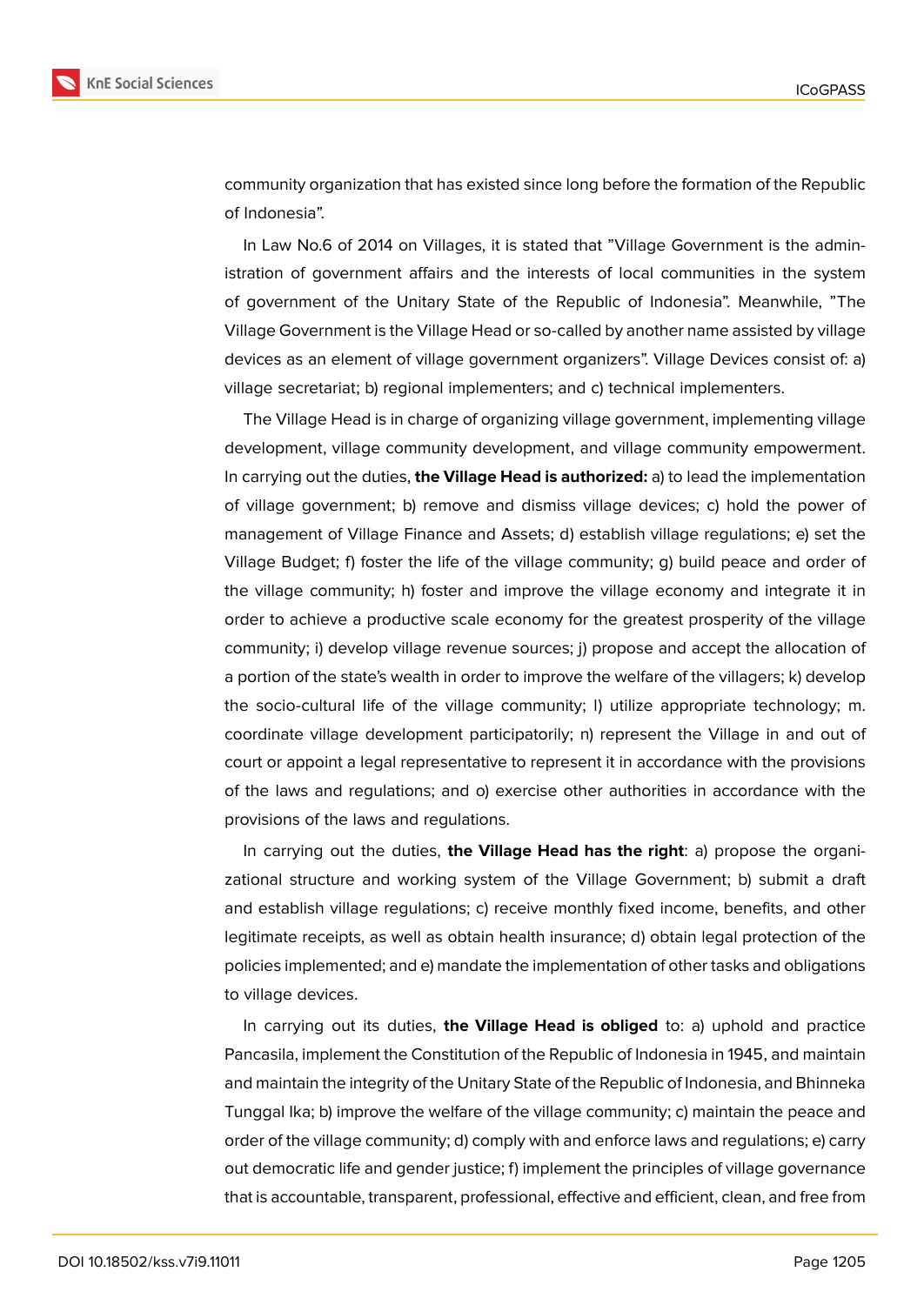

collusion, corruption, and nepotism; g) establish cooperation and coordination with all stakeholders in the Village; h) conduct good administration of Village Government; i) manage Village Finance and Assets; j) carry out government affairs that become the authority of the Village; k) resolve community disputes in the Village; l) develop the economy of the village community; m) foster and preserve the socio-cultural values of the village community; n) empower communities and community institutions in the Village; o) develop the potential of natural resources and preserve the environment; and p. provide information to the villagers.

In carrying out duties, authorities, rights, and obligations, **the Village Head shall:** a) submit a report on the implementation of village government at the end of each fiscal year to the Regent/Mayor; b) submit a report on the implementation of village government at the end of the term of office to the Regent / Mayor; c) provide a report on the implementation of the government in writing to the Village Consultative Agency at the end of each fiscal year; and d) provide and/or disseminate information on the implementation of government in writing to the village community at the end of each fiscal year.

The Village Government in organizing the Village Government is also assisted by the Village Consultative Agency (BPD). Village Consultative Agency or so-called by another name is an institution that performs the functions of government whose members are representatives of the villagers based on regional representation and democratically determined. The Village Consultative Agency **has the functions of:** a) discussing and agreeing on the Village Regulation Draft with the Village Head; b) accommodate and channel the aspirations of the village community; and c) supervise the performance of the Village Head. Village Consultative Agency has the **right to:** a) supervise and request information about the implementation of Village Government to the Village Government; b) express opinions on the implementation of village government, implementation of village development, village community development, and village community empowerment; and c) obtain operational costs for the implementation of their duties and functions from the Village Budget.

From the theories about the village as mentioned above, it can be concluded that the Village is an Institution or Organization as mentioned by Suryaningrat and Eko. The understanding of the Institution or organization as stated by Stoner and Freeman is to have two general senses, First, organization means an institution orfunctional group; *second* refers to the organizing process so that the company's objectives can be achieved efficiently. The same opinion was also expressed by Handoko that the word "organization" has two meanings, *firstly* denotes as an institution; and *secondly*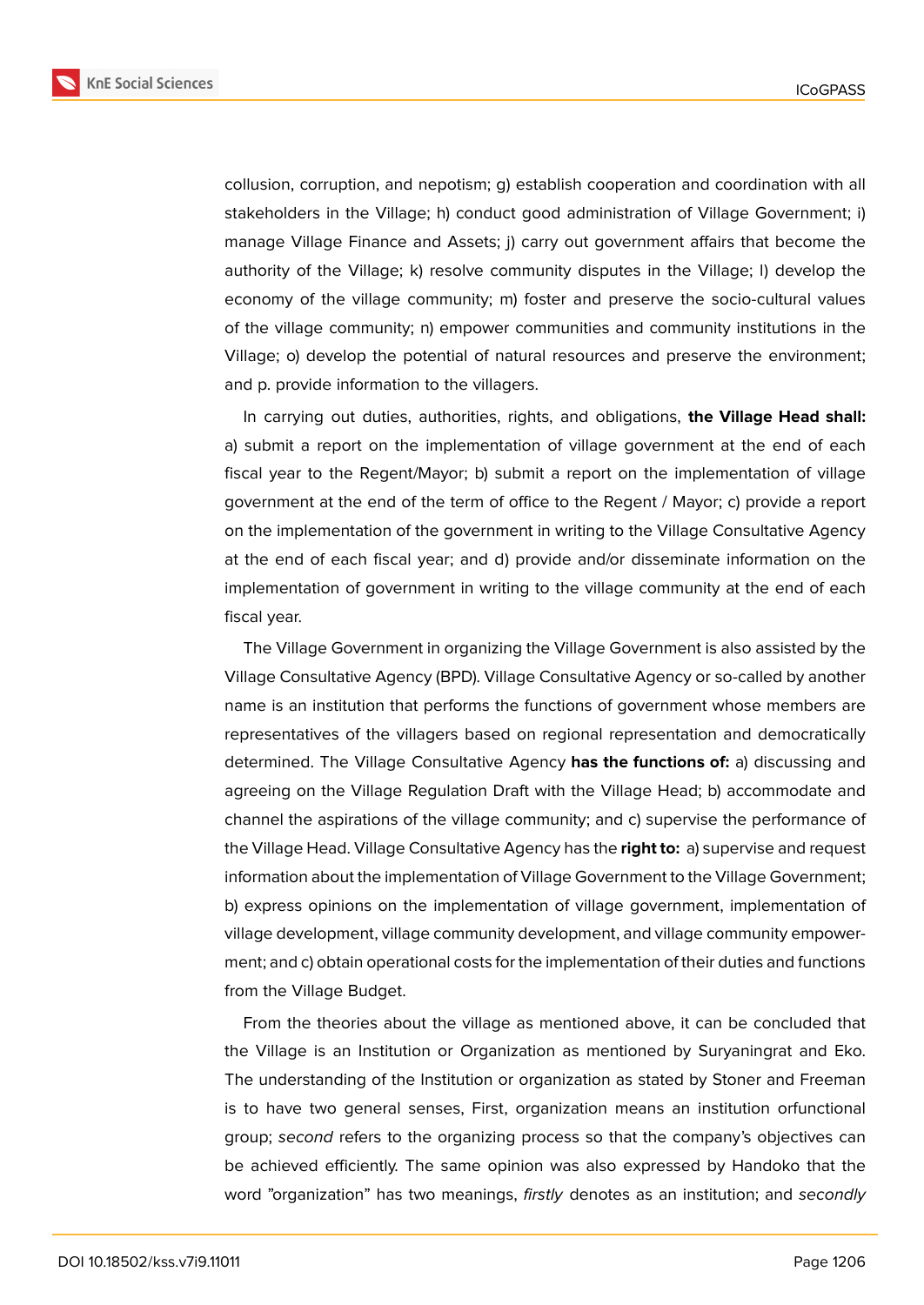

with regard to the organizing process. While the understanding of the organization according to Davis in Lubis and Huseini, the organization is as a group of individuals who work together under a leader, to achieve a certain goal. The same opinion was also expressed by Tjiptoherijanto and Manurung, that:

" Organization is a group of people who work together.Organization is a tool that coordinates all aging activities. Within the organization the works or tasks to be performed to achieve a specific goal are identified, classified and distributed.

## **7.5. Neighborhoods**

As opposed to the villagers are the people of the city, with the characteristics of the eyes of agriculture is not a single (agriculture); social relations are looser and there is a higher tolerance than the village; heterogeneous society and individualism. Ordinary city people live in the city area that is in the administrative wilyah of the village.

In some laws and regulations on local or village government has been regulated about the existence of the Village, namely:

- 1. Law No. 5 of 1979 on Villages, mentioned in Article 22:
- 2. In the State Capital, Provincial Capital, District Capital, Municipality, Administrative City and other Cities to be further determined by the Regulation of the Minister of Home Affairs, the Village can be formed as referred to in article 1 letter b.
- 3. The village referred to in paragraph (1), is formed by taking into account the terms of the area, the number of residents and other conditions that will be determined further by the Regulation of the Minister of Home Affairs.
- 4. Law No. 32 of 2004 concerning Local Government, mentioned in Article 1 point 14 namely " Village is a working area lurah as a device district and / or district under the sub-district".
- 5. Government Regulation Number 73 of 2005 concerning Village

Government Regulation No. 73 of 2005 concerning Villages is an implementation of the provisions of Article 127 paragraph (1) of Law No. 32 of 2004 concerning Local Government (State Gazette of the Republic of Indonesia of 2004 Number 125, Supplement to Statute Book No. 4437) as amended by Government Regulation Replacement Law No. 3 of 2005 concerning Amendments to Law No. 32 of 2004 concerning Local Government (State Gazette of Republic Indonesia Year 2005 Number 38, Supplement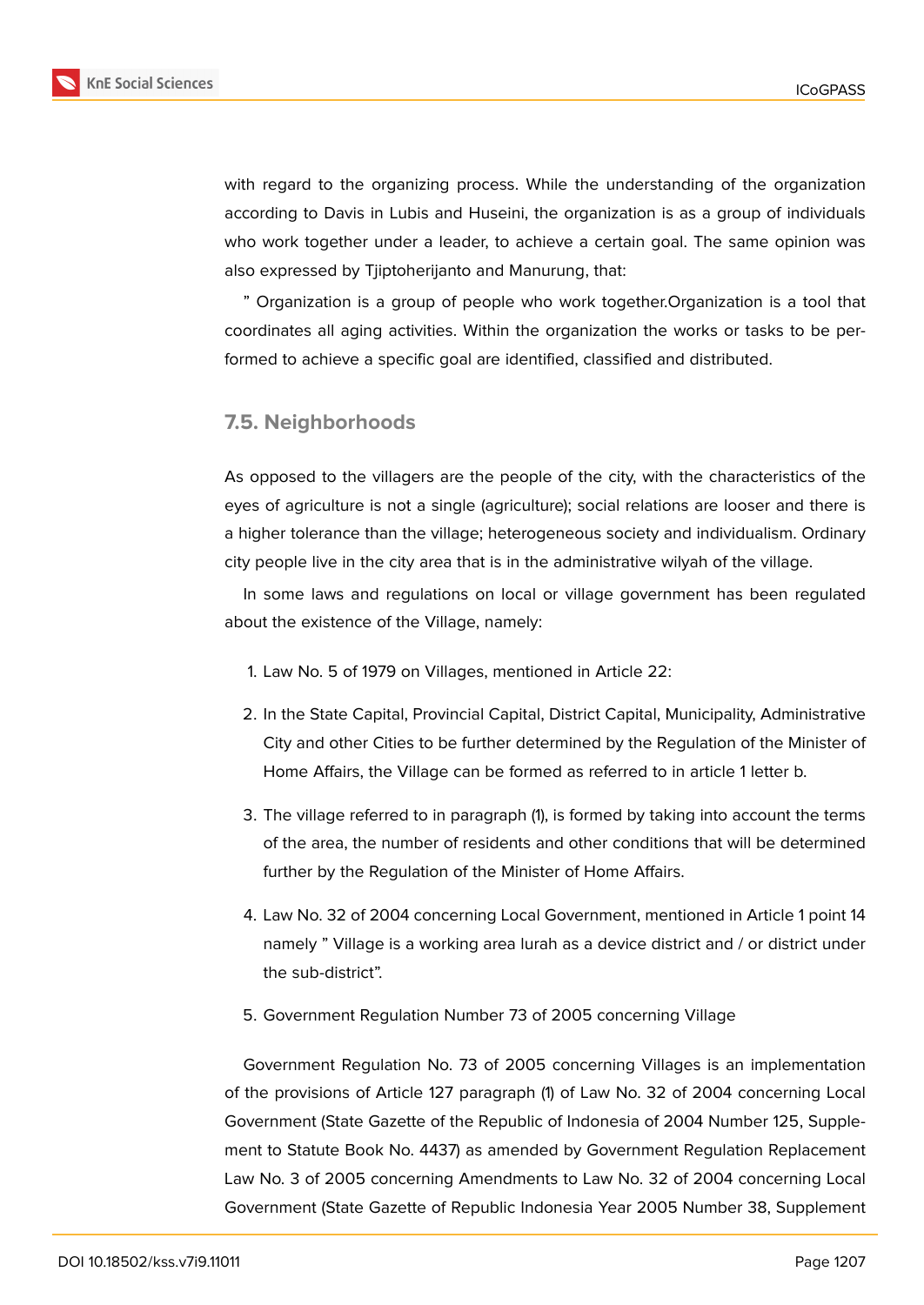

to Statute Book No. 4493) which has been stipulated by Law No. 8 of 2005 (Statute Book of the Republic of Indonesia of 2005 No. 108, Supplement to Statute Book No. 4548), it is necessary to establish Government Regulation on Villages. In the Government Regulation mentioned:

- 1. Village is a working area lurah as a device district / city in the working area of the district.
- 2. The village was formed in the sub-district.
- 3. The formation of a village can be the merger of several villages or parts of a fortnightly village, or the expansion of one village into two or more villages.
- 4. The establishment of the village must be at least qualified: a) the number of residents; b) area; c) part of the working area; d) government facilities and infrastructure.

Village is a working area lurah as a device district / city in the working area of the district. Lurah is an official who is given authority based on the Decision of the Regent / Mayor to head the administration in the village. The village is led by Lurah who is under and responsible to the Regent / Mayor through the Sub-District. Lurah was appointed by the Regent / Mayor on the proposal of the Sub-District Of Civil Servants, with the requirement of rank / minimum class of Stylists (III / c); minimum working period of 10 years; and technical skills in the field of government administration and understanding the socio-cultural of the local community. Lurah has **the main task of** organizing government, development and community affairs. **Government affairs** among others the implementation of government administration affairs and the arrangement of public life bestowed on the community. **Development affairs** among others community empowerment in the provision of public facilities infrastructure, such as roads, bridges, irrigation, markets in accordance with the authority bestowed to the lurah. While **public affairs** include community empowerment through the development of social and cultural life of the community, such as the field of health, education in accordance with the authority bestowed on the lurah. In carrying out the main tasks, Lurah has a duty that is a) the implementation of village government activities; b) community empowerment; c) community service; d) the implementation of peace and public order; e) maintenance of public service infrastructure and facilities; and f) the construction of community institutions.

#### 1. **Key Concepts**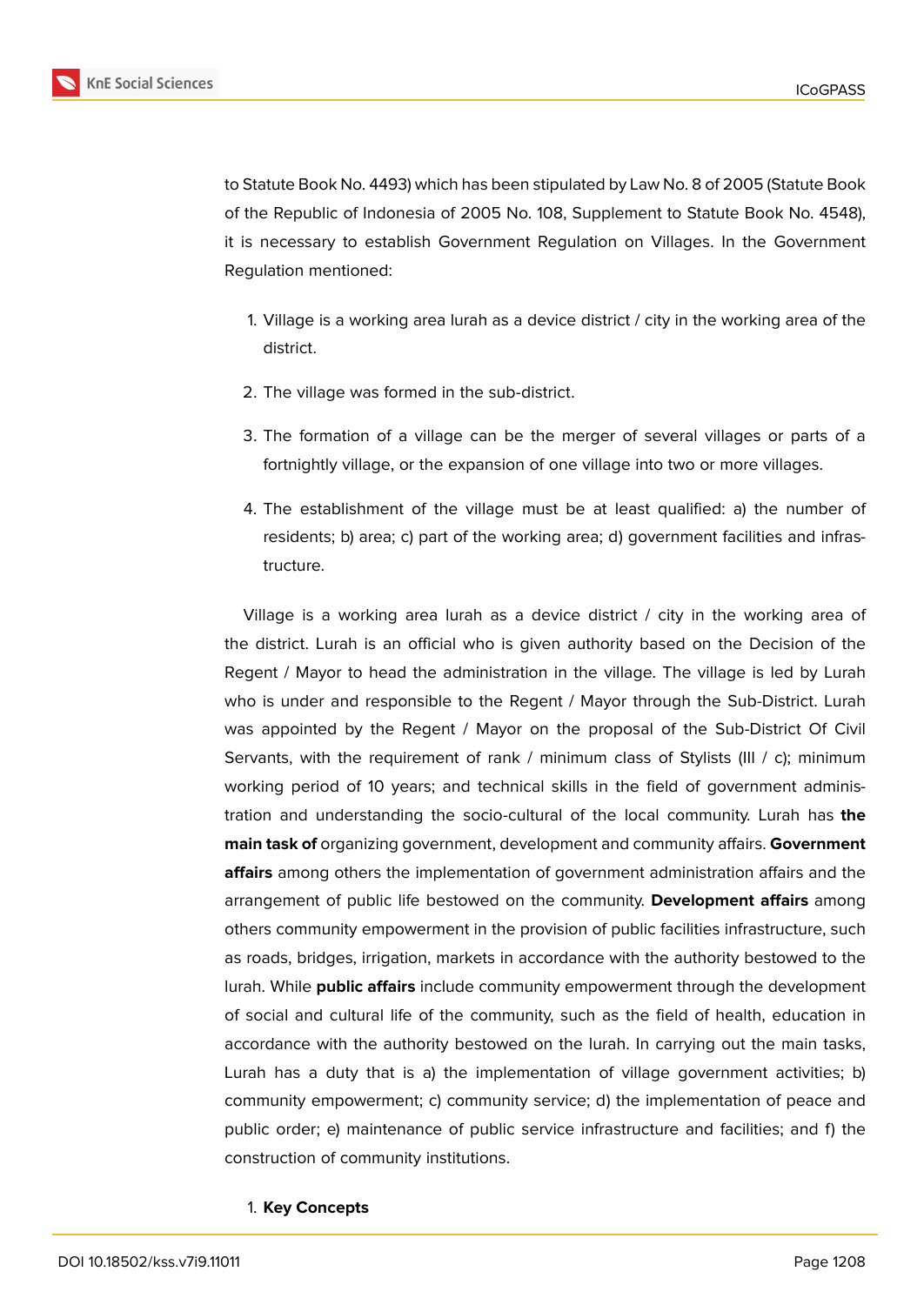

In the research that became the key concept is **the rejection of the change of village into village.** What is meant by the rejection in the research is that the villagers do not want the village to be converted into *Kelurahan* and remain a village. While the indicator of rejection can be seen from the institutional aspects of village government; aspects of hr or device, aspects of budget; aspects of public service and aspects of local wisdom values.

## **8. RESEARCH METHODOLOGY**

### **8.1. Research Methodology**

Research method is basically a scientific way to obtain data with specific purposes and uses (Sugiyono, 2013:1). The method used in this study is qualitative method.

Satori and Komariah (2009:42) argue that:

"Qualitative research is scientific research by relying on the truth in terms of empirical science criteria that seek to explore, describe, explain, and predict events in social settings". Furthermore, Sugiyono (2013:8) defines qualitative research as:

"as a research method used to research on the condition of natural objects. Where researchers are as a key instrument, data collection techniques are carried out in a triangulation (combined), data analysis is inductive, and qualitative research results emphasize the meaning rather than generalization".

The method in this research uses a qualitative research approach. This qualitative research method is commonly used and carried out by a group of researchers in the field of social science, including education. A number of reasons were also put forward, in essence, that qualitative research enriches the results of quantitative research. Qualitative research is carried out to build knowledge through understanding and discovery.

Qualitative research method is a research method based on post-positivism or interpretative philosophy, used to examine the condition of natural objects, where the researcher is the key instrument, data collection techniques are carried out by triangulation (a combination of observations, interviews, documentation), the data obtained tend to be qualitative. , data analysis is inductive/qualitative, and research results are used to understand meaning, understand uniqueness, construct phenomena, and find hypotheses."

Therefore, researchers must have broad theoretical and insightful provisions so they can ask questions, analyse and receive the object being researched. This research emphasizes more on meaning and value bound. The nature of qualitative research exists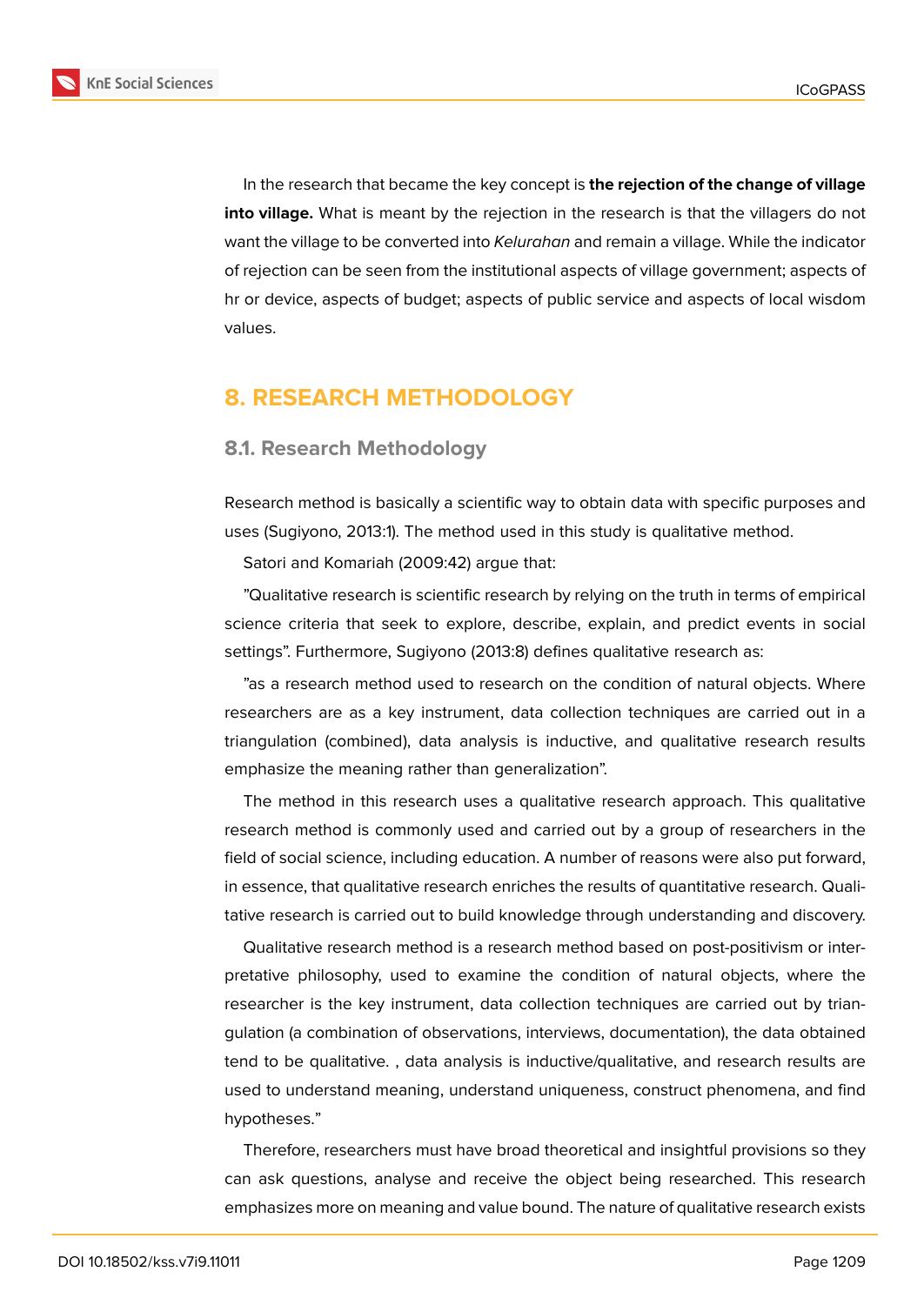

to observe people in their environment interacting with them, trying to understand their language and interpretation of the world around them, approaching or interacting with people who are in touch with or enjoying with the focus of their research objectives. Qualitive research methodology is a research procedure that interprets descriptive data in the form of written or spoken words from observable people. In qualitative research, a researcher talks directly and observes several people, and interacts for as long as

several months to learn the background, habits, and physical and mental characteristics of the people being studied. Bogdan and biklen suggest that the characteristics of qualitative research are: (1) natural, (2) descriptive data not numbers, (3) inductive data analysis, and (4) meaning is very important in qualitative research.

## **8.2. Data Collection Techniques**

#### 1. **Literature Studies**

In literature studies are conducted either by searching various books, journal documents or legislation, and conducted both *off line* and on *line.* The purpose of the literature study is to obtain various theoretical references, identify problems and explore data and information and collect various related and relevant writings and opinions to describe research objects and to develop research concepts. Literature studies are conducted by studying, quoting and reconstructing various books, journals and documents or laws and regulations until it becomes a literature study.

#### 1. **Interview and Focus Group Discussion**

In this study to obtain data and information used *in-depth interview techniques* that is not structured. In order to explore the necessary data and information, an Interview Guide is prepared. In the interview in addition to using the Interview *Guide*, also conducted a free interview with a recording device *(Hand Phone)* and made a notebook *(field note)* prepared by researchers from the beginning.

In order to enrich the data and complete the required information, focus *group discussion* was conducted to stakeholders. This is done solely to confirm the data and information that has been obtained so far before going down to the field or locus of research.

*Key informant* in this study is based on the involvement of informants either directly or indirectly, in addition to the level of understanding of informants who know about the Rejection of Villages to Become Villages in Banyumas and Tangerang Districts.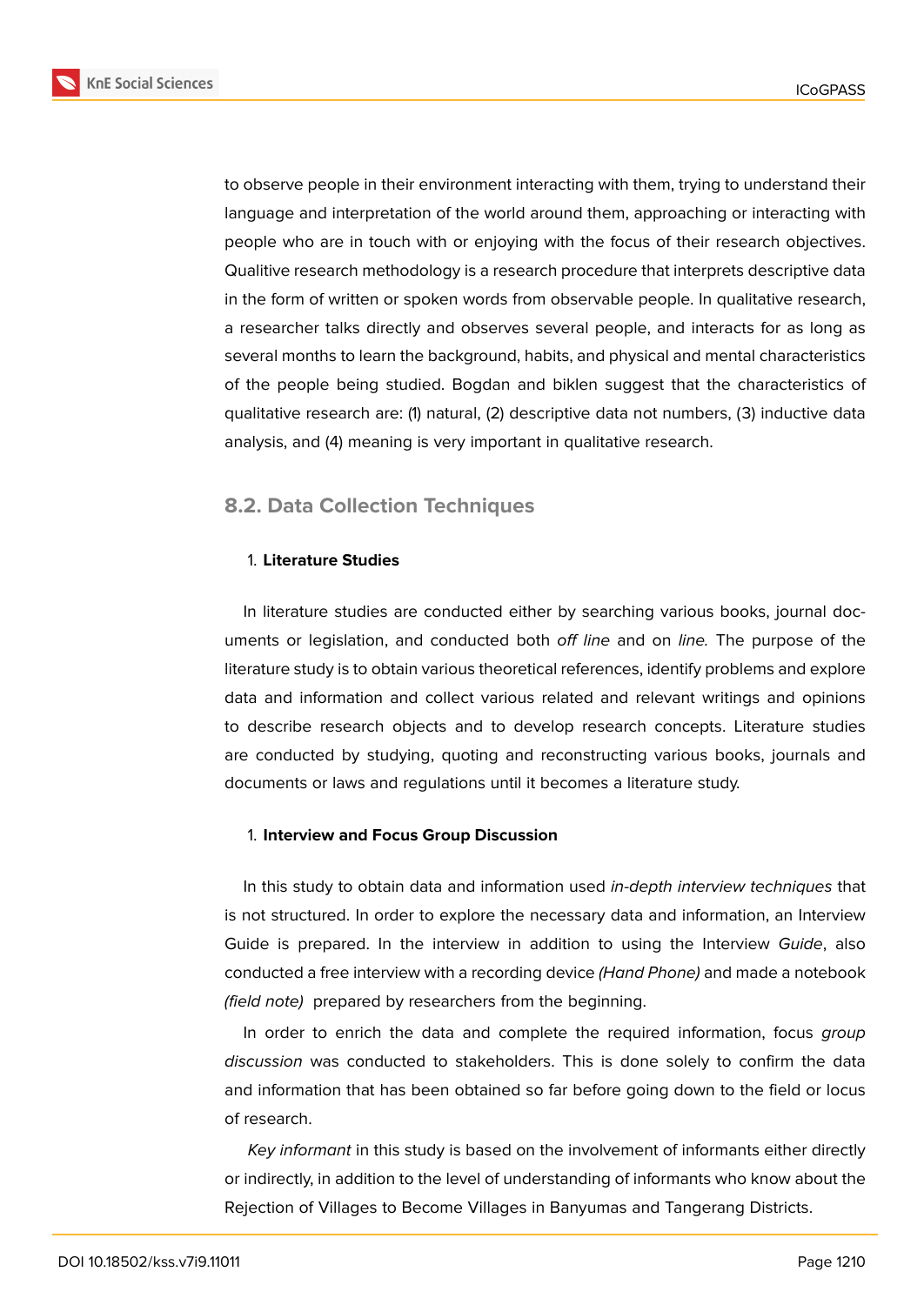

## **8.3. Data Analysis Techniques**

The process of data analysis begins by studying all existing data from various sources, namely from interviews, study documents that have been written in interview transcripts, field notes, documents, regulations, images, and so forth.

Stages of data processing and data analysis activities are as follows:

- 1. The process of separating the data of field research results in the form of interviews and literature studies. The question posed to the key informant is related to the rejection of the village into a village.
- 2. The process of data classification, by reading / studying the data obtained, sorting / selecting and selecting data then grouping data by theme.
- 3. Describe the overall analysis of field research results.

This is done to provide an overview of the various symptoms related to research then continued with the effort to provide interpretation on the data collected based on logical thinking accompanied by a supportive theory, so that in the end can be drawn conclusions why the rejection of the village into the village.

## **9. DATA RESULTS AND ANALYSIS**

## **9.1. Institutional Aspects of Village Government**

In Law No.6 of 2014 on Villages regulated on the institution of Village / Village Adat, namely the Institution of Village Government / Indigenous Village consisting of the Village Government / Indigenous Village and Village Consultative Agency / Indigenous Village, Village Community Institutions, and customary institutions.

Villages that reject the expansion or change of villages into villages both in Tangerang Regency banten province and those that occur in Banyumas Regency central Java province from institutional aspects in the sense of village status almost all villages that become locus of research refuse. As stated by the **Head of Kawung Carang Village,** namely "the change of village into village, so that the change is like being a monster for the village community, that is, there will be a loss of village rights". The same opinion was also stated by the Head **of Sidabowa Village,** namely "The community thinks that with the change of village into village, it will result in the rights of the village is lost". The same thing was also stated by the Head **of Kades Karang Lewas Kidul Village, "The**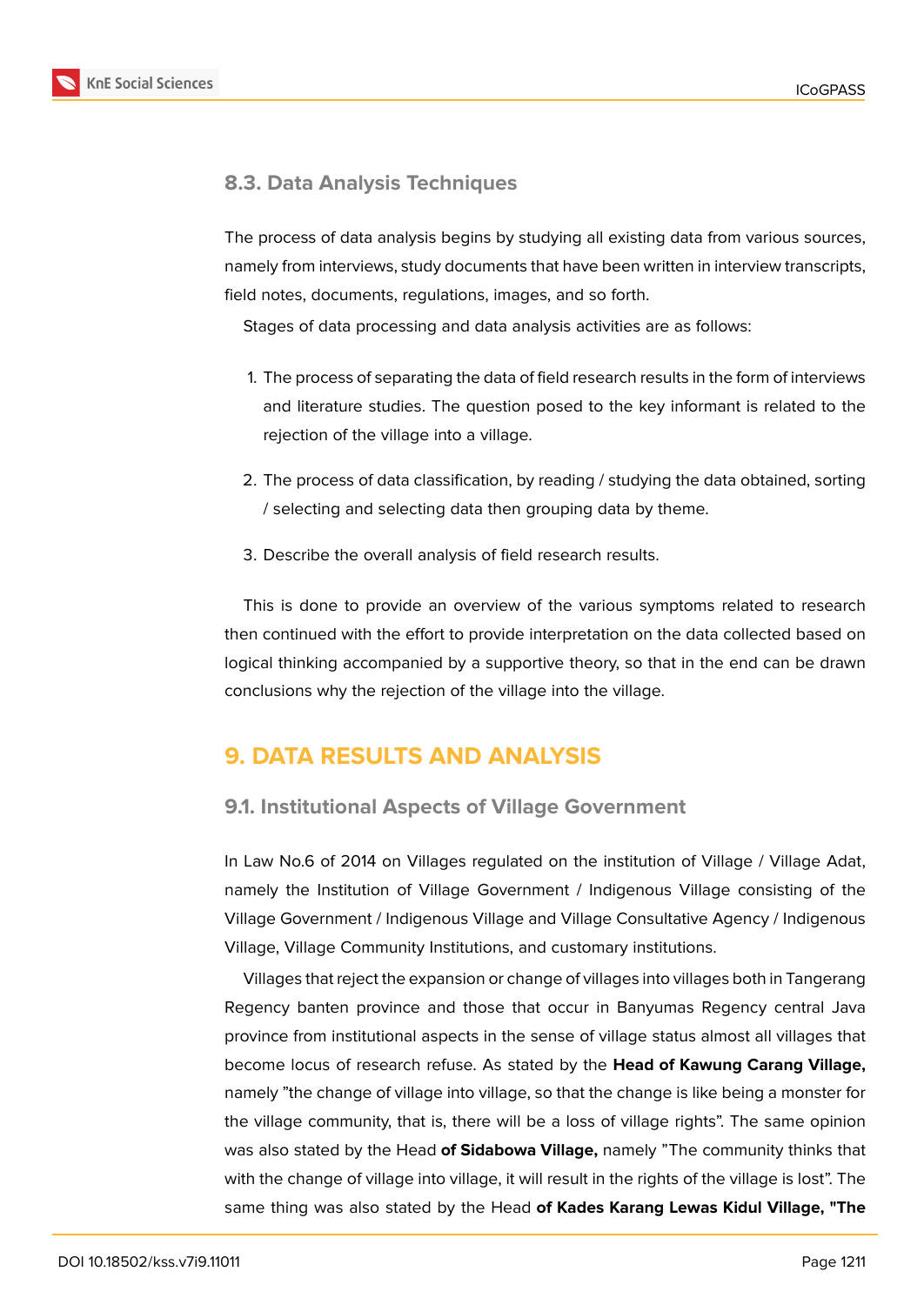

reason for the rejection of the village into a village is because later the village will lose the status of village devices and assets belonging to the village'.

The rejection of village development into a village from institutional aspects in the sense that there will be a change in status also occurs in tangerang regency villages, this is as stated by the Head of Sodong Tangerang Village, namely:

"there is authority given to the village by the government for the village can manage its own affairs, if it becomes a village then there is no authority to take care and regulate its own household affairs. In addition, with the status of the Village being a vehicle for direct electoral democracy, democracy has room. Therefore we keep the Village remain **village".**

With the change of the village into a village, the village will lose the rights of the village, as stated by the Head of Sidabowa Village Plt, namely: "The community assumes that with the Change of Village into Village it will result in the rights of the village is lost"

#### besides

Village status is autonomous, i.e. given the authority to manage and regulate its own ladder as mentioned in Law 6 of 2014 on Villages, while the village is the Regional Device Working Area (SKPD) as mentioned in PP No. 73 of 2005 on Villages that is in Article 1 point 5 which reads "Village is a working area lurah as a device district / city in the working area of the District".

The change of village into village from institutional aspect in organizational structure no one rejects village institutions. Village institutions with village institutions in the sense of organizational structure in principle make no difference. Similarly, the structure of village organization in villages in Banyumas - Central Java and villages in Tangerang Regency banten province is also no different from other village institutions as stipulated in Regulation of the Minister of Home Affairs No. 84 of 2015 concerning The Organization and Work Procedure of village government. The organizational structure of the village has been regulated in Government Regulation No. 73 of 1975 concerning The Village.As for the village is a working area lurah as a device district / city in the working area of the district. The village was formed in the sub-district.

The formation of a village can be the merger of several villages or parts of a fortnightly village, or the expansion of one village into two or more villages. The establishment of the village at least qualifies: a) the number of residents; b) area; c) part of the working area; d) government facilities and infrastructure. Villages whose community and territory conditions no longer meet the requirements can be removed or merged.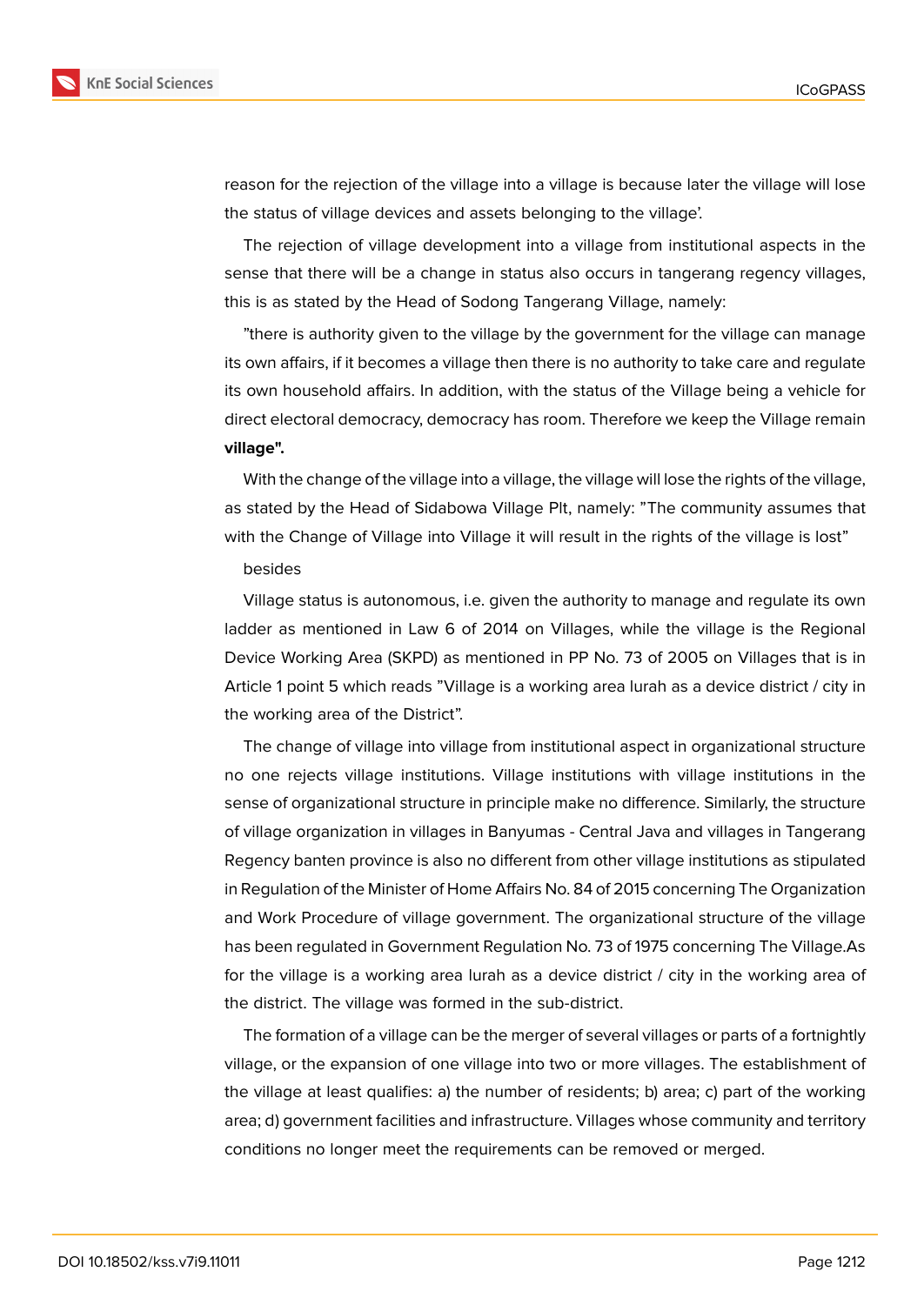

Village is a device district / city domiciled in the sub-district. The village is led by Lurah who is under and responsible to the Regent / Mayor through the Sub-District. Lurah was appointed by the Regent / Mayor on the proposal of the District Head of Civil Servants. The lurah requirements include:

- 1. (a) Rank/minimum rank of Stylist (III/c).
	- (b) Minimum working period of 10 years.
	- (c) Technical skills in the field of government administration and understanding the socio-cultural of the local community.

Lurah has the task of organizing government, development and community affairs. In addition to these tasks, Lurah carried out government affairs bestowed by the Regent / Mayor. Government affairs are tailored to the needs of the village by paying attention to the principles of efficiency and increased accountability. The delegation of government affairs is accompanied by facilities, infrastructure, financing and personnel. The delegation of government affairs is stipulated in the Regent/Mayor Regulation based on the Ministerial Regulation. In carrying out its duties, Lurah has the functions of: a) the implementation of village government activities; b) community empowerment; c) community service; d) the implementation of peace and public order; e) maintenance of public service infrastructure and facilities; and f) the construction of community institutions.

The village consists of Lurah and village devices. The village device consists of the Secretary of the Village and Section as many as 4 (four) Sections as well as functional positions. In carrying out its duties, The Village Device is responsible to lurah. Village Devices, filled from Civil Servants appointed by the Regional Secretary of the District / City on the proposal of the district.

The village institutions in this case the organizational structure of the Village as regulated by the Regulation of the Minister of Home Affairs No. 84 of 2015 concerning the Organization Structure and Work Procedure of the Village Government are:

- 1. The Village Government is the Village Head assisted by the Village Device.
- 2. Village Device consists of:
- 1) Village Secretariat;
- 2) Regional Implementation;
- 3) Technical Implementation.
- 1. The Village Device is domiciled as an element of assistance to the Village Head.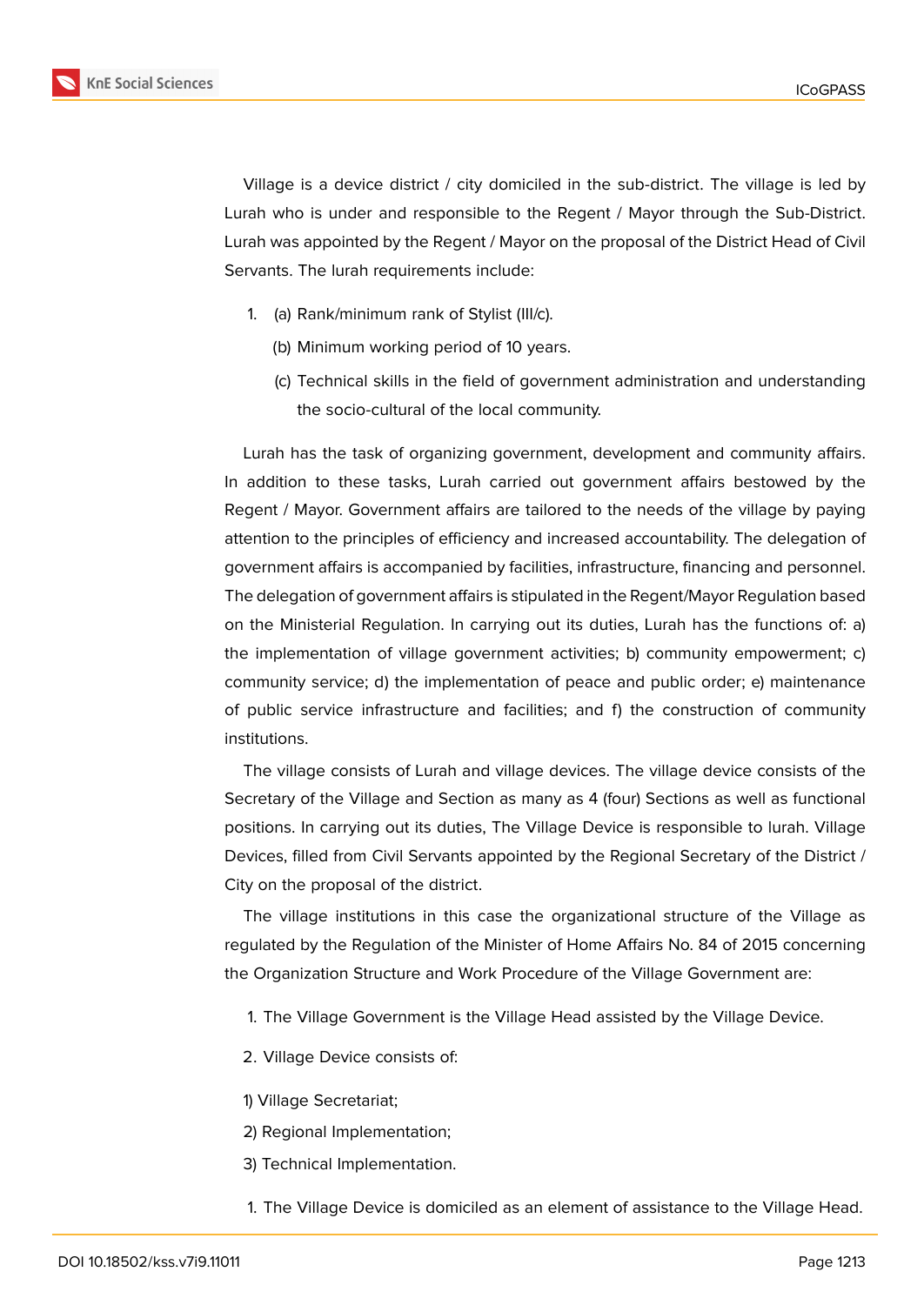

The Village Government in carrying out its duties and functions is assisted by a Village Secretariat led by the Village Secretary and assisted by elements of the secretariat staff. Village Secretariat consists of at most 3 (three) affairs, namely administrative and general affairs, financial affairs, and planning affairs, and at least 2 (two) affairs, namely public affairs and planning, and financial affairs. Each of the affairs is led by the Head of Affairs.

Village Government in addition to the assistance of the Village Secretariat, the Village Government is also assisted by the Regional Executive who is an auxiliary element of the Village Head as a regional task force. The number of implementing elements is determined proportionally between the regional implementers required and the financial capabilities of the village and pay attention to the area of work area, characteristics, geography, population density, and infrastructure supporting tasks. Tasks include, the implementation of village government, the implementation of village development, village community development, and village community empowerment. Regional Implementation is carried out by the head of the hamlet or other designations further stipulated in the Regent /Mayor Regulation by taking into account the sociocultural conditions of the local community.

The assistant element of the Village Head in addition to the Village Secretariat and Regional Elements, the Village Head is also assisted by the Technical Implementation Element. The Technical Implementer is an element of assistance to the Village Head as the executor of operational tasks. Technical Implementation consists of at most 3 (three) sections, namely the government section, welfare section and service section, at least 2 (two) sections namely the government section, as well as the welfare and service section. Each section is led by the Section Head.

The Village Head is the Head of Village Government who leads the implementation of village government. The Village Head is in charge of organizing village government, carrying out development, community development, and community empowerment. To carry out the duties of the Village Head has the following functions: a) organizing village government, such as governance, setting regulations in the village, fostering land problems, fostering peace and order, conducting community protection efforts, population administration, and structuring and managing the area. b) carry out development, such as the construction of rural infrastructure, and the development of education, health. c) community development, such as the implementation of community rights and obligations, community participation, community socio-cultural, religious, and employment. d) community empowerment, such as socialization and community motivation tasks in the fields of culture, economy, politics, environment, family empowerment, youth, sports,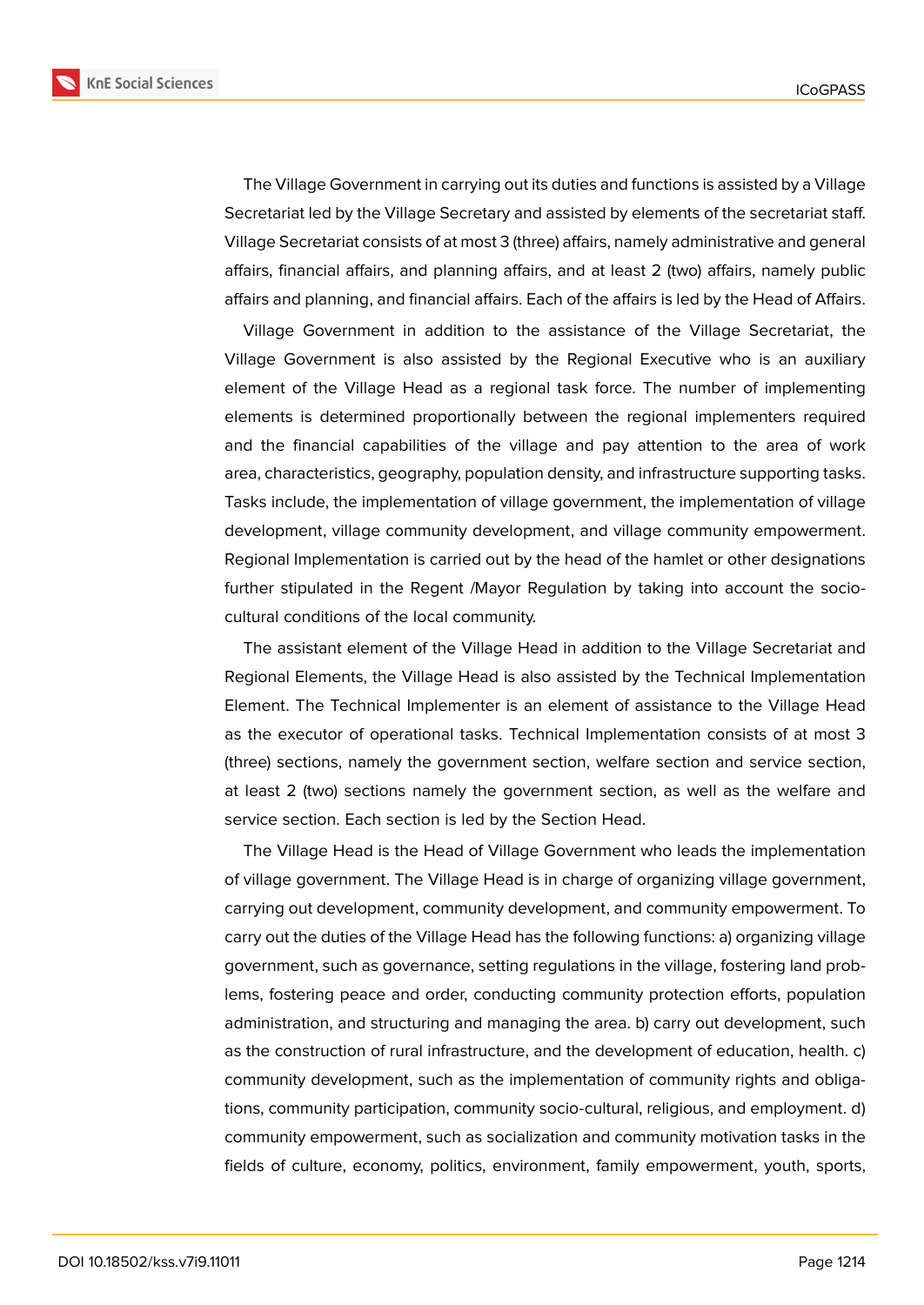

and taruna coral. e) maintain partnership relationships with community institutions and other institutions.

The Village Secretary is a leader of the Village Secretariat. The Village Secretary is in charge of assisting the Village Head in the field of government administration. To carry out the task, the Village Secretary has the functions: a) Carrying out administrative affairs such as script, correspondence administration, archives, and expeditions. b) Carrying out public affairs such as the administration of village devices, the provision of village and office equipment infrastructure, the preparation of meetings, the administration of assets, inventory, business trips, and public services. c) Carrying out financial affairs such as the management of financial administration, administration of sources of income and expenditures, verification of financial administration, and income administration of village heads, village devices, BPD, and other village government agencies. d) Carrying out planning affairs such as drawing up budget plans for village revenues and expenditures, inventorying data in the framework of development, monitoring and evaluating programs, and preparing reports.

The head of affairs is domiciled as an element of the secretariat staff. The head of affairs is tasked with assisting the Village Secretary in the affairs of administrative services supporting the implementation of government duties. To carry out the duties of the head of affairs has the functions: a) Head of administrative and general affairs has functions such as carrying out administrative affairs such as scripting, administration of correspondence, archives, and expeditions, and administration arrangement of village devices, provision of village and office equipment infrastructure, preparation of meetings, administration of assets, inventory, business trips, and public services. b) The head of financial affairs has functions such as carrying out financial affairs such as the management of financial administration, administration of sources of income and expenditure, verification of financial administration, and administration of income of village heads, village devices, BPD, and other village government agencies. c) The head of planning affairs has the function of coordinating planning affairs such as drawing up a budget plan for village revenue and expenditure, inventorying data in the framework of development, monitoring and evaluating programs, and preparing reports.

The head of the section is domiciled as a technical implementing element. The section head is tasked with assisting the Village Head as the executor of operational duties. To carry out the duties of the Section Head has the functions of: a) The head of the government section has the function of carrying out the management of government administration, drafting village regulations, building land problems, fostering peace and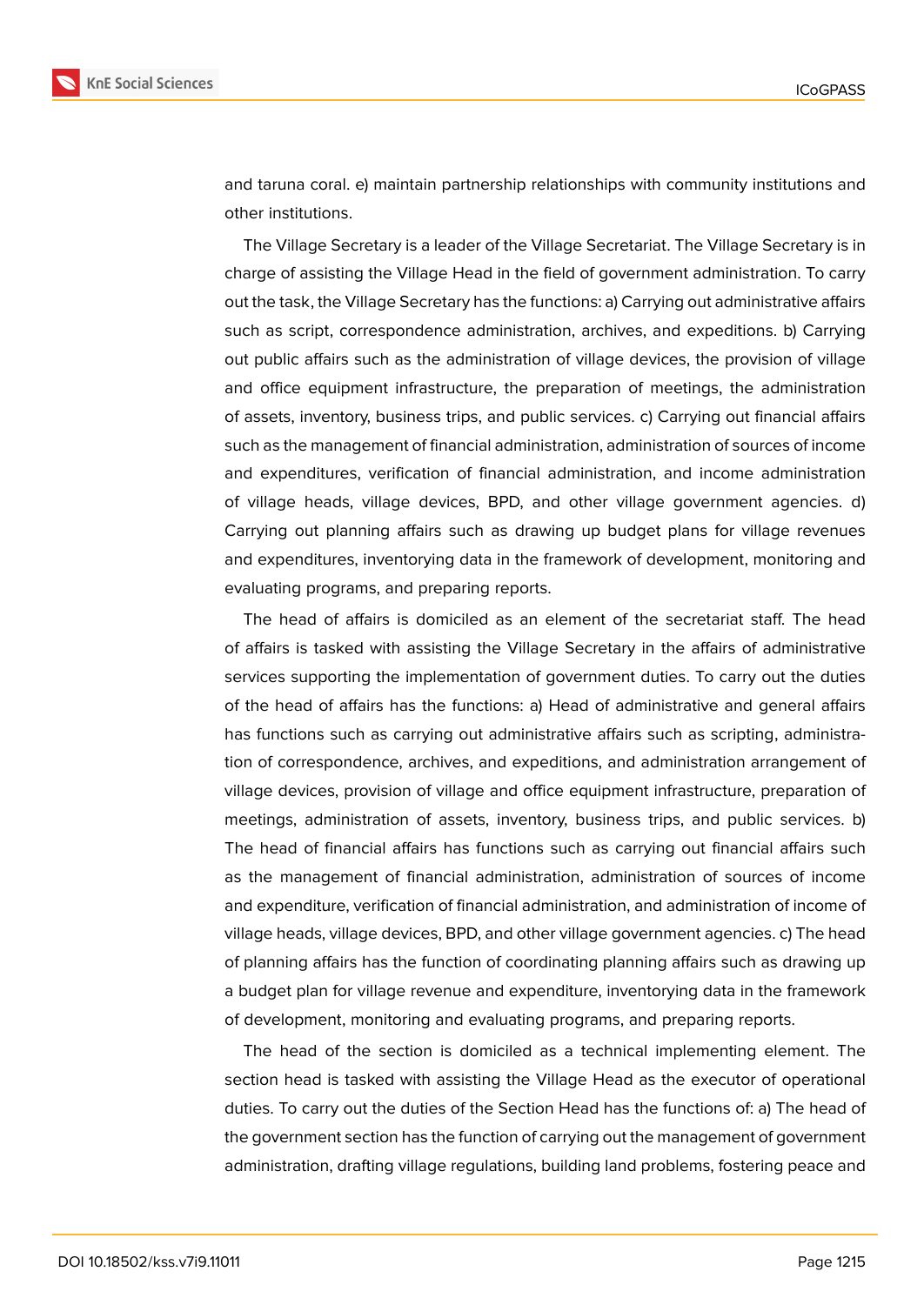

order, implementation of community protection efforts, population, structuring and management of the region, as well as data collection and management of village profiles. b) The head of the welfare section has the function of carrying out the development of rural infrastructure, development of education, health, and socialization tasks and community motivation in the fields of culture, economy, politics, environment, family empowerment, youth, sports, and taruna coral. c) The head of the service section has the function of carrying out counselling and motivation on the implementation of community rights and obligations, improving community participation efforts, preserving the socio-cultural values of the community, religion, and employment.

The Head of Regional Affairs or other designations is domiciled as an element of the regional task force in charge of assisting the Village Head in the implementation of his duties in his region. To carry out the duties of the Head of Regional / Village Head has the functions of: a) Fostering peace and order, implementation of community protection efforts, mobility of population, and structuring and management of the territory. b) Supervise the implementation of development in the region. c) Implement community development in improving the ability and awareness of the community in maintaining its environment. d) Make community empowerment efforts in supporting the smooth implementation of government and development.

From the description above, the rejection of village change to the village is seen from the institutional aspect by the village community, because the villagers are worried about the loss of village status that was originally an autonomous region to administrative, and also worried about losing the rights of the village,

### **9.2. Aspects of human resources or village devices**

In the change of village into village both in Tangerang Regency banten province and that occurred in Banyumas Regency, Central Java Province, aspects of Human Resources or Village Devices became one of the reasons for the rejection. This is because after the village turns into a village, the Village Device will be dismissed with respect. As stipulated in the Regulation of the Minister of Home Affairs No. 28 of 2006 concerning the Establishment, Elimination, Merger of Villages and Changes in the Status of Villages into Villages, namely in Article 10 paragraph (1) namely Villages that change status to Village, Lurah and the device is filled from civil servants available in the district / city concerned. Furthermore, in paragraph (2) the Village Head and Village Device as well as bpd members from the village who were changed their status to Village, were honorably dismissed from their positions and given awards in accordance with the socio-cultural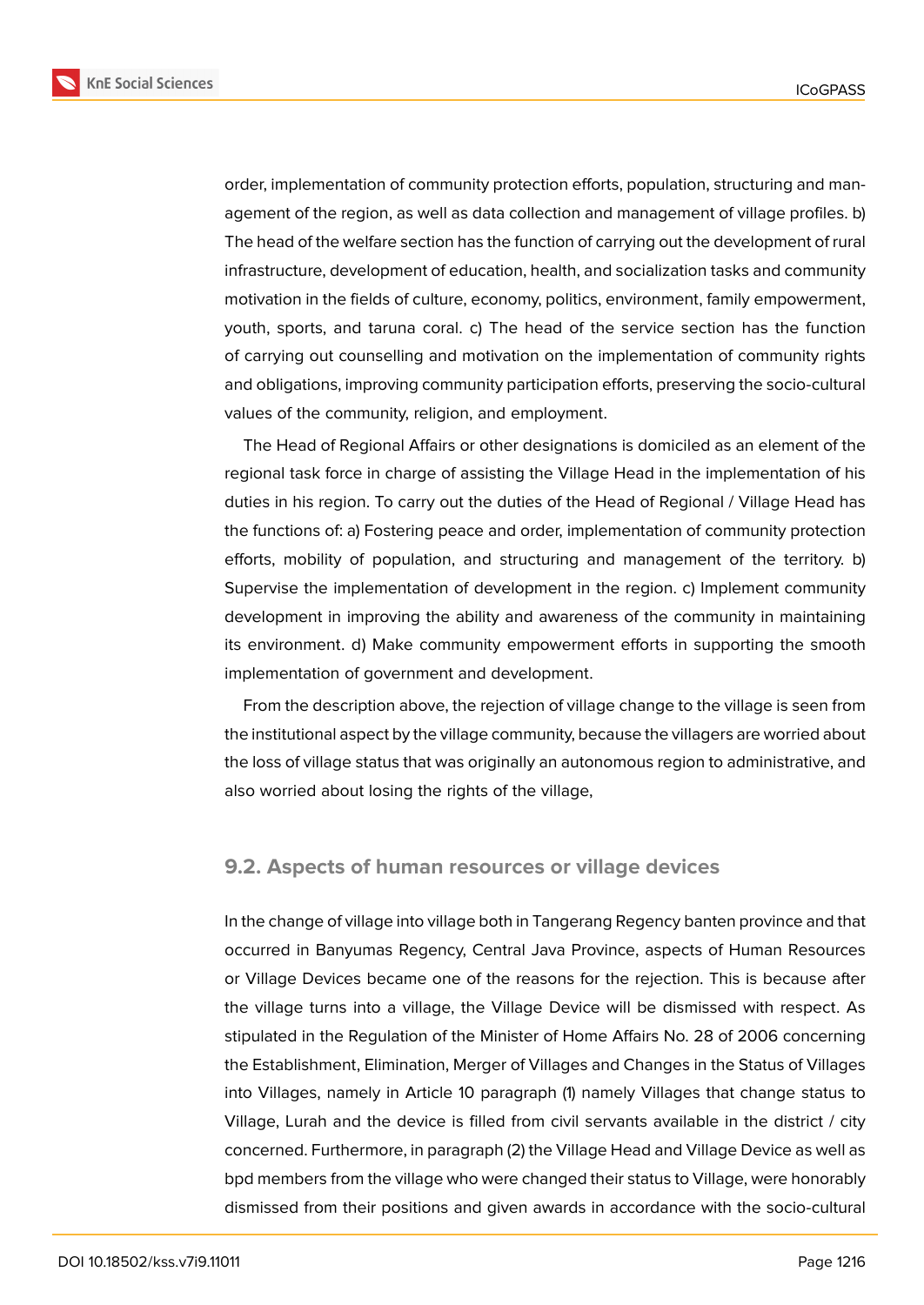

values of the local community. The sound of Article 10 is the basis of the device and the villagers refuse their village to be changed to a village. This is as stated by the Head **of Kawung Carang Village banyumas regency** namely "The **reason for** rejecting the **first** circular of miscommunication, before the circular came seperti his village changes into a village to be the moster for the community in the village, namely the existence of lost devices, no pilkades, village assets will be lost after becoming a village". The same opinion was also expressed by the Secretary **of Sidabowa Village, Banyumas Regency, namely:**

**"The** reasons for the rejection of the village into a village are: 1) Lack of information related to the plan to expand Banyumas Regency into Purwokerto City, Banyumas Induk Regency and West Banyumas Regency; 2) With the change of village to village, there are concerns about the status of village devices will be dismissed; 3) There are concerns about the loss of village assets".

The opinion of the Secretary of **Sidabowa** Village **of Banyumas Regency was also corroborated by the Head of Sidabowa Village** of Banyumas **Regency** that:"..., both the status of the village device if the village becomes kelurahan, the device is dismissed with respect, with the regulation of the ministry of trade dismissed, ...". The same concern is also felt by the Head of Karang **Lewas Kidul Village,** namely: "The reason for the rejection of the village into a village is because later the village will lose the status of village devices and assets belonging to the village".

The requirements for the Appointment of Village Devices as stipulated in Permendagri No. 83 of 2015 are Village Devices appointed by the Village Head of the villagers who have met the general and special requirements. General Requirements to be appointed as a village device are as follows:

- 1. The lowest educated public high school or equivalent;
- 2. 20 (twenty) years old to 42 (forty-two) years old;
- 3. Registered as a resident of the Village and residing in the Village at least 1 (one) year before registration; and
- 4. Meets the completeness of administrative requirements.

While the Special Requirement to become a village device is a special requirement with regard to the right of origin and socio-cultural values of the local community and other conditions. These specific requirements are set out in the Local Regulations.

Village for the village community is one of the places to develop a career and serve the village, because it will be a pride if there is a village community that becomes a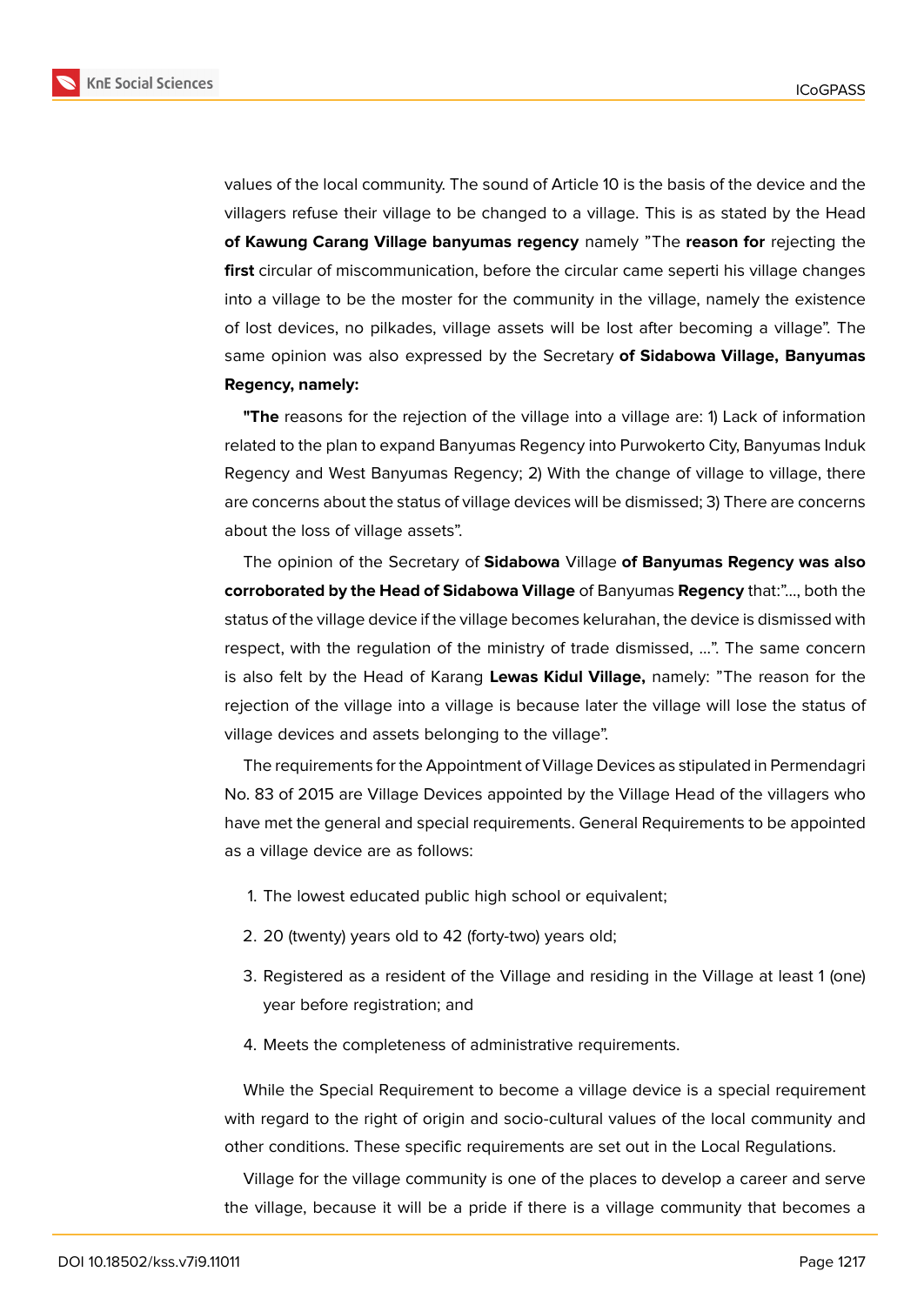

village device, this is as stated by the Secretary of the Office of Community Empowerment and Village Government of Tangerang Regency, namely "a pride of his son to be the head of the village". Opinions that are not much different are also expressed by the Head of Pasir Jaya Village Tangerang Regency, namely: "being a village device is for the prestige of the son of the region to be a cadres, because it is the birthplace". Another opinion related to the pride of being a village device is to continue the struggle ideals of parents who were once the Village Head, this is as stated by the Head **of Tipar Raya Village,** namely: "Wantto defend the village status, because the descendants become village heads, the spirit of existing leadership that has been built since childhood,.." In addition to the objection of losing the opportunity of the villagers to become village devices, another objection is the control of the territory, values and culture of the local village community if the device is filled from outside the village, this is as stated by the **Head of Tipar Raya Village,** namely:

"Community concerns if the leader or the village head from outside it will be less obeyed if the leader there a lurah who in fact civil servants who mutated rai elsewhere, certainly have a different background to the local village culture. Is it possible or contrary to the leader called Kades? Or any other designation that is certainly nota bene their choice and indigenous people who have a similar cultural culture."

Although in the decision of the Constitutional Court Number of the Constitutional Court No. 128/PUU-XIII/2015 has granted the applicant's request (APDESI), the appointment of village devices does not require having to be domiciled in the local village.

From the description above, the rejection of the change of village into village is seen from the aspect of human resources by the villagers, because the villagers are worried about the loss of opportunities to become village devices that are a pride for the villagers.

### **9.3. Budget Aspects**

In the Change of Village into Village both in Tangerang Regency Banten province and what happened in Banyumas Regency, Central Java Province, the budget aspect is also one of the reasons for the rejection of the village's change to village. This is as stated by the Banyumas District *Dinsos permades* Staff, namely: "Rejection of the village, still related **to asset, budget, devices**, the community is more comfortable with the village, aspects of service". Because once the status of the village changes to the village, it will also switch assets and financial management of the village as mentioned in Article 11 paragraph (2) of Law No.6 of 2014, namely: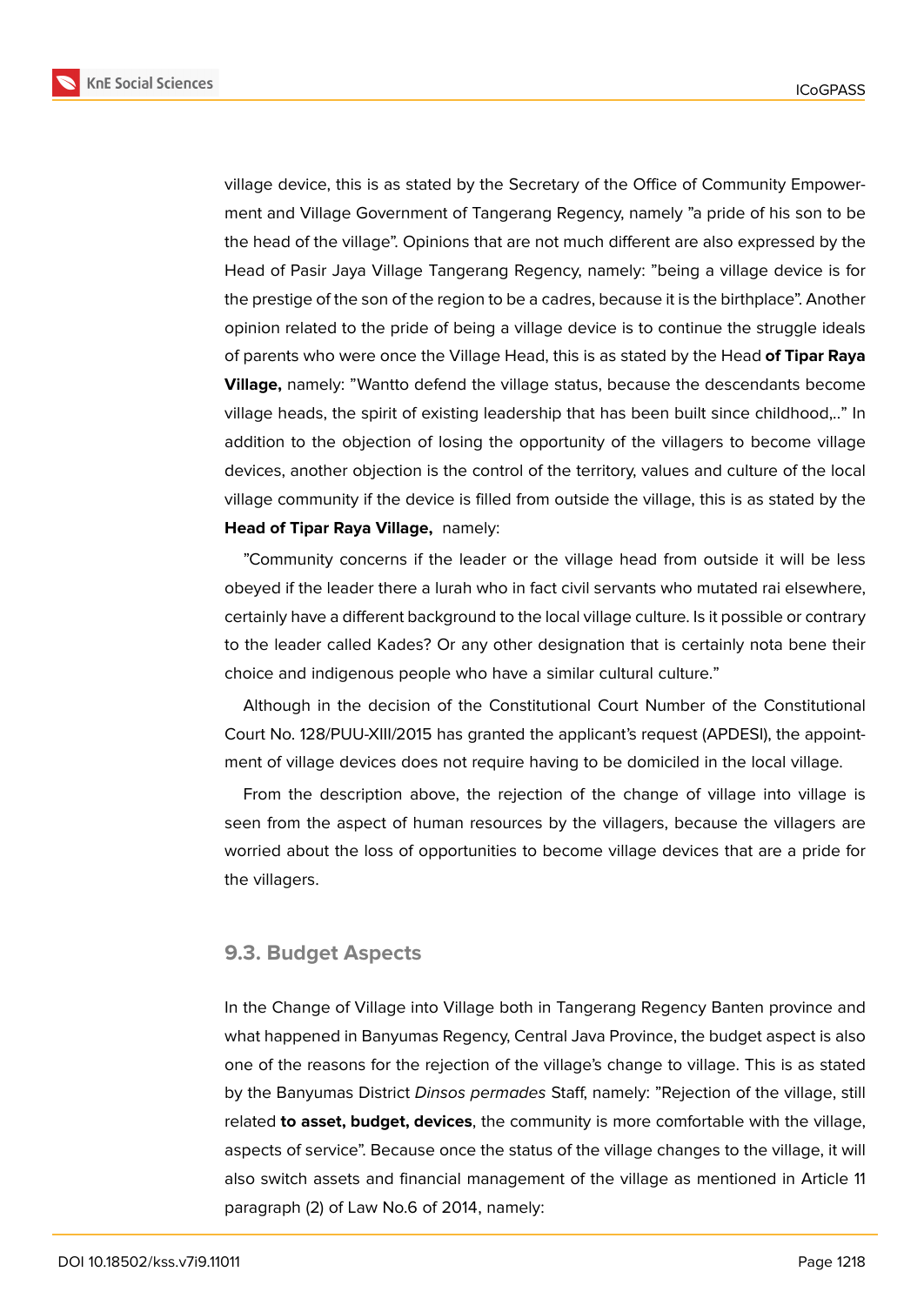"All goods belonging to the Village and the source of income of the Village that turned into the village as referred to in paragraph (1) into the wealth / assets of the District / City Government are used to improve the welfare of the community in the village and village funding is charged to the Budget revenue and expenditure of the District / City".

The same opinion was also expressed by the Acting Head of Banyumas Sidabowa Village, namely "The community thinks that with the change of village into village it will result in the rights of the village is lost". One of the rights of the village is village finance. In Law No.6 of 2014 mentioned in Article 67 paragraph (1) letter c mentioned that "The village is entitled to a source of income".

The village has a village revenue source consisting of the village's original income, the revenue sharing of local taxes and the district/municipal levy, part of the central and regional financial balance fund received by the District/City, the budget allocation from the State Budget, financial assistance from the Provincial Budget and the District/Municipal Budget, as well as non-binding grants and donations from third parties. Financial assistance from the Provincial Budget and The District/City Regional Budget and Revenue and Expenditure Budget to the Village are provided in accordance with the financial capabilities of the relevant Local Government. The assistance is directed to accelerate village development. Other sources of income that can be cultivated by the Village come from Village Owned Enterprises, village market management, village-scale tourism area management, management of non-metal mineral mines and rock mines by not using heavy equipment, as well as other sources and not for sale. The portion of the balance fund received by the District/City Government is at least 10% (ten hundredths) after deducting the Special Allocation Fund which is hereinafter referred to as the Village Fund Allocation. The allocation of budgets for villages sourced from Central Expenditure is done by streamline village-based programs in an even and equitable manner.

The village is an autonomous region that is authorized to manage and manage its own household affairs, including in managing village finances. Village Finance is all rights and obligations of the Village that can be assessed with money and everything in the form of money and goods related to the implementation of the rights and obligations of the Village Financial Management is the whole activity that includes planning, implementation, administration, reporting, and financial accountability of the Village. "Village Finance is all rights and obligations of the Village that can be assessed with money and everything in the form of money and goods related to the implementation of village rights and obligations.

From the description above, the rejection of village changes to villages is seen from the budget aspect by the villagers, because the villagers are worried about the loss of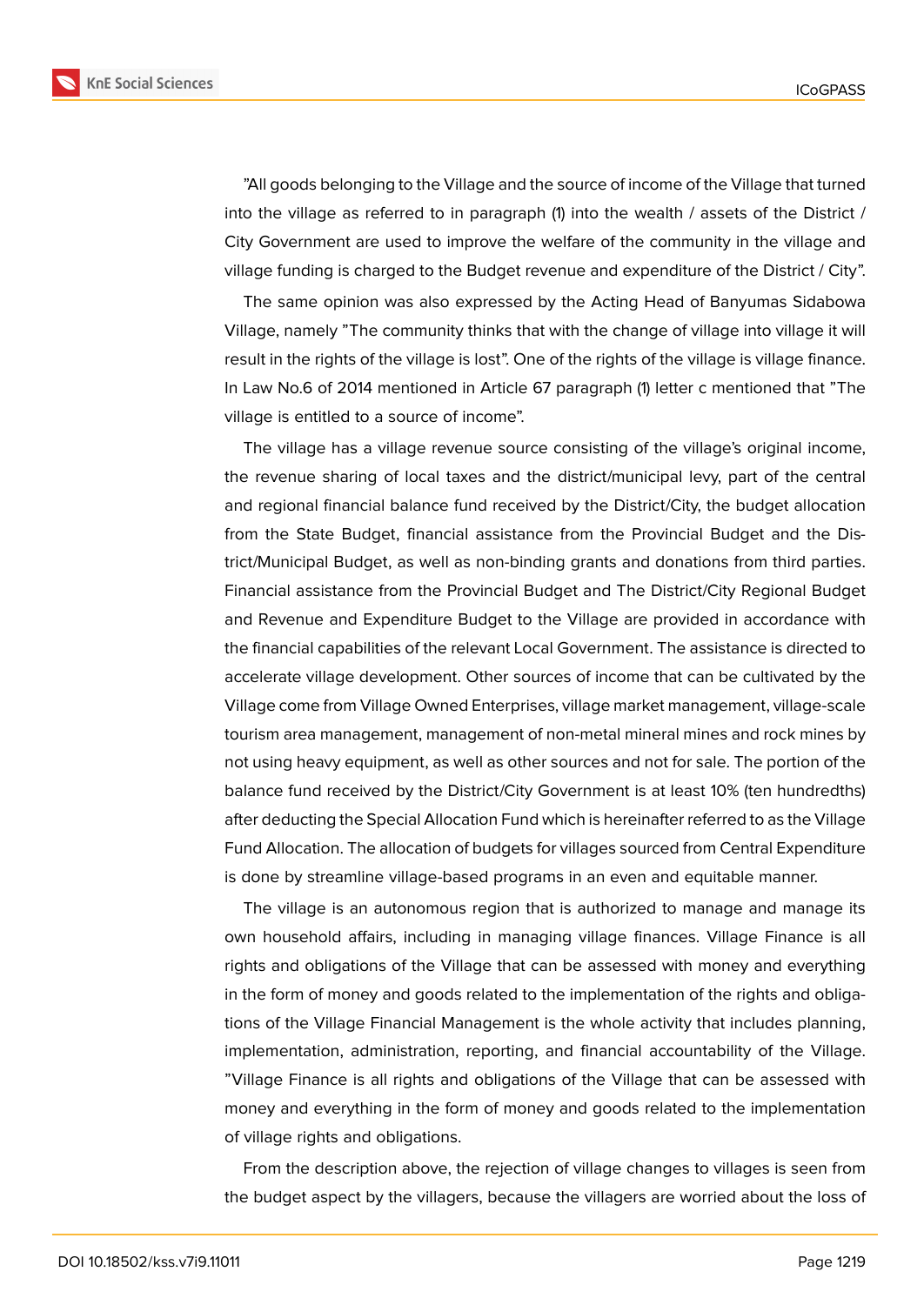

village assets and village income derived from the allocation of the State Budget; part of the local tax proceeds and the district/city levy; allocation of village funds that are part of the balance funds received by the District / City.

## **9.4. Aspects of Public Service**

One of the factors of the rejection of the Change of Village into Village both in Tangerang Regency Banten province and what happened in Banyumas Regency, Central Java Province is the aspect of public service. For the villagers request or receive services from the village device is not limited to working hours only at 08.00-16.00 WIB as the service provided by the village office in general, but the village community asks for that service exceeds the service hours of 24 hours. As stated by the Head of Pasir Jaya Village, Tangerang Regency, namely: "the relationship with the residents, irregular time, closer interaction with the citizens, morally tired of being the head of the village. A kind of smaller problem to the cadres, emotional connection with the community is closer". The same opinion was also expressed by the Head of Tipar Raya Village, Tangerang Regency, namely: "... emotional form of the village, the villagers want to be served, if it can be 25 hours to serve, therefore we agreed kades sense lurah given spaceto serve".

The services demanded by the villagers are not only limited to administrative services that occur in the office or village hall, but non-administrative services such as hajatan, death, tahlillan, recitation, and other positive yang, and in this activity the community always expects the presence of village device figures. The presence of village devices in the middle of the community outside of working hours at events organized by the village community has its own value. For the villagers the presence is a recognition for the villagers from the village device. As for the village device presence in the middle of the event organized by the community is a political bond or political promise to his constituents, but if the village device is not present at the event organized by the community, then do not expect the future date in question and his family will be reelected into the village device. This activity cannot be fully fulfilled or served by The Village Device. Unbiased to fulfil the presence of village devices in the middle of this community is due to the *First* Village is the Regional Device Work Unit (SKPD) which is tied to working hours of 08.00-16.00; The two Village Devices are mostly not local communities; and the *Three* Village Devices where he lives are far from the Village he leads.

In the demands of public service, the village community also feels more comfortable if served by the village whose servants are village devices that come from the village, than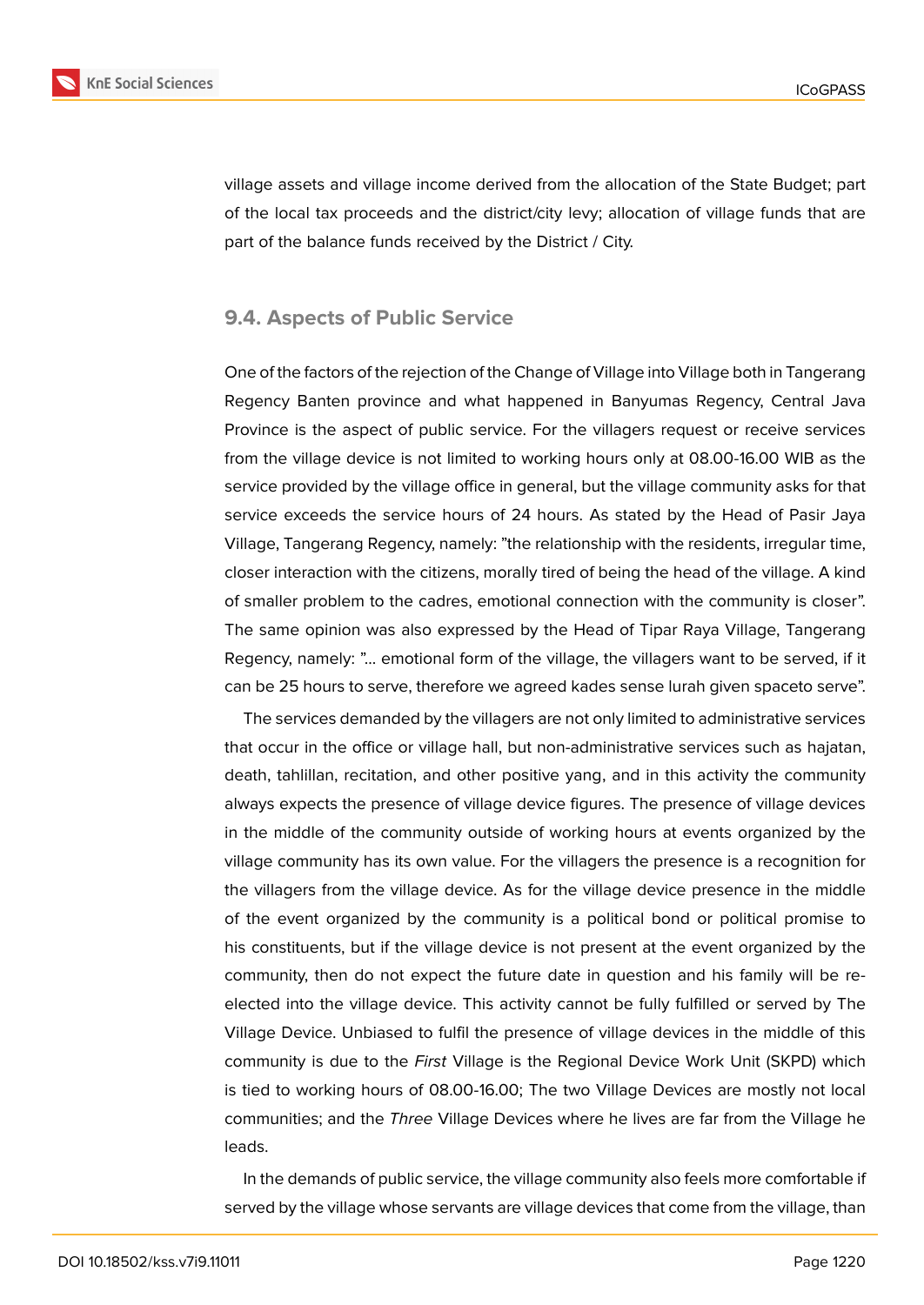

when served by others who are not from the local village, as said by the Head of Pasir Wetan VillageTangerang Regency namely "The community will be more comfortable with the status of the village in terms of service". A no different opinion was also expressed by the Head of Sodong Village, Tangerang Regency, that "service to the community is more guaranteed, because it is served for 24 hours". The opinion that does not differ much is also expressed by the Head of Pasir Wetan Village, that "with the change of the village into an uncomfortable community village, it becomes a limited working time village". Furthermore, the Head of Pasir Wetan Village also stated that: "the villagers in the service should be more in *emong* (pampered), therefore there is an assessment dedication if selected the device should live in the area." The same opinion was also expressed by *dinsos permades* staff namely "... , the community is more comfortable with the village, aspects of service".

From the description above, the rejection of village change to village is seen from public service by the village community, because the villagers are worried about the loss of services provided outside of working hours.

## **9.5. Aspects of Local Wisdom Values**

Another factor that is the reason for the rejection of village change into a village that occurs in Tangerang Regency banten province and that occurs in Banyumas Regency, Central Java Province is the fear of loss of values that grow and develop in the village community. What is meant by culture is a system of values, namely values that have become a system and do not stand apart one by one and become a common belief to imagine and express. The value system includes gotong royong. This is as stated by the Head of Sodong Tangerang Village that: "kalau become the *kelurahan* values will be lost, the cultural values brought by industrialization of values will be lost, for example gotong royong", Furthermore the Head of Sodong Tangerang Village also suggested that:

"The values in the village need to be preserved in accordance with the mandate of village law No.6 of 2014, because the values in the village become unifying and tools facilitate the completely development. Local wisdom becomes a social capital to build a village *ruh gotong royong* be the key to the success of development".

A far different opinion was also expressed by the Head of Pasir Wetan Banyumas Village, namely: "In addition, it will also lose the values of the community, such as religious values, mutual values, nyadran". The same is also stated by the Head of Tipar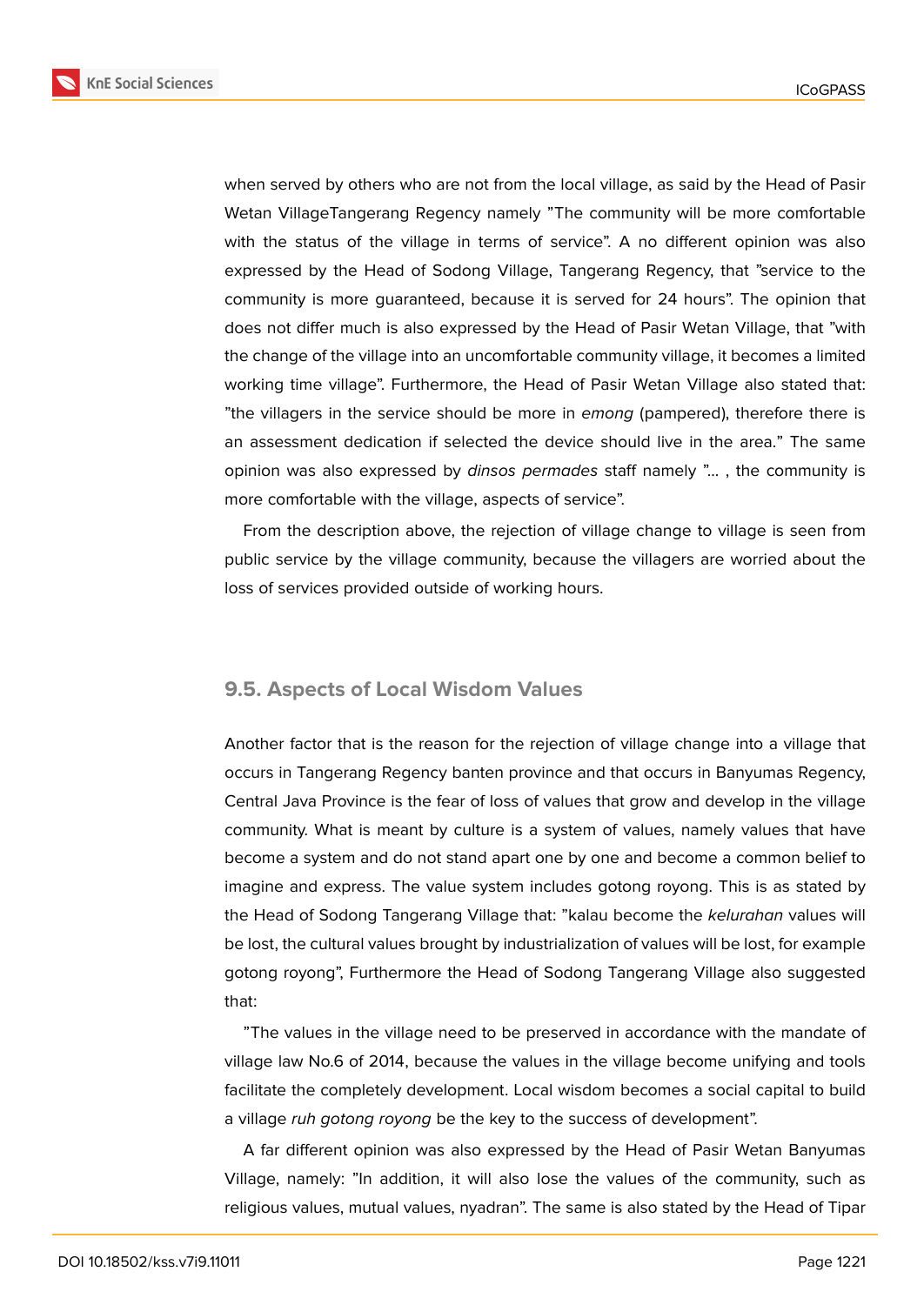

Raya Village, namely: "With the change of the village into a village, there will be concerns about the loss of traditional values".

Why the cultural values that grow and develop in the community is so maintained by the villagers, this is because the values are as a binder of the village community, such as the values of gotong royong it is a mutual values village community, then the value of "nyadran"is the values of friendship instilled by our ancestors. This is as stated by Kepala Tipar Raya Village, that "cultural values as suggestions or beliefs for the community".

From the description above, the rejection of village change into the village is seen from the aspects of local wisdom values by the village community, because the villagers are worried about the loss of local wisdom values such as the values of community recognition by village devices, the loss of mutual values; loss of tahlilan events, recitation events and so on.

## **10. Conclusion**

### **10.1. Conclusion**

From the description above, the rejection of village changes into good villages that occur villages in Banyumas and villages in Tangerang can be concluded:

#### 1. **Institutional Aspects**

In the institutional aspect in the rejection of the change of the village to the village by the village community is due to the village community is worried about the loss of the status of the village, which is an autonomous region, and worried about the loss of rights owned by the village.

#### 1. **Aspects of Human Resources**

In terms of human resources in the rejection of the change of the village into a village by the village community because the villagers are worried about the loss of opportunities to become village devices that are a pride for the village community if it can become a village device and is to maintain and continue the ideals of the struggle of parents who were once a village device.

#### 1. **Budget Aspects**

In terms of budget in the rejection of village changes to villages by the village community is due to the village community is worried about the loss of village assets and sources of income of the village, both from the state budget and APBD.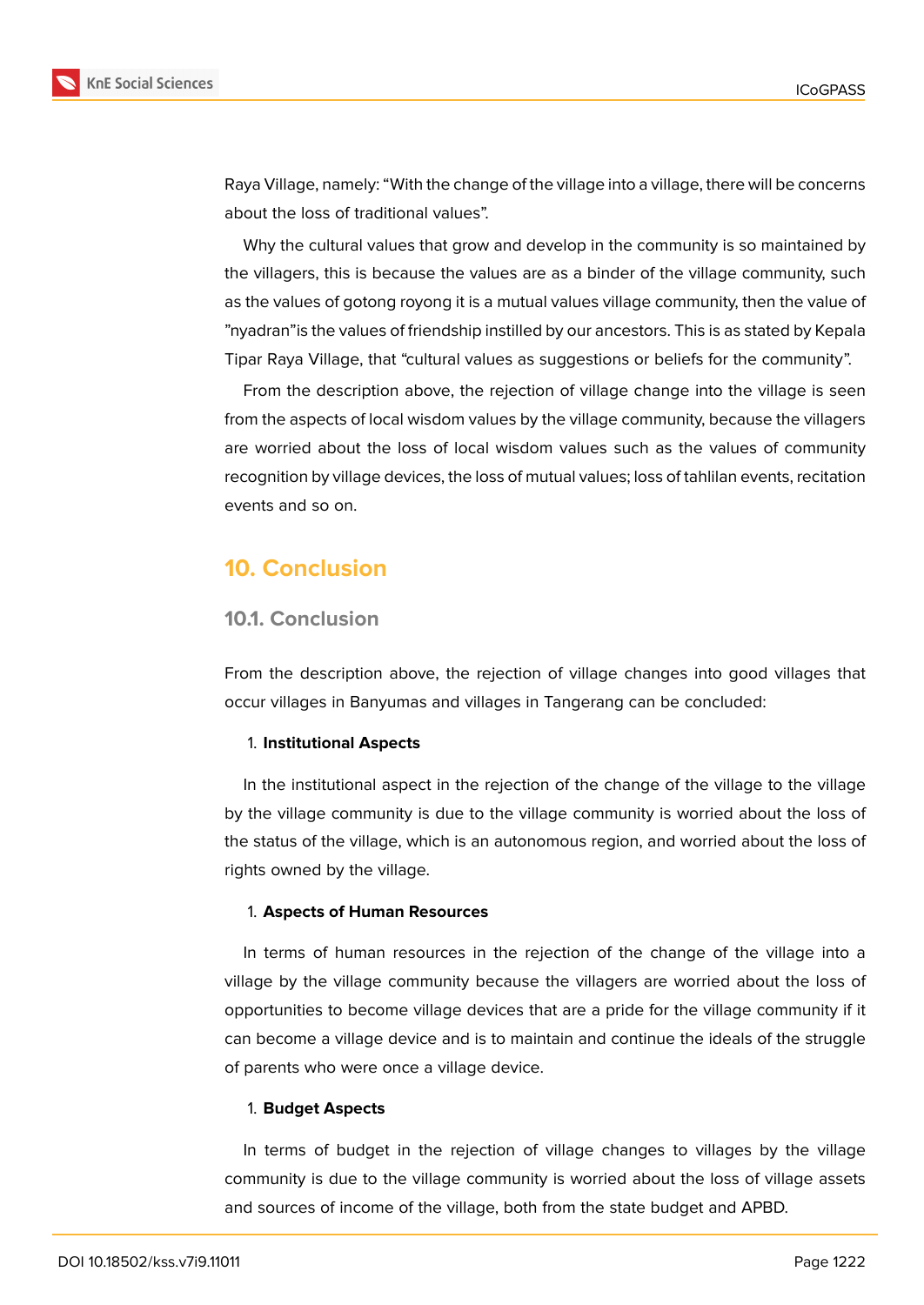

In terms of public service in the rejection of the change of the village to the village by the village community is due to the village community feels comfortable served by the village devices that are also local villagers, and worried about the loss of nonadministrative services that have been dissuaded within 24 hours.

#### 1. **Aspects of Local Wisdom Values**

In terms of local wisdom values in the rejection of village changes to villages by the village community is caused because the villagers are worried about the loss of local wisdom values, such as gotong royong, religious events, customs events and so on.

## **10.2. Suggestion**

From the description above, and the problems arising from the rejection of village changes into good villages that occur villages in Banyumas and villages in Tangerang can be suggested:

### 1. **Institutional Aspects**

Villages and villages are the lowest government implementation, therefore for villages in urban or urban areas do not need to be forced to be converted into villages, the most important is how to do village development from institutional aspects so that villages located in urban or around the city can provide better services to the community in urban areas.

### 1. **Aspects of Human Resources**

The requirements to become a village and village device are different in accordance with the laws and regulations. The requirements of the village device are in accordance with PPNo. 73 Year 2005 is a) Rank / minimum group of Stylists (III/c); b) Minimum working period of 10 years; c) Technical capabilities in the field of government administration and understanding the socio-culture of the local community. While the requirements of village devices are a) the lowest educated public high school or equivalent; b) 20 (twenty) years old to 42 (forty-two) years old; c) registered as a resident of the Village and residing in the Village at least 1 (one) year prior to registration; and d) other conditions specified in the District/City Regulation. In connection with this for the villages in the city because of the demands of community service, the requirements of education of village devices should strata one no longer public high school or equivalent.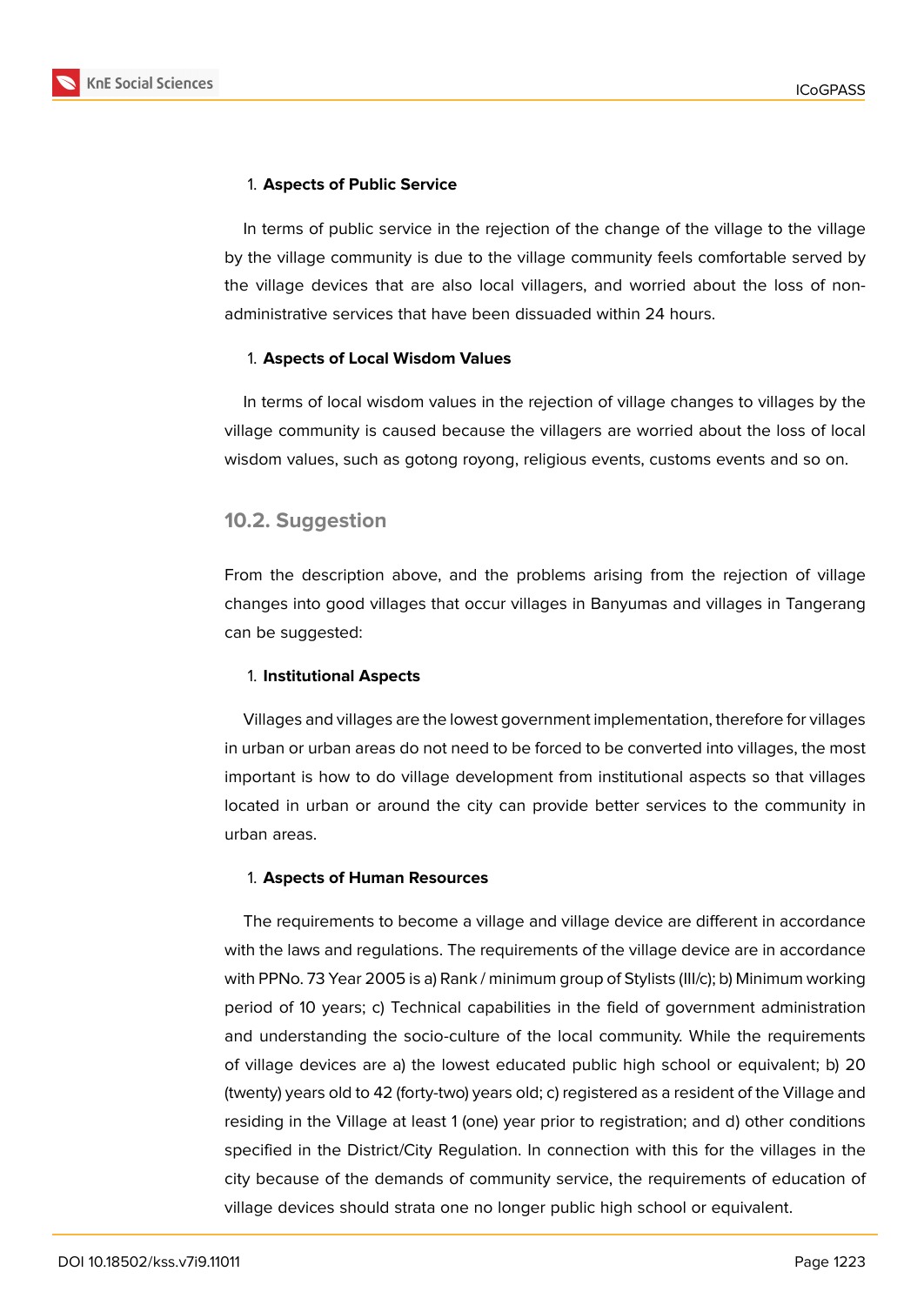

#### 1. **Aspects of Public Service**

The purpose of the change of the village into a village to improve services to the community, therefore for villages located in the city or around the city in order to improve the provision of public services to the village community, both administrative and nonadmnistrastif services.

#### 1. **Aspects of Local Wisdom Values**

The values of local wisdom for the Indonesian nation in general and the village community in particular are the values that grow and develop in the midst of society and have been since time immemorial, therefore those values need to be maintained.

## **References**

- [1] Suryaningrat B. Pemerintahan Administrasi Desa dan Kelurahan. Jakarta: Rineka Cipta; 1992.
- [2] Widjaja HAW. Otonomi desa: merupakan otonomi yang asli, bulat dan utuh. Jakarta: Raja Grafindo Persada; 2008.
- [3] Eko S. Past, Present and Future of Village Autonomy. Yogyakarta: Institute for Research and Empowerment (IRE); 2008.
- [4] Lokadata. Anggaran Dana Desa, 2015-2020 [Internet]. Date accessed 2013 Feb 4. Available from: https://lokadata.id/data/anggaran-dana-desa-2015-2020- 1565947501
- [5] Khaidir A, Suryanef. Telaah Yuridis Formal Tentang Keberadaan dan Perubahan Regulasi Nagari sebagai Lembaga Pemerintahan Terendah Di Sumatera Barat di Bawah Rezim UU No. 6 Tahun 2014. In: Wibawa, S, Pratama, AB, Fadlurrahman, Wulandari, C, editors. Menata Desa: Bunga Rampai Pemikiran. Yogyakarta: K-Media; 2019.
- [6] Nurcholis H. Pertumbuhan & Penyelenggaraan Pemerintahan Desa. Jakarta: Erlangga; 2011.
- [7] Liputan6. Warga Menolak Perubahan Status Desa Menjadi Kelurahan [Internet]. Date accessed 2020 October 8. Available from: https://www.liputan6.com/news/read/106856/warga-menolak-perubahan-statusdesa-menjadi-kelurahan
- [8] Jogjapolitan. Desa Jadi Kelurahan? Kades Menolak [Internet]. Date accessed 2013 Feb 4. Available from: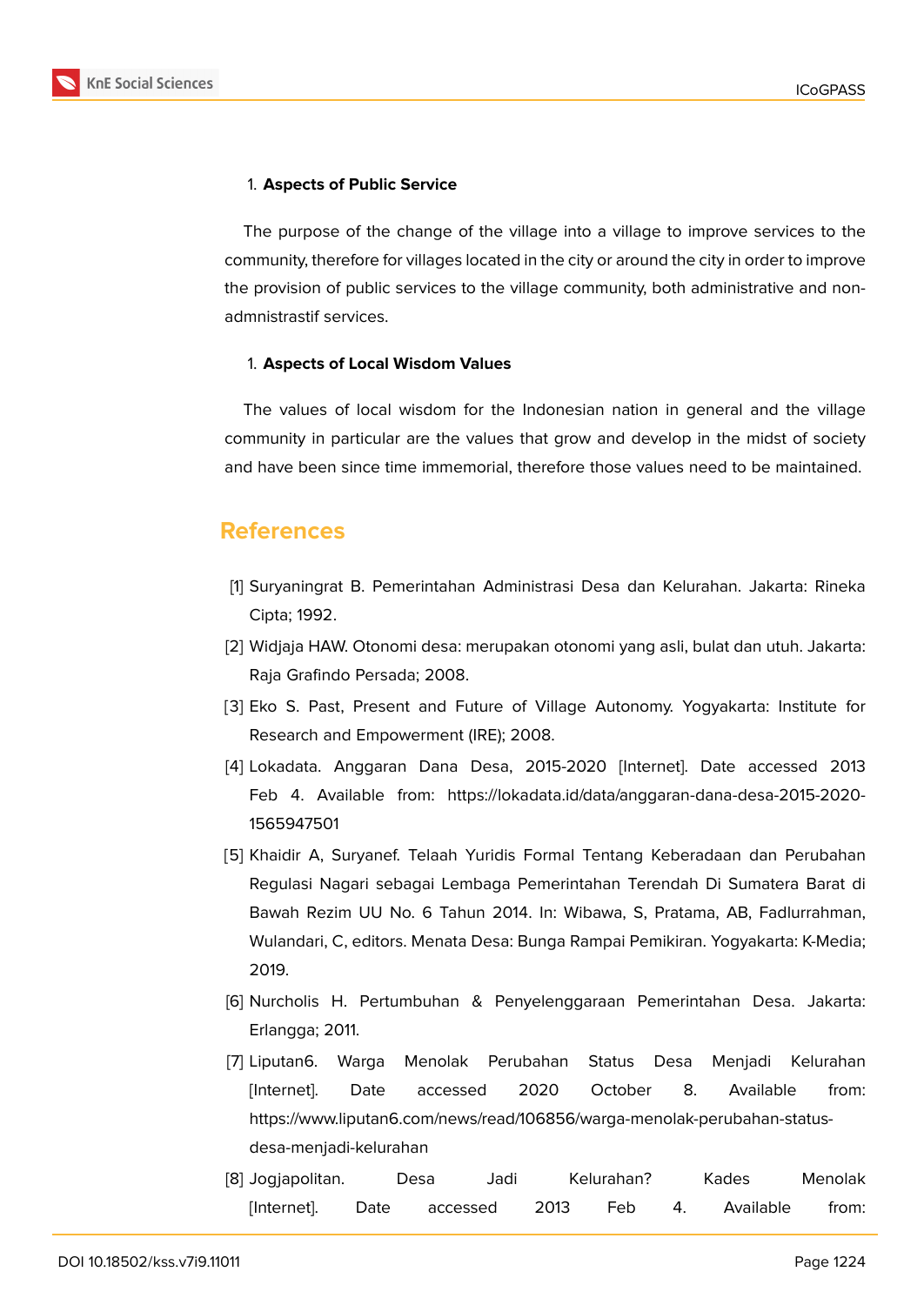

https://jogjapolitan.harianjogja.com/read/2013/02/04/512/375435/desa-jadikelurahan-kades-menolak

- [9] Soesatyo, B. Lagi, Warga Desa di Tangsel Tolak Status Kelurahan [Internet]. Date accessed 2013 Feb 4. Available from: http://www.tangerangnews.com/tangsel/read/8214/Lagi-Warga-Desa-di-Tangsel-Tolak-Status-Kelurahan
- [10] Muhammad B. Asas- Asas Hukum Adat: Suatu Pengantar.  $3^{rd}$  ed. Jakarta: Pradnya Paramita; 1981.
- [11] Horton PB, Hunt CL. Sosiologi.  $6<sup>th</sup>$  ed. Ram A, Sobari T, translators. Jakarta: Erlangga;1991.
- [12] Pranoto, SW. Politik Lokal: Perlemen Desa, Awal Kemerdekaan sampai jaman Otonomi Daerah. Yogyakarta: Lapera Pustaka Utama; 2001.
- [13] Tahir MI. Sejarah Perkembangan Desa di Indonesia: Desa Masa Lalu, Masa Kini dan Bagaimana Masa Depannya. Jurnal Ilmu Pemerintahan. 2012; 38 ed:1-17.
- [14] Maschab, M. Politik Pemerintahan Desa di Indonesia. Yogyakarta: PolGov; 2013.
- [15] Susanti A. Pelestarian Tradisi Petekan Dalam Menunjang Konsep Desa Adat dan Desa Wisata di Ngadas, Malang, Jawa Timur. In: Wibawa, S, Pratama, AB, Fadlurrahman, Wulandari, C, editors. Menata Desa: Bunga Rampai Pemikiran. Yogyakarta: K-Media; 2019.
- [16] Schein EH. Organizational Culture and Leadership.  $2^{nd}$  ed. San Francisco: Jossey-Bass Inc.; 1992.
- [17] Adam I, Indrawijaya. Teori, Perilaku, dan Budaya Organisasi. Bandung: Refika Aditama; 2010.
- [18] Soekanto S. Sosiologi: suatu pengantar. Jakarta: Raja Grafindo Persada; 1992.
- [19] Burger DH. Perubahan-perubahan struktur dalam masyarakat jawa. Jakarta: Bhratara; 1977.
- [20] Eko S. Desentralisasi dan demokrasi desa. Makalah dipresentasikan pada: Konsultasi Publik Revisi UU No. 22 Tahun 1999 organized by Forum Pengembangan Partisipasi Masyarakat (FPPM) Jakarta, Bitra Indonesia Medan, and Pustaka Indonesia, Deli Serdang, Sumatera Utara, Indonesia; 2003 Nov 19.
- [21] Adisasmita R. Membangun Desa Partisipatif. Yogyakarta: Graha Ilmu; 2006.
- [22] Stoner, JAF and Freeman, R. E. Management, Fourth Edition, Switch language by Bakowatun, WW. New Jersey: Prentice-Hall; 1989
- [23] Handoko, H. Manajemen. Yogyakarta: BPFE Yogyakarta; 1999.